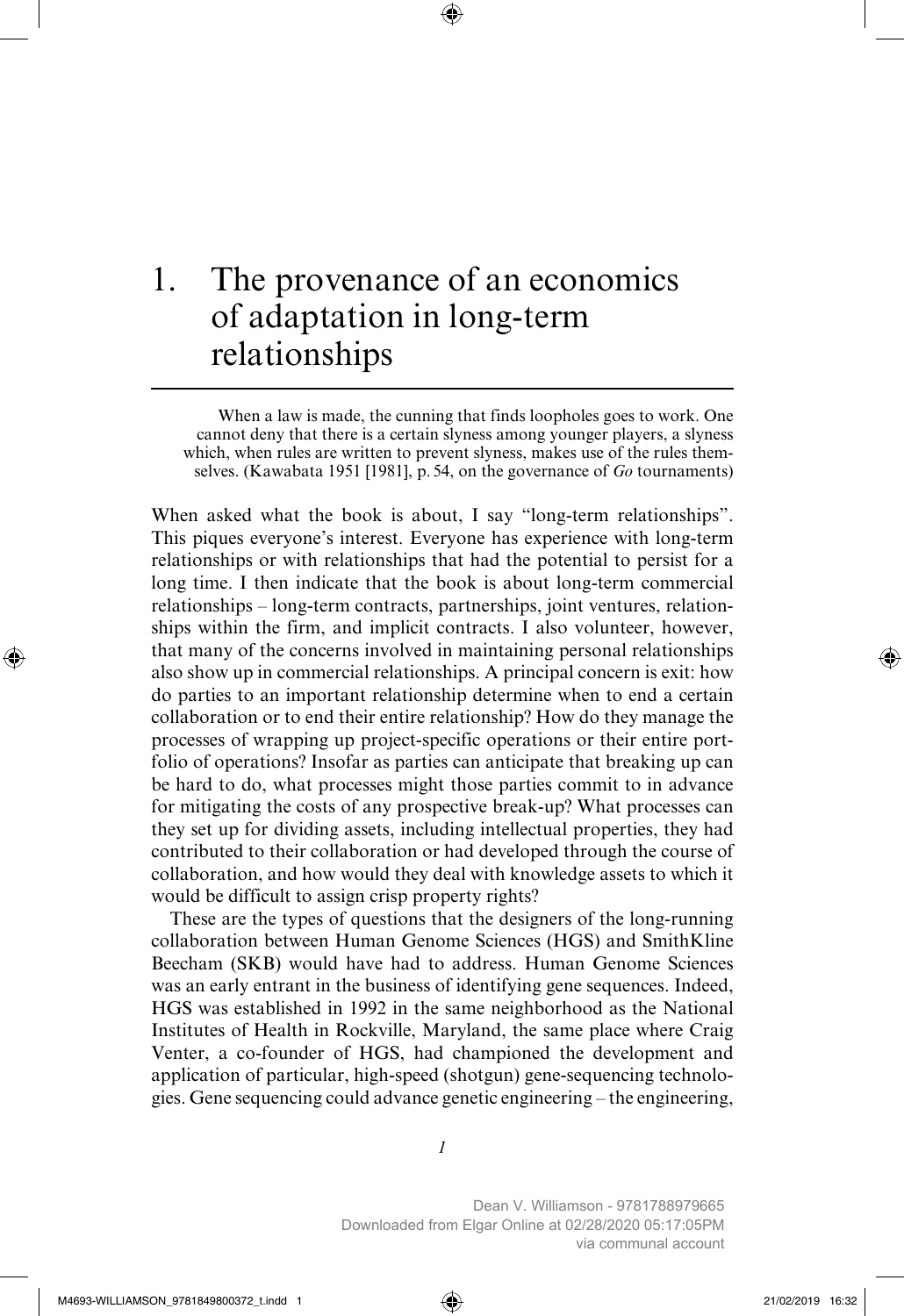for example, of gene therapies that involve modifying DNA. Knowledge of gene sequences could also inform the design of drug therapies.

However, knowledge of gene sequences alone would not yield drug therapies or gene therapies. Human Genome Sciences would have to bring more capabilities into the firm – or be brought into another firm as when the pharmaceuticals firm GlaxoSmithKline absorbed HGS in 2012. Or HGS could do what it did before 2012: engage tight collaborations short of mergers with pharmaceuticals companies. Thus entered SKB in 1993, a large pharmaceuticals company that itself was ultimately absorbed in GlaxoSmithKline. The collaboration between HGS and SKB would join SKB's capabilities in designing and commercializing drugs with HGS's capabilities in identifying genes and characterizing gene expression.

The collaboration started in 1993 with a ten-year contract.<sup>1</sup> Making it work involved what amounted to a broad cross-licensing agreement by which each party would grant to the other rights of way to use technologies that were subject to patent or would be patented in the future. Such cross-licensing amounted to commitments not to sue for expropriation of intellectual property in the future. (Absent such commitments, one party might exploit threats to press claims of patent infringement or other expropriation of property rights as a way of gaining bargaining leverage over the counterparty. Anticipating such hazards, parties might be less likely to enter long-term collaboration in the first place.) Making the collaboration work also involved the delicate business of sharing know-how or tacit knowledge, for example, the artisanal knowledge in the heads of engineers, not amenable to patenting, with which engineers could abscond to another firm. More generally, the parties to collaboration would contemplate how to mitigate the leakage of know-how outside the bounds of their collaboration. On this count, the two parties agreed to impose some limits on personnel transfers. Specifically, SKB reserved the right to send two engineers to HGS facilities to work alongside HGS engineers. That is, the parties agreed that HGS would maintain a veto over proposals from SKB to send over more than two engineers. The parties also included a no-poaching clause according to which neither party would secure employment of former employees of the other party for at least a year after a given employee's departure. The parties set up production benchmarks (milestones) as well as deliberative processes, replete with voting mechanisms, for identifying and approving prospective research projects.

<sup>&</sup>lt;sup>1</sup> All the information reported here derives from public versions of contracts HGS filed as exhibits to its Securities and Exchange Commission Form 10-Q dated August 20, 1996.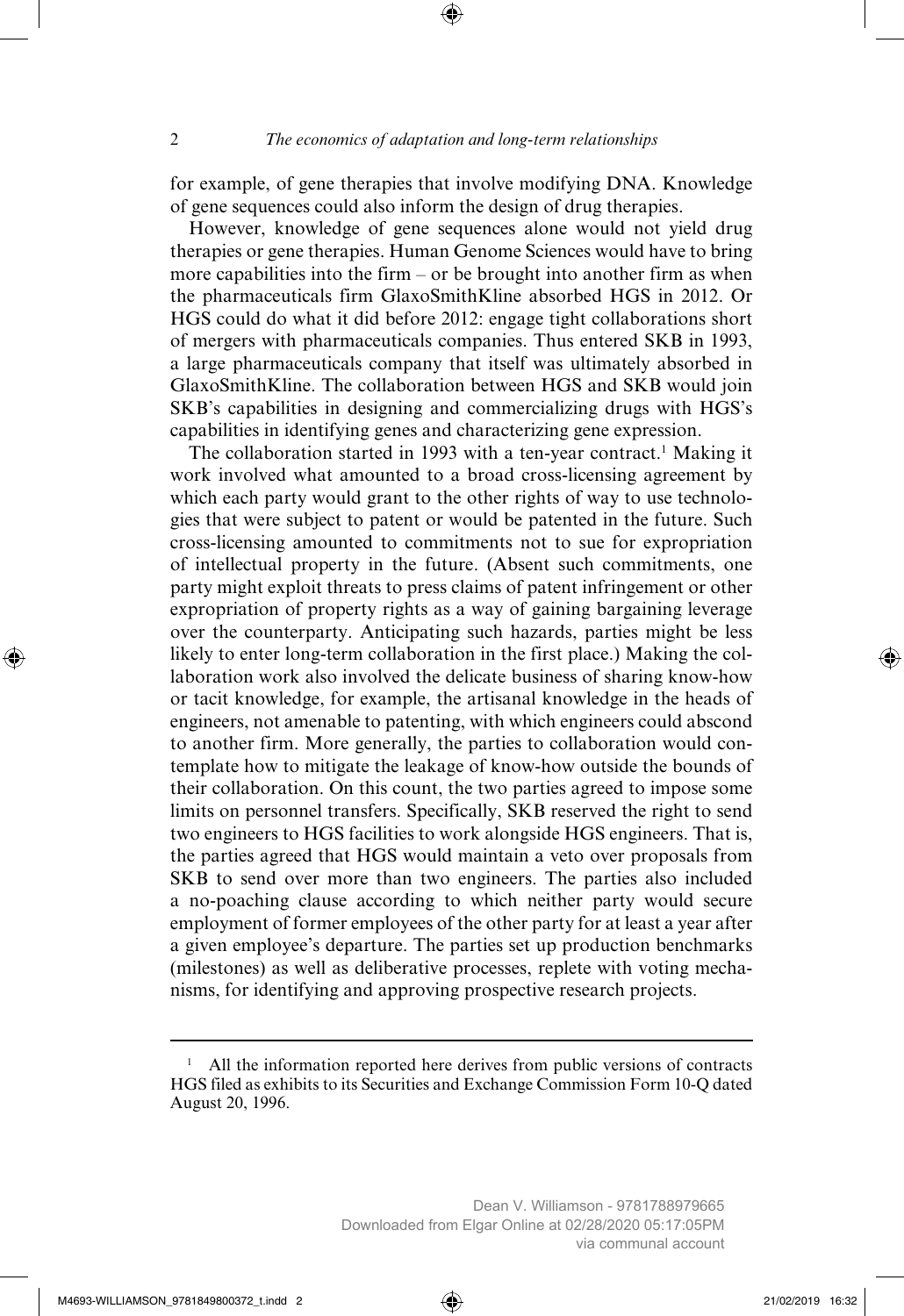The prospect of approving projects, of course, contemplates the prospect of rejecting projects. More importantly, approval and rejection contemplates the prospect of (possibly bitter) disagreement. Hence, the principal purpose of deliberative processes: to enable parties to collectively make decisions and take action even in the face of messy, irreconcilable disagreement. Then there is the question of exit. Almost surprisingly, the contract contemplated very little in the way of a deliberative, bilateral process as regards the decision of one party or the other to exit. With some months' notice, one party or the other could exit. Rules were already in place to sort out the division of intellectual properties developed through the course of any one research project.

Whether or not HGS or SKB ever vigorously threatened exit to gain leverage in bilateral bargaining is not obvious, but, as it was, neither HGS nor SKB (nor SKB's successor, GlaxoSmithKline) exited the relationship. Even so, the original contract never exhausted its ten-year term. Instead, the agreement was periodically amended or superseded. It was amended mostly to enable the two parties to draw yet other parties into collaboration. These amendments pertained largely to extending rights of way to these other parties. Along the way, however, HGS entered bilateral relationships with other pharmaceuticals firms, but GlaxoSmithKline's acquisition of HGS in 2012 did more than a little violence to those relationships. It put an end to them, a result that may explain the lack of complete enthusiasm on the part of HGS management to merge with GlaxoSmithKline.

There will be much more of that in this book: violence to relationships, efforts to contain or channel that violence, and the intrinsic messiness of long-term relationships more generally. Indeed, Chapter 5 will take us to the Eastern Mediterranean in the fourteenth century, a time and place of much actual violence and dislocation. It was a time at which Venetian seafaring traders and their abundant competitors had to put up with war, plague, crusade, and piracy – in addition to the hazards that more ordinarily comprise the topics of economic research (agency hazards) – in order to generate the gains from trade that ultimately made Venice the queen of the Adriatic and a leading peer among peers in the Eastern Mediterranean. However, we are getting ahead of ourselves. The immediate purpose here is to ask, why the management of relationships has not been a more obvious and prominent topic of economic research until the last few decades? The broad answer advanced here is not new, but I assemble material not generally brought together in one place. The broad answer is that no role has yet emerged for a manager or management in formal economic theory. It is not obvious how to characterize what managers do. It gets worse. From the perspective of economic theory, it is not immediately obvious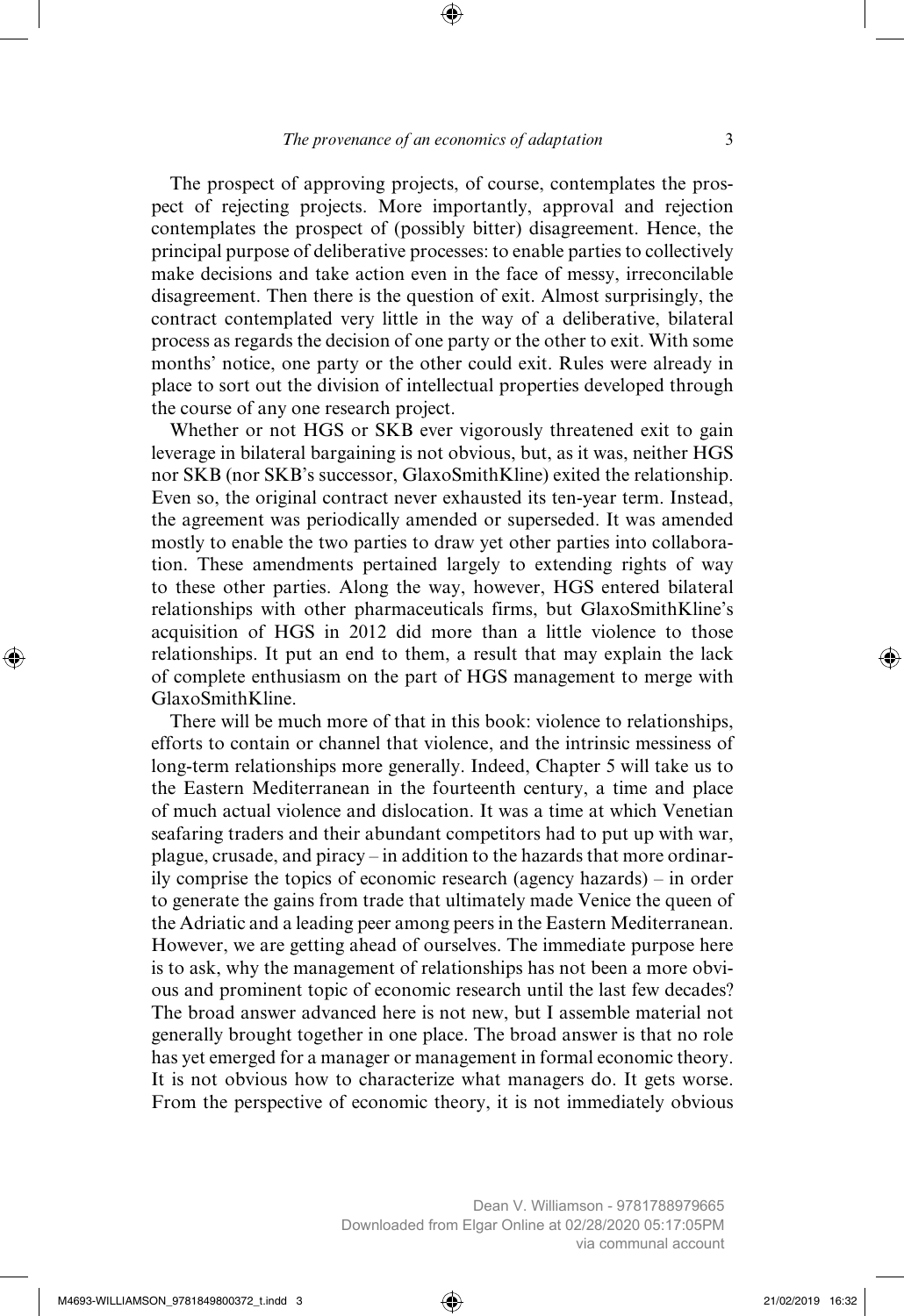how parties to long-term collaboration or even to short-term exchange could find themselves mired in disagreement. Among other things, it takes a lot of work and technical sophistication to characterize how parties who appear symmetrically informed could agree to disagree about where opportunities to realize mutual gains from exchange might reside.2 How is it that collaborators could not jointly examine opportunities and find themselves agreeing on what projects to pursue?

One answer is that parties to prospective exchange are not symmetrically informed. Indeed, one function of deliberative processes would be to induce them to share what they know about prospective projects and thereby induce a common understanding about prospective gains from exchange. Yet, if talking things out were all that there were to deliberative processes, then the study of collaborative ventures might not be that interesting. But we can imagine that parties might yet perceive strategic advantages to withholding private information. The strategic manipulation of private information is an important topic and shows up in the chapters of this book, but there are much deeper issues. Specifically, theory is good at characterizing gains from exchange, but (1) theory offers little guidance about how parties actually identify and engineer mutual gains, and (2) historically, not everyone, whether in the social sciences or not, has understood that exchange may afford opportunities for mutual gains. There is, for example, a long tradition of primitive economic thinking, which still prevails in public policy, that frames exchange as zero-sum rather than as capable of generating mutual benefits. In contrast, economic theory has a lot to say about gains from exchange, but it has had little to say about the role (if any) of institutions and collaborative arrangements in generating those gains. Instead, it offers a narrative that is too neat and clean: parties to exchange bring complementary assets and capabilities together, thereby enabling themselves to create value. The parties' interests will be aligned insofar as they each have an incentive to maximize the surplus (the "size of the pie") from collaboration. Disagreement might obtain regarding the sharing of surplus. (Who gets the largest slice of the pie?) And, yet, bargaining theory suggests that bargaining should be efficient in that parties should be able to sort out the sharing of surplus without jeopardizing the creation of surplus.

The idea that exchange could yield mutual gains is powerful and yet has been under-appreciated in policy debates. Nevertheless, it would be wrong

<sup>&</sup>lt;sup>2</sup> For a good introduction to the state of the literature on "agreeing to disagree", see Dominiak and Lefort (2015). Aumann (1976) is a good introduction to the fundamental questions.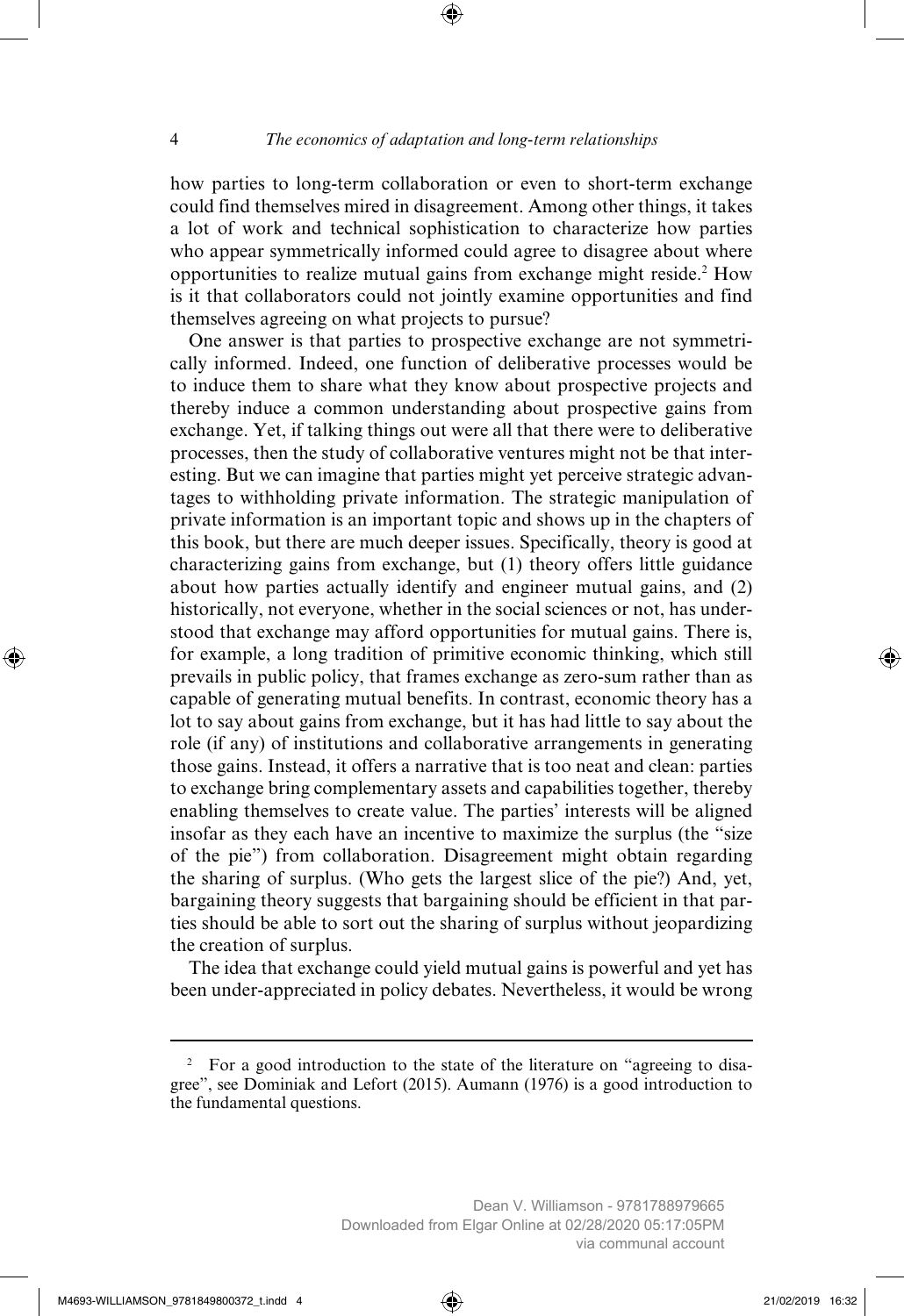to suggest that purely efficient bargaining should obtain spontaneously. On any one morning we can look out on to the world and easily find examples of parties occupied with destroying value and destroying each other rather than with bargaining their way to mutually beneficial exchange. As Farrell (1987, p. 115) observes, axiomatic bargaining theory (inspired by Nash 1950, 1953) does not help us understand how it is that bargaining can be inefficient in that one of the axioms of the theory is that parties will bargain their way to efficient outcomes. As Farrell (1987) further observes, making superficial appeals to the fiction of frictionless bargaining in the spirit of the Coase Theorem amounts to ignoring important action. The point of Coase (1960) was that bargaining is not seamless and frictionless. Insofar as any process for organizing exchange involves some dissipation of value owing to friction in the bargaining process, then any one set of messy processes and institutions (property rights, administrative processes embedded in firms or government, and even market processes) might have a role in enabling parties to engage in gainful (if not always purely efficient) exchange.

We develop friction further on, but for now we proceed to the zero-sum concept of exchange. The idea that gains from trade do not spontaneously obtain but must be engineered could go some way toward rationalizing a role for processes and personnel that look a lot like management and managers. These people could occupy themselves with making sure that they and their trading parties do a good job of recognizing opportunities for gainful exchange and then realizing those gains. However, if exchange is zero-sum, then the role of managers is diminished in that there are no gains from exchange to seek out and secure. Indeed, zero-sum, mercantilistic thinking has a lot of intuitive and enduring appeal. Here the idea is that exchange cannot yield mutual gain but, at best, involves zero-sum payoffs in that one party's gain entails another party's loss. If some party benefits, then some other party must have been exploited.3 It can get worse in that parties to exchange may end up wasting resources fighting each other. Wasting resources may yield negative-sum payoffs.4

<sup>3</sup> For references, among many, that discuss zero-sum thinking, see Bagus et al. (2016), Ogilvie (2014) regarding medieval guilds, and Rubin (2003) on "folk economics". See also Verburg (2012) on the evolution from zero-sum conceptions of exchange to "gains from trade", and see Gordon (1978) on the zero-sum conception of capitalism in "Classical-Marxian" economics.

<sup>&</sup>lt;sup>4</sup> Consider the following counter-example. Geologists speculated that large oil deposits would likely be found in a particular, poor country. The country's leadership understood that, at the time, no one in the country maintained the technical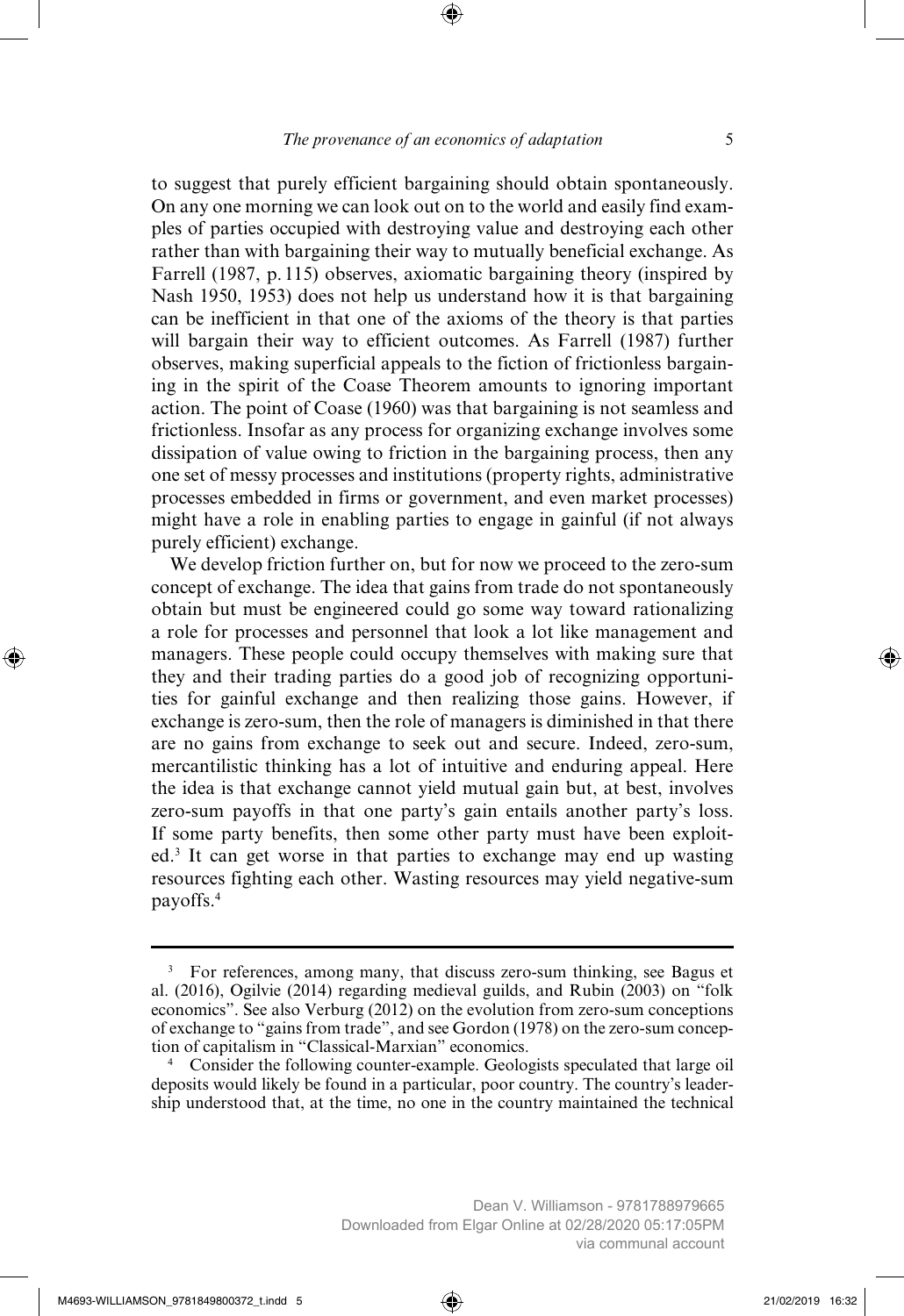The zero-sum concept of exchange is interesting for what it is not, that is, an affirmative theory of value. It is a theory – or more of a folk intuition – that exchange does not generate value, but we can at least credit people such as the Physiocrats of the French Enlightenment for asking the question about where value did come from. To do this, they had to conceive of an economic system. They then endeavored to develop an engineer's knowledge of the natural laws governing that system. An engineer's understanding of the system could enable some degree of control over the system. The program, presumably, would involve identifying control variables (the "levers and knobs" of the system) and then distinguishing the control variables from endogenously determined quantities that might otherwise have appeared as tempting control variables.

In the Physiocrats' conception of the system, value came out of the ground. It derived from agricultural production. That value was then fully realized and distributed across the system through vertical chains of exchange relations and other productive pursuits. "The physiocrats", Hannah Robie Sewall (1901, p. 81) observed, "maintained that manufacture and trade were sterile industries, in that they created no new wealth, but merely changed its form and carried from one place another that already created". Müller (1974, pp. 314, 320–21) made explicitly plain, however, that the Physiocrats did not dismiss "manufacture and trade" as unproductive but as ancillary to the realization and distribution of value.

François Quesnay emerges in the history of economic thought as one of the most prominent of the Physiocrats, and scattered across his writings are passages that anticipate and sound a lot like Adam Smith's "invisible hand" (Müller 1974, p. 314). Smith's own sparing references to an invisible hand have been heavily interpreted. Ultimately, the invisible hand has

competence to find, extract, refine, or commercialize that oil. The leadership appreciated, however, that it owned a resource of great potential value. It would be valuable, because the owners of the resource could contract with oil-field engineers and other parties who did maintain the competence and capabilities to develop the resource. The leadership also understood that it could induce teams of engineers to compete for contracts to develop the oil resource. After some time, the competition settled down to two parties, one party sponsored by the British government, and the other party, Standard Oil of Southern California (SoCal). SoCal eventually secured the contract. SoCal and the country's leadership set up an entity, the Arabian-American Oil Company (subsequently Aramco), to develop and commercialize the oil resource. SoCal subsequently became Chevron, and that poor country, which had not existed until 1932, was Saudi Arabia. See *Discovery! The Search for Arabian Oil* (Stegner 2007). In the early 1950s, Chevron contracted Wallace Stegner, the director of the creative writing program at Stanford, to consult its archives and compose an account of its early experience on the Arabian peninsula.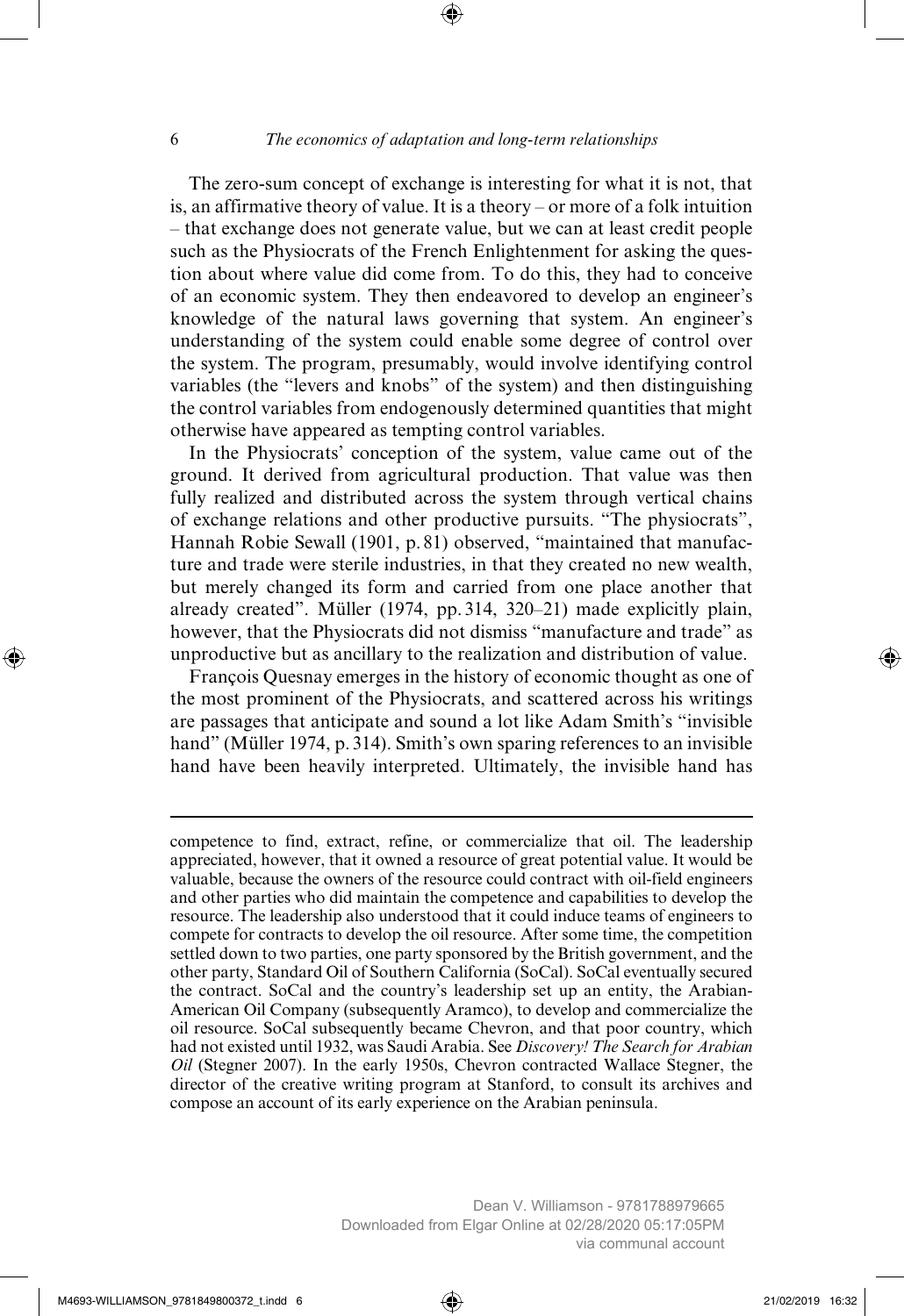been set up as a metaphor for a proposition (the First Welfare Theorem) that atomistic, independent economic agents can collectively exhaust gains from trade in an economic system via market-mediated exchange. The proposition amounts to a glorious defenestration of the zero-sum concept of exchange. It is based on an underlying theory of value, according to which each instance of voluntary, market-mediated exchange yields value. That alone is important. The great surprise, however, is that (on paper, at least) economic agents can extract from the system all of the gains from trade that the system could yield in that no subset of agents could abscond with their own resources, trade among themselves and do better. Even more astonishing is the idea that market-mediated exchange could decentralize economic exchange between these agents in that they could collectively benefit from exchange without direction from a central authority.5

In discussing such results regarding a particular conceptualization of an economic system, Koopmans (1957, p. 148) observed:

The main service [the conceptualization] renders is to show that value theory – that is, the theory of prices as guides to allocation of resources and of the relationships between these prices and the technology – is of such a fundamental character that it can be constructed without reference to institutional postulates regarding the existence and the behavior of firms and consumers.

Koopmans's comment anticipates Vernon Smith on the "institutionfree core" of economics. (See, for example, Smith 2007, pp. 3, 100 or Crockett et al. 2009, although Oliver Williamson credits the "institutionfree core" to Vernon Smith as early as Williamson 1990.) There are at least three interpretations of the "core". The most optimistic is that the core may make no accommodation for a manager or for institutional processes, because it does not have to. Institutions are just a distraction, and investing them with importance is delusional; the core spans the important action. A more catholic, agnostic view would be to see how much of the important action the core really does span. A role for the manager and for institutions in supporting exchange might yet become manifest. A more pessimistic view would be that the core misses the most important action in that exchange does not obtain spontaneously but instead requires institutional supports; it is the fiction of fully-efficient, frictionless exchange

<sup>&</sup>lt;sup>5</sup> Decentralization lends itself to any number of metaphors beyond Adam Smith's "invisible hand". For example, in *Socony-Vacuum Oil v. United States* 310 U.S. 658 (1940) the Supreme Court of the United States recognized "the free play of market forces" as "the central nervous system of the economy".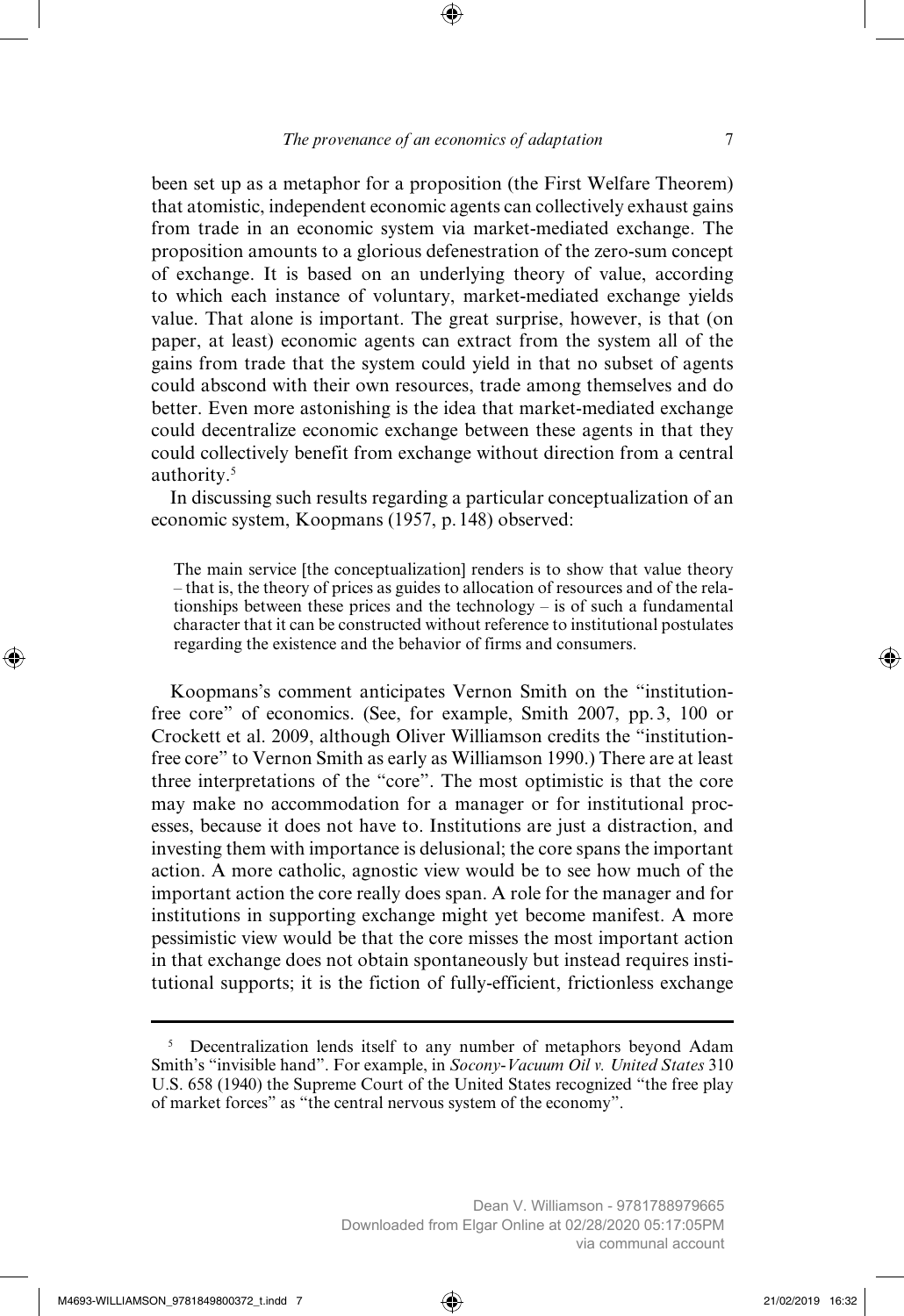that can be a distraction; cheap and easy appeals to free markets are far too glib.

We can imagine that Koopmans might have situated himself somewhere close to optimistic, that Smith would situate himself closer to catholic, and that Williamson might situate himself a touch more pessimistically than Smith. Notably pessimistic, however, might have been Adam Smith himself who, in Nathan Rosenberg's account (Rosenberg 1960) perceived a role for a host of processes and norms in enabling market-mediated exchange. Then there is the role of processes and norms to enable exchange within the firm or within other bodies (government, say) that are invested with administrative processes.

Meanwhile, neither optimistic, nor pessimistic but puzzled by the role of market-mediated processes in economic systems might have been, in Herbert Simon's telling, "[a] mythical visitor from Mars" (Simon 1991, pp. 27–8):

Suppose that it (the visitor[,] I'll avoid the question of its sex) approaches the Earth from space, equipped with a telescope that reveals social structures. The firms reveal themselves, say, as solid green areas with faint interior contours marking out divisions and departments. Market transactions show as red lines connecting firms, forming a network in the spaces between them. Within firms (and perhaps even between them) the approaching visitor also sees pale blue lines, the lines of authority connecting bosses with various levels of workers . . .

 No matter whether our visitor approached the United States or the Soviet Union, urban China or the European Community, the greater part of the space below it would be within the green areas, for almost all of the inhabitants would be employees, hence inside the firm boundaries. Organizations would be the dominant feature of the landscape. A message sent back home, describing the scene, would speak of "large green areas interconnected by red lines." It would not likely speak of "a network of red lines connecting green spots." . . .

 When our visitor came to know that the green masses were organizations and the red lines connecting them were market transactions, it might be surprised to hear the structure called a market economy. "Wouldn't 'organizational economy' be the more appropriate term?" it might ask.

In 1938, Orson Welles's radio production of H.G. Wells's *The War of the Worlds* is purported to have convinced a number of radio listeners that actual Martians had landed on a farm in New Jersey – and these Martians had not presented themselves as curious students of organization. In 1937, however, a young Englishman posed questions and observations consistent with those of Herbert Simon's mythical Martian. In "The nature of the firm", Ronald Coase (1937) observed what would seem to have been unremarkable to the person on the street: the economy is populated with firms (many or even most of the "large green areas" in Simon's telling), and these firms interact with each other in markets (in the "network of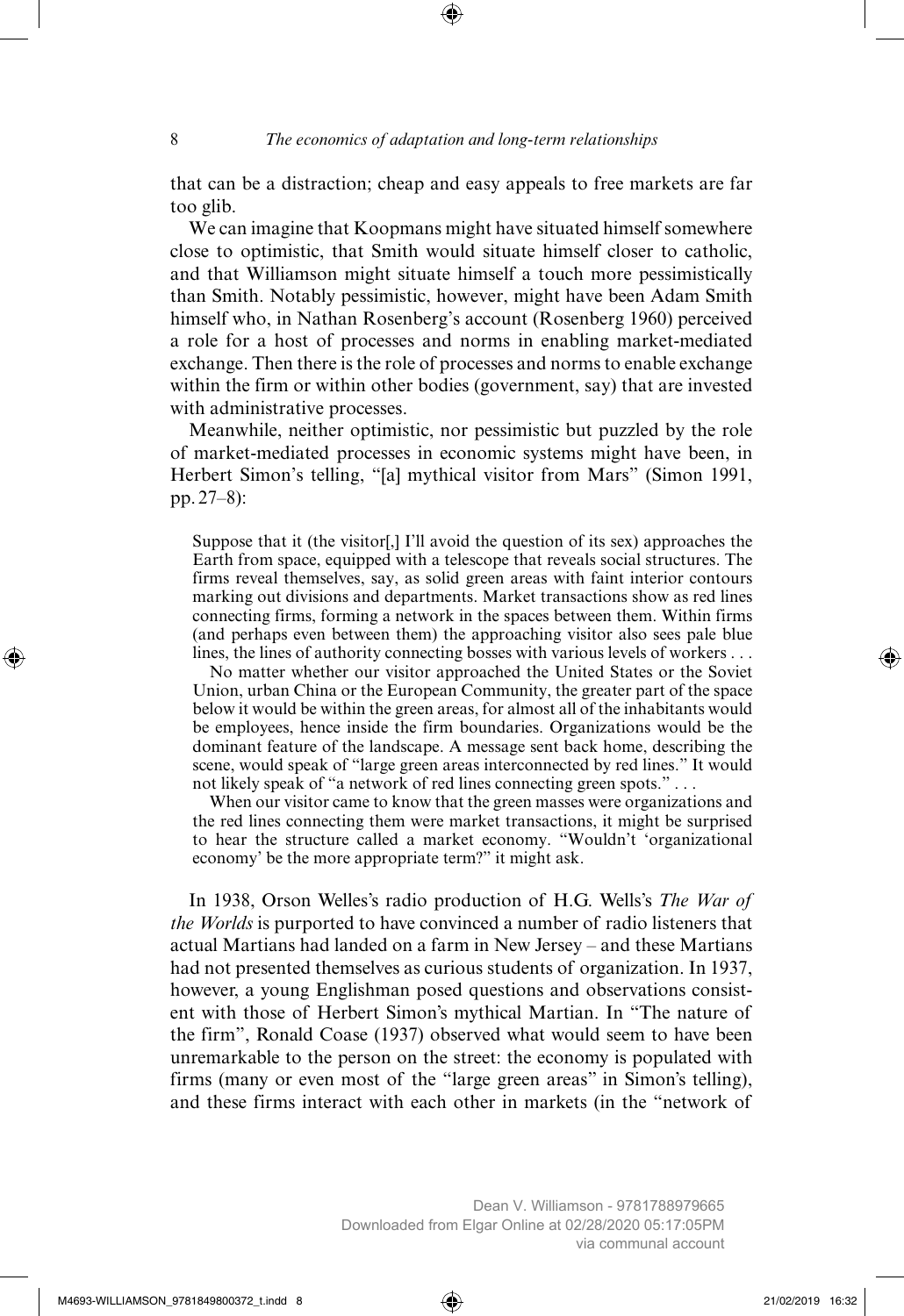red lines"). What was remarkable, however, was that economic theory was not equipped to accommodate firms. (Again, theory offered no role for a manager.) Instead, theory had been occupied with the program to which Koopmans (1957, p. 148) alluded: the development of "a theory of prices as guides to [the] allocation of resources and of the relationships between these prices and the technology". At the same time, the program of organizing an entire economy (that of the Soviet Union) as a single, all-encompassing firm had already been far advanced by 1937. Intellectuals in Western Europe enthusiastically hailed what appeared to them to be Joseph Stalin's successful effort to thrust Russia out of its anachronistic, agrarian past and into a mature, industrialized present.<sup>6</sup>

More generally, global economic depression in the 1930s induced policymakers to revisit the idea that a shift away from market-mediated exchange (capitalism) toward increasing statism and centralization of production and distribution could mitigate excess competition and promote cooperation in economic systems.7 The United States, for example, may have established the Antitrust Division of the Department of Justice in 1933, but the real mission of the new administration of Franklin Roosevelt was to promote cartelization through such legislation as the 1933 National Industrial Recovery Act. By 1938, the Administration reversed course. Observing, among other things, that German conglomerates were busy organizing international cartels of munitions-relevant industries, the Administration assigned the Antitrust Division a new anti-cartel mandate<sup>8</sup>

It was into these turbulent waters about the relative merits of marketmediated exchange and centralization that Coase tossed "The nature of

<sup>6</sup> See, for example, Medvedev (2004) on "European writers on their meetings with Stalin". Also, "like a good totalitarian", George Bernard Shaw stands out as one of the most conspicuous admirers of the Stalinist–Leninist program. "I have advised the nations to adopt Communism", exclaimed Shaw, "and have carefully explained how they can do it without cutting one another's throats. But if they prefer to do it by cutting one another's throats, I am no less a Communist. Communism will be good even for Yahoos" (Letter to Kingsley Martin, 1942, cited in Schwartzman 1990, p. 123).

<sup>7</sup> Concerns about excess competition had been around for some time. See, for example, Perelman (1994). Also, Seager and Gulick (1929, pp. 72–85), on the "advantages and disadvantages of trusts," illuminates some of the policy puzzles of the day.

<sup>8</sup> See, for example, Borkin and Welsh (1943 [1960]). Joseph Borkin went on, in 1938, to become the chief of the Division's new Patent and Cartel Section. See also Franklin Roosevelt himself on excess competition and cartelization in Roosevelt (1942).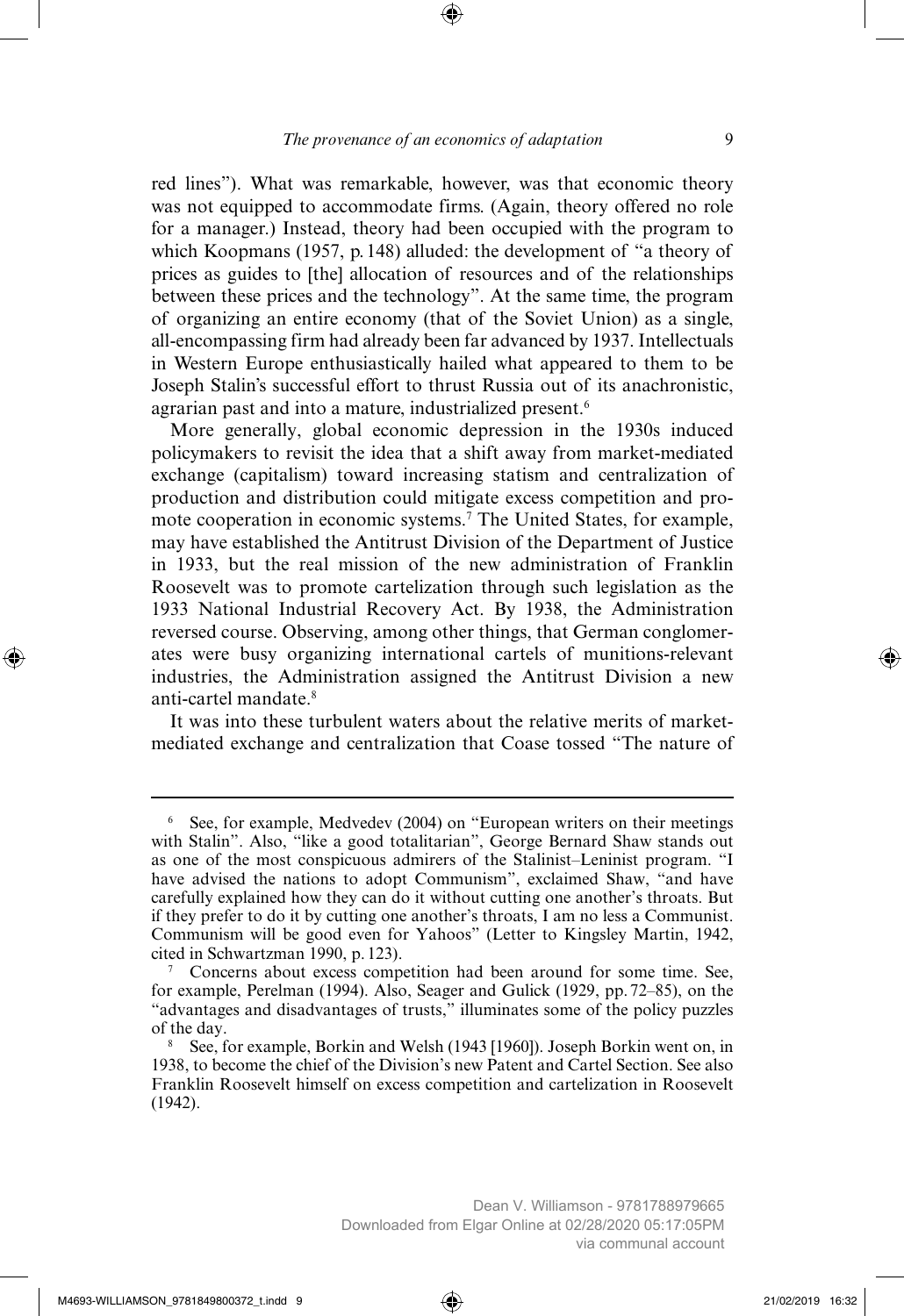the firm" like a message in a bottle. It was a message ultimately retrieved, a world war and half a cold war later, from tamer waters by Ken Arrow (1969) and Oliver Williamson (1971). An economics of adaptation was slow to emerge, however, because economics had been preoccupied with much bigger things. For most of two centuries, it had been occupied with the design and implementation of economic systems. Yet, in the hands of some parties, the preoccupation with economic systems was directed at implementing heaven on earth in the here and now (as in the Soviet experience). In the hands of others (such as Koopmans), the preoccupation motivated a demanding but less exalted project: to sort out the allocative efficiency of alternative systems. In the hands of all parties, however, the management of economic relationships did not inform system design. By the early twentieth century, for example, the most enthusiastic practitioners perceived the design and implementation of an efficient system as a trivially accessible matter. "The whole of society will have become a single office and a single factory," Vladimir Lenin exclaimed in 1917 (Lenin 1917 [1970], p. 121). Technocrats and their experts would impose factory discipline on the whole of that single factory (society), and they would do it by applying the principles of the emerging scientific management as expounded specifically by Frederick W. Taylor in his slender 1911 tome, The Principles of Scientific Management.<sup>9</sup> If there were an implementation problem, it would amount to no more than sweeping aside entrenched interests. In Lenin's oratory, this would involve "defeating the capitalists" or, the same thing, "overthrowing the exploiters" (Lenin 1917 [1970], p. 121).

Taylor, the former president of the American Society of Mechanical Engineers, was interested in shop-floor efficiency, and Lenin's concept of the Bolshevik program was to organize the entire economy as a single shop floor. The program would elevate the shop-floor workers to collective management of the shop floor, and they would impose shop-floor efficiency. Implicit in the Taylor program, however, was the idea that the shop was a distinct entity (a firm, say) that would interact with other entities in market-mediated exchange. Specifically, Taylor contemplated a role for managers in procuring inputs from other firms and selling shop-floor outputs to other firms. In Taylor's telling, the shop floors that populate the economy emerge as something akin to Herbert Simon's "green areas" or to D.H. Robertson's "islands of conscious power in this

<sup>9</sup> See Wren (1980) regarding scientific management in the Soviet Union. *The Principles of Scientific Management*, meanwhile, was published together with *Shop Management* in a more expansive tome titled *Scientific Management* (Taylor 1947).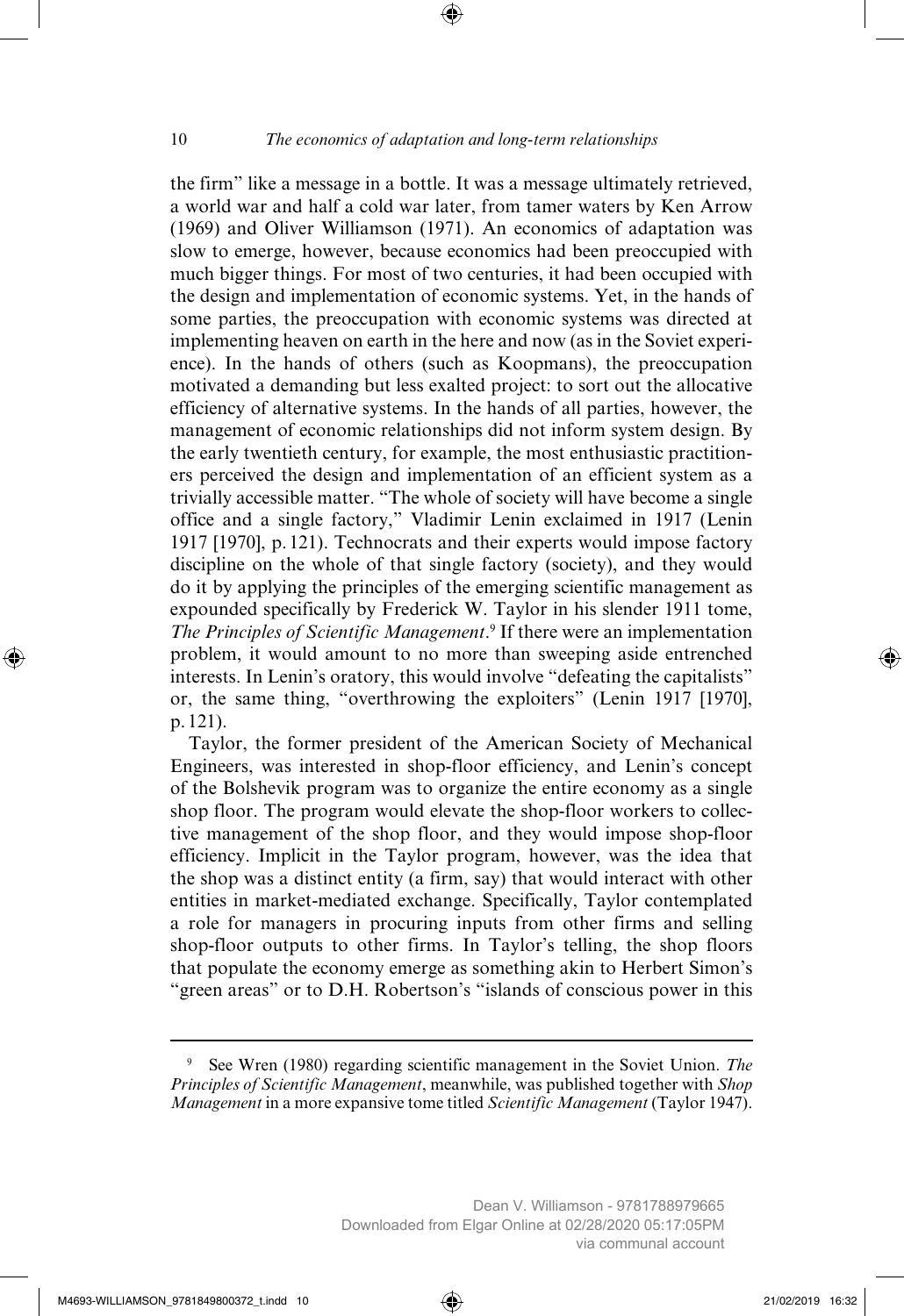ocean of unconscious co-operation [market-mediated exchange], like lumps of butter coagulating in a pail of buttermilk".10 Mixing metaphors, Robertson continued:

But even these patches [the shop floors that populate "the factory system"] are still small and scattered in comparison with the whole field of economic life. In the main the coordination of the efforts of the isolated business leaders is left to the play of impalpable forces – news and knowledge and habit and faith, and those twin elementals, the Law of Supply and Demand. (Robertson 1923, p. 86)

The Bolshevik program, meanwhile, seemed to contemplate the idea that shop-floor processes could be scaled up at no cost to encompass all exchange in the economy between erstwhile firms. There would be no need for markets. All procurement of inputs and distribution of outputs would be centrally coordinated.

In *The Economics of Control* (1946, p. 62), Abba Lerner could observe that the Bolshevik experience had yielded a "disastrous result", but enter Fred M. Taylor unto the breach. This other Fred Taylor expounded, in his presidential address to the American Economic Association in 1929, on a way of maintaining centralized control while preserving the autonomy of the "shop floors". The scheme would involve impressing an ambitious interpretation of the Second Welfare Theorem into service. (More on this below.) A central authority, rather than markets, could set prices for all commodities produced and exchanged in an economic system. Economic agents (firms and consumers) would take these prices as parameters in their internal calculus and determine inputs, outputs and consumption of commodities accordingly.

In this scheme, the fiction of the "Walrasian auctioneer" would become incarnate in the reality of a Central Planning Board, as in Lange (1937, 1938 [1964]). The Walrasian auctioneer, recall, posts prices, records excess demands, and adjusts prices in an iterative *tâtonnement* process, which is supposed to converge on a set of prices that balances supply and demand simultaneously across all markets for all commodities in the economic system. The prices that ultimately obtain are right in that no excess demand or supply in a given market persists. (The system achieves a Walrasian equilibrium.) The First Welfare Theorem implies that such prices might be doubly right in that they enable economic agents to exhaust gains from exchange across the entire economy. (The Walrasian equilibrium is Pareto optimal.) No potential gains end up being unrealized.

<sup>10</sup> Robertson (1923, p. 85). Some readers may recall that Coase (1937) cited this same passage from Robertson.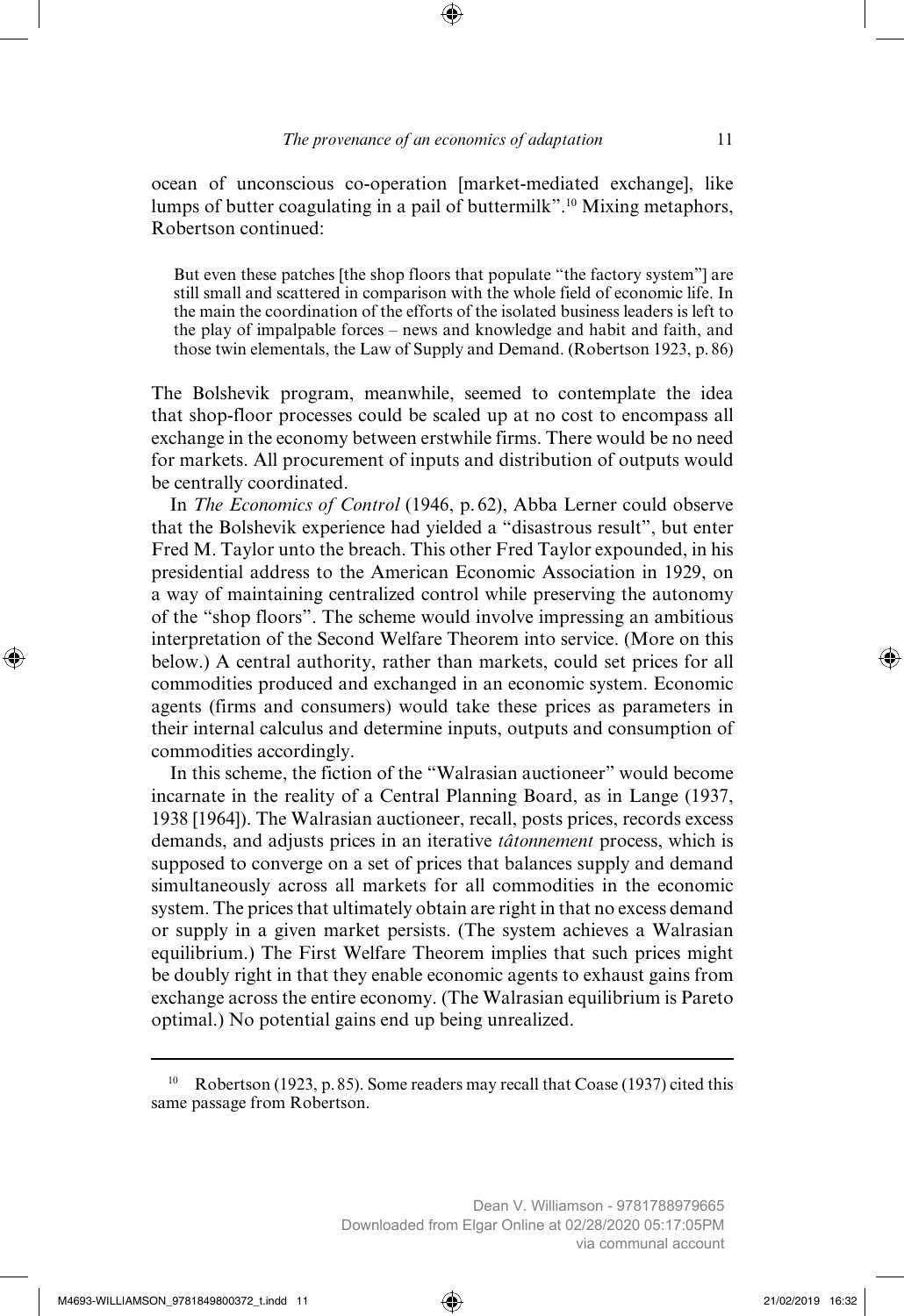Vilfredo Pareto first advanced the Pareto optimality criterion (*ophélimité*) in the first volume of his *Cours d'Economie Politique* (Pareto 1896), and he first advanced a version of the First Welfare Theorem in sections 720–35 of the second volume (Pareto 1897). He advanced these theoretical developments as a way of suggesting how free, market-mediated exchange (*la libre concurrence*) could yield socially desirable outcomes. More pointedly, he advanced these results as a benchmark against which *l'Etat collectiviste* (or any system) would have to perform (Pareto 1909, ch. 6, paras 49–55; see also Pareto 1897, s. 837).

The proposition advanced by Taylor (1929), Lange (1937, 1938 [1964]), Lerner (1946) and others was that the collectivist state could meet and then exceed outcomes achievable by market-mediated exchange. For starters, the Central Planning Board could achieve the Walrasian benchmark (no excess demand across all markets) by implementing the computational program suggested by Walras himself, an iterative (and presumably convergent) *tâtonnement* process. They could then appeal to the theory inspired by Pareto (the First Welfare Theorem) to suggest that the result of the same computational program would meet the Paretian benchmark; having satisfied the Walrasian benchmark, they would not have to do more work to meet the Paretian benchmark.

Writing on "The computer and the market" Lange (1967, p. 158) explained that in 1938 he had demonstrated "how a market mechanism could be established in a socialist economy" which would secure the Walrasian benchmark "by means of an empirical procedure of trial and error". He elaborated:

Starting with an arbitrary set of prices, the price is raised whenever demand exceeds supply and lowered whenever the opposite is the case. Through such a process of *tâtonnements*, first described by Walras, the final equilibrium prices are gradually reached. These are the prices satisfying the system of simultaneous equations. It was assumed without question that the *tâtonnement* process in fact converges to the system of equilibrium prices.

But, it was now 1967. Computing capability would render calculation of the "right" prices a trivial affair. "Let us put the simultaneous equations on an electronic computer," Lange (1967, p. 158) declared, "and we shall obtain the solution in less than a second. The market process with its cumbersome *tâtonnements* appears old-fashioned. Indeed, it may be considered as a computing device of the pre-electronic age."

The question of computing equilibrium prices did inspire important theoretical advances in general equilibrium theory. Among other things, Herbert Scarf and others demonstrated that more general computational algorithms could compute equilibrium prices for economic environments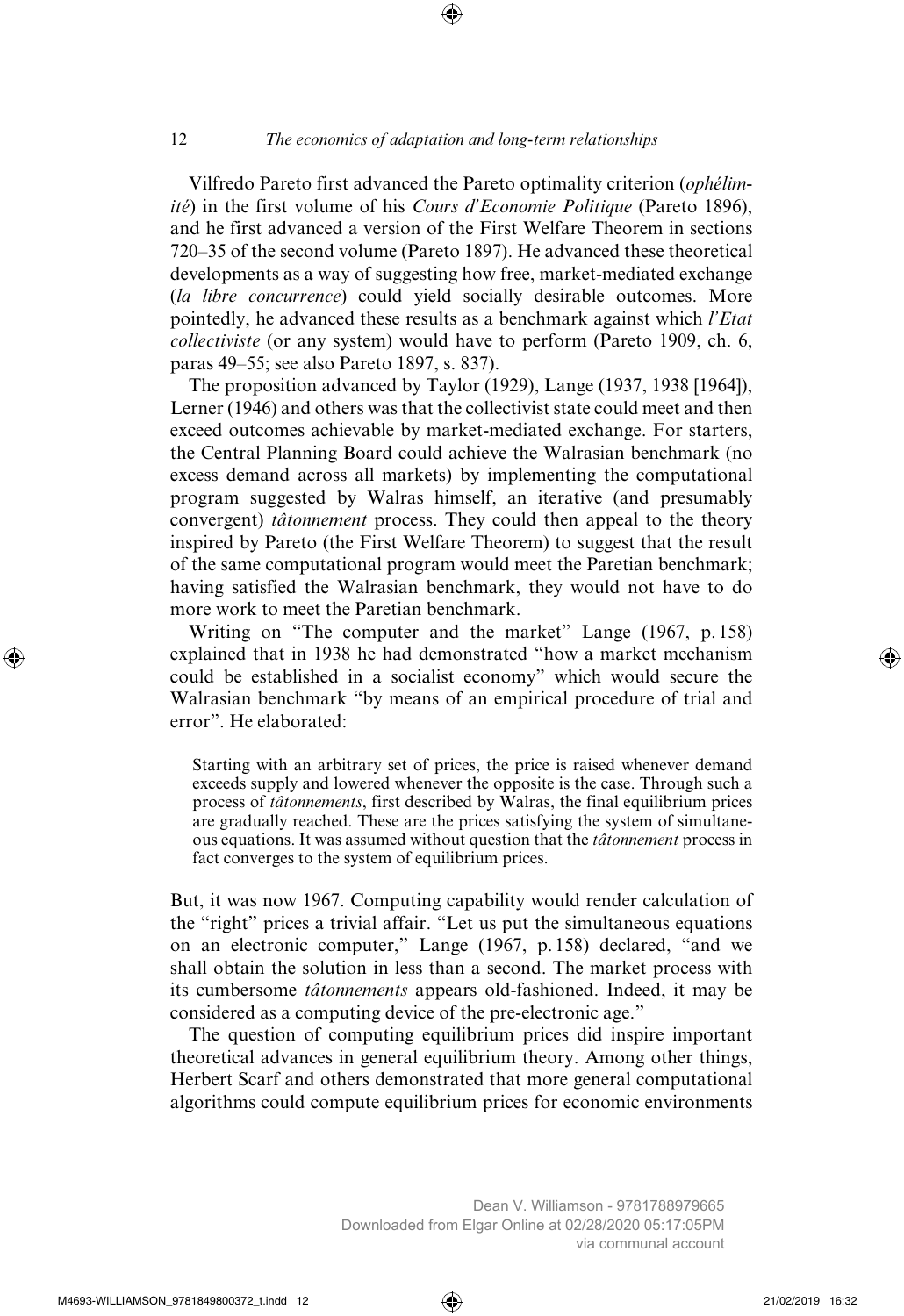that were themselves more general than those contemplated by Pareto, Lange and other contributors. (See Scarf 1973 for a useful introduction.) The theoretical results were all the more powerful in that they yielded constructive proofs of the welfare theorems. They were constructive in that they established more than just the existence of equilibrium prices for a more general set of economic environments; they also yielded actual prices. A larger point, however, was that, having handily dispatched the problem of computing the right prices by whatever algorithm, the collectivist program could then exceed market-mediated exchange by appealing to dynamic considerations. Specifically, they argued that the Central Planning Board could end the plague of business cycles to which a system of free, market-mediated exchange was susceptible.

It is not obvious that any state, including the Soviet Union, had attempted to implement the program that Oskar Lange had advocated as late as 1967, but the Soviets had experimented with other schemes for centralizing control of the production and distribution of goods and services. Meanwhile, in 1978 the Ford Foundation had a hand in sponsoring a gathering in the Soviet Union of American and Soviet academics. The proceedings included a tour of a Soviet automobile factory. One of the Russian hosts explained how the Soviets managed the factory. One of the American participants, James March, inquired of his Russian counterpart something to the effect of, "Are there ever any problems?" After a pause, his Russian host declared, "No!" After another pause, all the Russians laughed.<sup>11</sup>

In 1985 the Soviets, under Mikhail Gobachev's leadership, began to fitfully introduce economic reforms and political reforms. These were presented as *Perestroika* (restructuring) and *Glasnost* (openness). Within six years, the Soviet Union dissolved.12

<sup>11</sup> My original source for this anecdote is Oliver Williamson who, along with James March, participated in the 1978 meeting. I thank James March for helping me pin down details, although we agree that recollections of a meeting after a span of 40 years may not be complete.

<sup>12</sup> Some authors contrast the Soviet experience with the still unfolding Chinese experience. The Chinese Communist Party eventually granted its imprimatur to a fitful program of economic reforms initiated in 1978. Authors credit Chinese success to introducing reforms without introducing political liberalization openness. Demands for political liberalization did emerge and climaxed, arguably, with the Tiananmen demonstrations. The authorities sent the tanks into Tiananmen Square on June 4, 1989, but China's economic growth continued unabated. The Chinese experience is interesting, because it complicates end-of-history narratives according to which political liberalization and economic liberalization (a shift away from centralized control to market-mediated exchange) are perceived as complementary processes.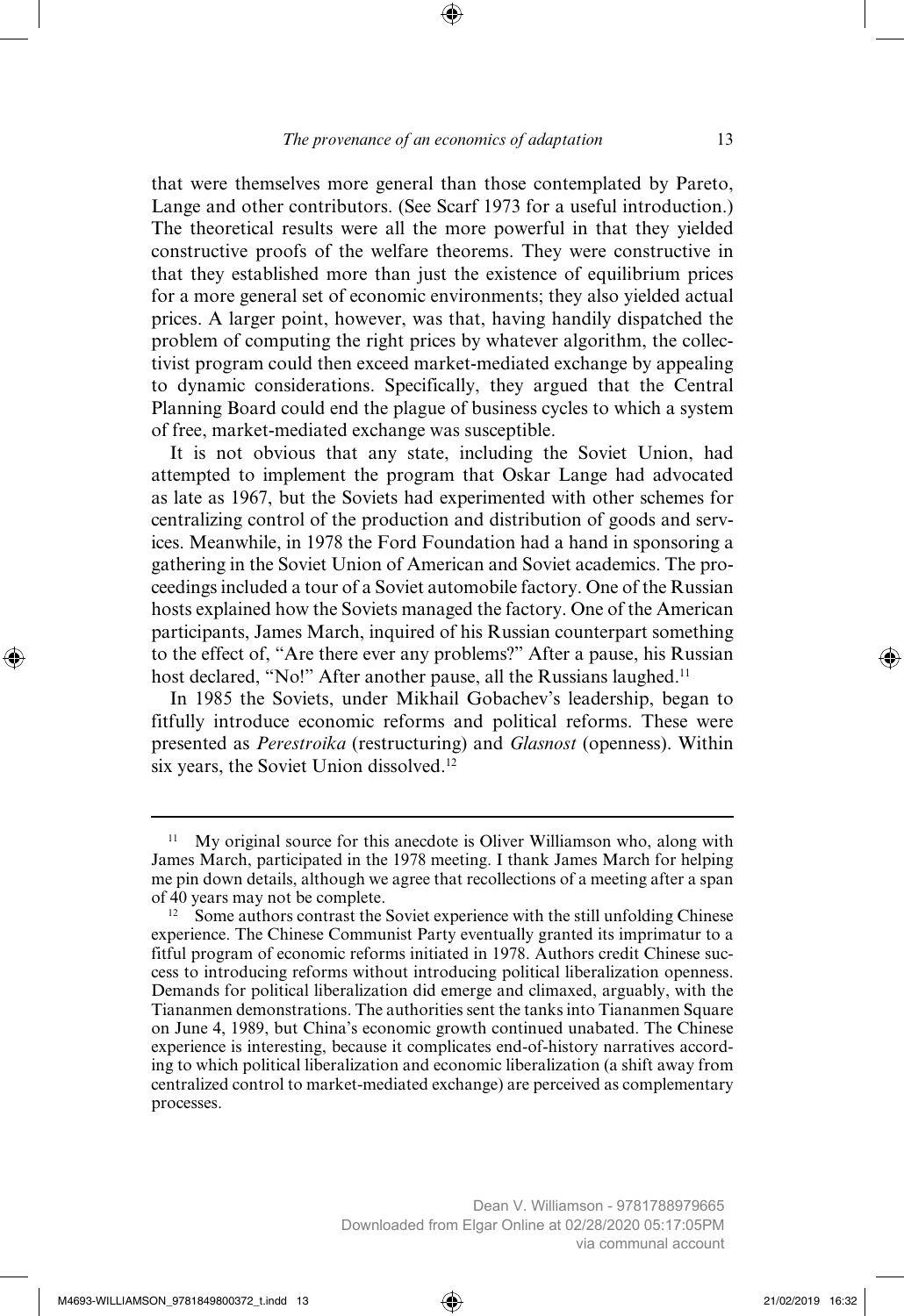We now take up two questions: (1) how did prescriptions of the sort advocated by Oskar Lange become heated topics of debate in the first place, and (2) how is it that problems of adaptation in economic relations only fleetingly informed the debate? That is, how did we get here? We begin where Karl Marx's great impresario, Friedrich Engels, opened his essay "Socialism: utopian and scientific" (Engels 1892 [1978]). Engels started with acknowledgment of Jean-Jacques Rousseau and "the great French philosophers" of the French Enlightenment more generally (Engels 1892 [1978], p. 681). It was in Rousseau's (1775, first published 1755) *Discours sur l'origine et les fondements de l'inégalité parmi les hommes* that the great philosophers first seriously identified private property as the principal obstacle to implementing their concept of heaven on earth. We also begin with another current common to the French, English and Scottish Enlightenments, the beginning of the emergence from its chrysalis of the concept of the economy. By the late nineteenth century the concept of the economy had evolved into a quantity susceptible to manipulation by economic policy.

From Rousseau in the mid-eighteenth century we flash forward to Pareto in the 1890s. The global economy had been mired in depression in the early 1890s, and, as with the economic depression of the 1840s or early 1870s, economic hardship may have inspired anew the expectation that Marx's chiliastic prediction of the final crisis of capitalism and the inevitability of socialism was about to unfold.13 Capitalism would fall under the weight of its own internal contradictions and give way to the socialist revolution. The question was: should eager socialists patiently wait around for the inevitable revolution, or should they play an active role in inducing the revolution?14

The failure of the 1848 revolutions in continental Europe appears to have convinced at least one eager socialist, the 30-year-old Karl Marx, that socialist revolution would require some active effort. In the *Neue Rheinische Zeitung*, the daily newspaper that he edited, Marx posted a piece titled "The victory of the

<sup>13</sup> In the afterword to the German edition of *Das Kapital* (1872, p. 822, English edition 2018, p. 15), Karl Marx confidently predicted just such an impending crisis of capitalism in Germany:

The contradictions inherent in the movement of capitalist society impress themselves upon the practical bourgeois most strikingly in the changes of the periodic cycle, through which modern industry runs, and whose crowning point is the universal crisis. That crisis is once again approaching, although as yet but in its preliminary stage; and by the universality of its theatre and the intensity of its action it will drum dialectics even into the heads of the mushroom-upstarts of the new, holy Prusso-German empire.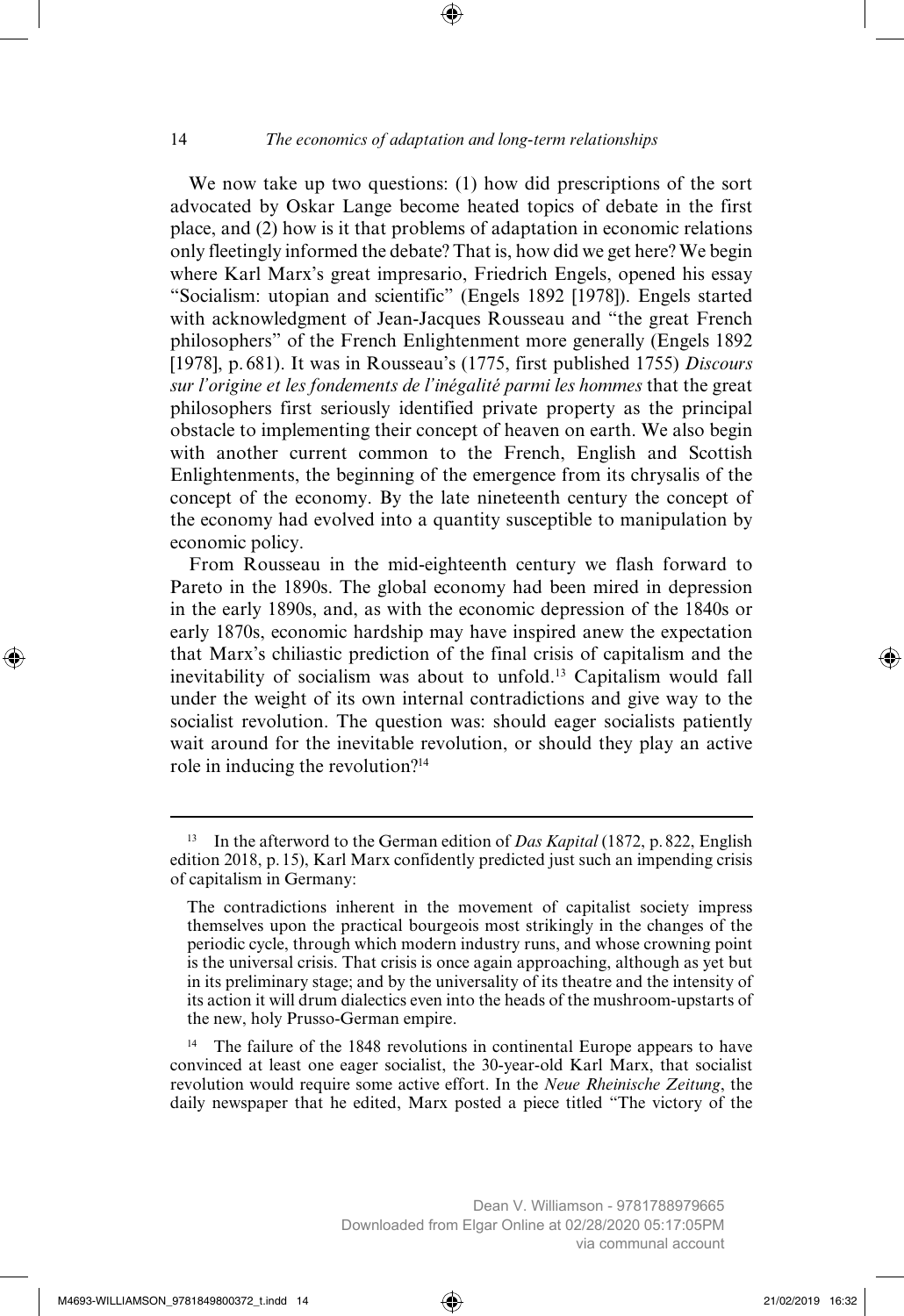Pareto (1896, 1897) seems to suggest that socialist revolution may be all well and good, but the socialist program should be made to stand up to performance benchmarks. Hence his early sketch of the First and Second Welfare Theorems. These theorems suggest how markets can perform surprisingly well (on paper at least) in stylized, frictionless economic environments. However, that was merely preamble to Pareto's larger analysis. Pareto's contributions included ideas that anticipate Coase (1937), on the relative costs of organizing exchange in markets or by means of administrative processes in firms, and Arrow (1969), on "the costs of running the economic system" more generally. He deployed a metaphor from thermodynamics to suggest that exchange processes – whether centralized, decentralized or hybrid – are not frictionless but instead dissipate value much as a steam engine dissipates energy (in the form of heat) in its own operation (see Pareto 1897, s. 837). He went on to propose a type of comparative institutional analysis: decentralized processes (principally, *la libre concurrence*) and centralized processes (the socialist program) should be made to stand up against each other, and transaction costs, characterized much as a form of thermodynamic dissipation or friction (*frottements*), should be folded into the analysis. "*La machine à vapeur n'utilise qu'une petite fraction des calories produites par le combustible*" ("The steam engine uses only a small fraction of the calories produced by the fuel"), he observed, but, one "machine" may yet outperform another: "[*S'*]*il existait une machine qui utilisât mieux la chaleur, il faudrait se hater de la substituer à nos machines à vapeur*" ("If there exists another machine that dissipates less energy as heat, then we should hasten to substitute our steam engines with it") (Pareto 1897, p. 187).

It was Enrico Barone (1908 [2009]), not Fred Taylor or Oskar Lange, who first advanced the idea that the welfare theorems identified how a central authority, "the Ministry of Production in the collectivist state", could implement a program that would satisfy Pareto's benchmarks. What really excited later proponents of such a program, however, was

counter-revolution in Vienna". He assigned blame for the failure of the revolutions on the members of the bourgeoisie. By his telling, the bourgeoisie had a pivotal role to play in toppling the established elites, but their interests proved to be too close to those of those same elites. They betrayed the October revolution in Vienna. An angry and frustrated Karl Marx closed his piece with a flourish: "The purposeless massacres perpetrated since the June and October events, the tedious offering of sacrifices since February and March, the very cannibalism of the counterrevolution will convince the nations that there is only one way in which the murderous death agonies of the old society and the bloody birth throes of the new society can be shortened, simplified and concentrated, and that way is revolutionary terror" (Marx 1848 [1977], pp. 505–6).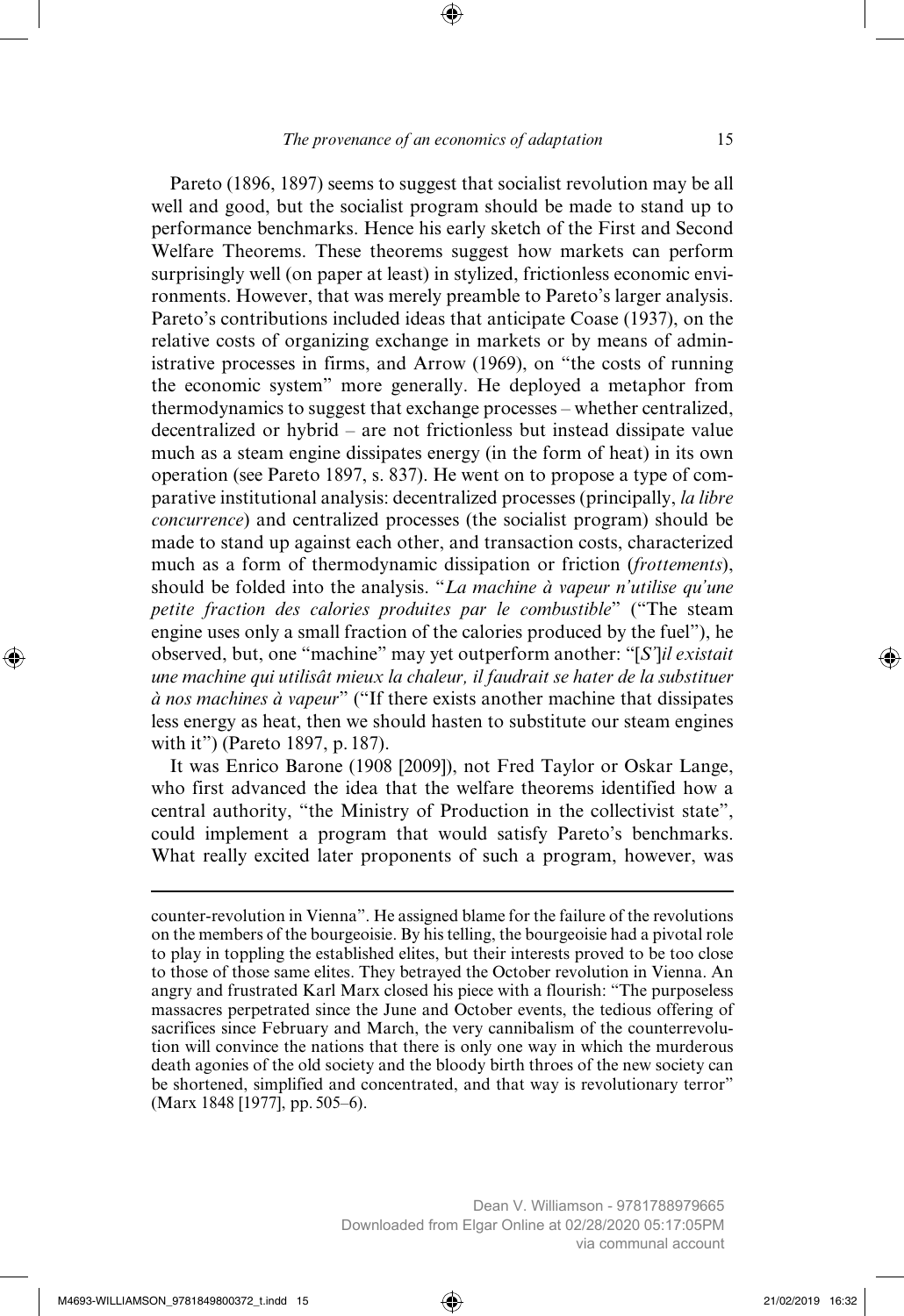not the program itself but (1) the prospect of using the program to achieve the ultimate objective of socialist programming (the imposition and maintenance of economic equality), and (2) to do it in a way that would insulate the program from critics (principally, Ludwig von Mises and Friedrich Hayek) who had advocated decentralized, market-based solutions as superior alternatives to centralized, socialist solutions. They would do all of this by appealing to the Second Welfare Theorem as a kind of crude implementation theorem. Specifically, the state would impose a one-time redistribution of wealth, and then it would let economic agents trade in markets for which the state would have calculated prices. Lange (1937, pp. 134–5) did suggest that redistributing wealth without too much dislocation could involve something in the spirit of a surprise, economywide smash-and-grab "expropriation" by the state so that the victims of such expropriation would not have time to mount a defense. "Socialism", Lange (1937, pp. 135) averred, "is not an economic policy for the timid."

In his Nobel Prize lecture, Eric Maskin could observe that the "Planning Controversy" of the 1930s may have been "important and fascinating", but, not surprisingly, "for certain onlookers such as Leonid Hurwicz, it was also rather frustrating" (Maskin 2008, p. 571). Leo Hurwicz went on to be one of the most important developers of implementation theory. At first sight, we can distinguish implementation theory from the early "Utopian Socialism" and the later Marxist "Scientific Socialism" as a matter of verb tense. "Socialism" had made it into the lexicon by 1820, and it was the early socialists and proto-socialists such as Rousseau who had advanced a program for how the world *should* be made to work. The Marxist program was ostensibly scientific in that it advanced a prediction about how the world *would*, as a matter of course, be made to work by virtue of the historical inevitability of the socialist chiliasm. Implementation theory, however, has been occupied with how the world *could* be made to work. Indeed, Hurwicz expressed some frustration with the Marxist approach in that its theory of the "historical inevitability" of Socialism (and, ultimately, of Communism) induced "neglect of problems of resource allocation" (Hurwicz 1977, p. 4). In contrast, implementation theory situated itself to take up questions of comparative institutional analysis of the sort contemplated by Pareto (1897).

One of the great innovations of implementation theory is that it explicitly folds incentive constraints into the analysis of resource allocation problems. The theory has also been generalized to address matters smaller than the design of economic systems. It has been scaled down to accommodate richer, boutique applications as in contract theory and mechanism design theory more generally. This is where, finally, we might expect economic theory could situate itself to begin to recognize a role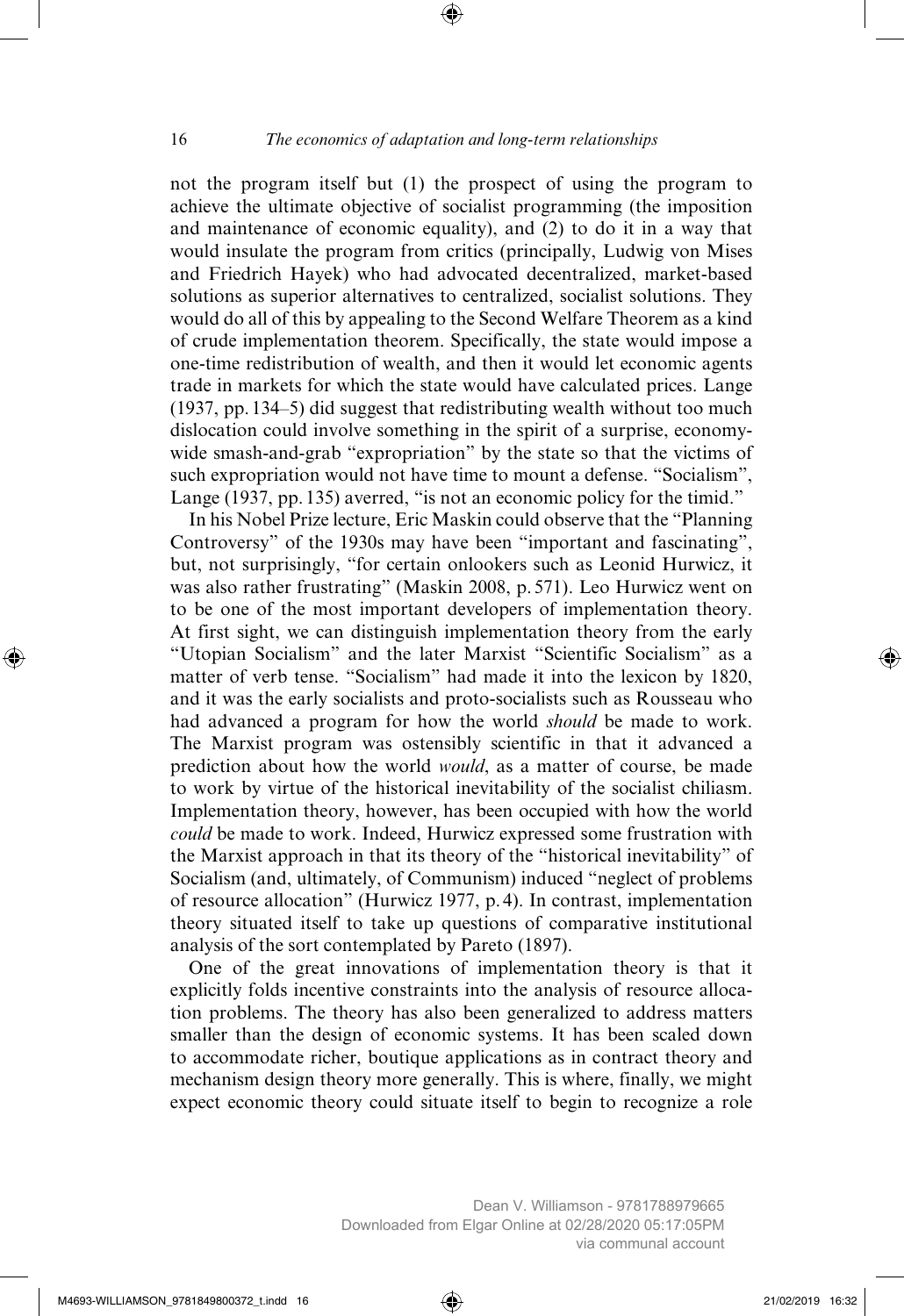for a manager, for management, and for problems of adaptation over the course of long-term exchange, but it turns out that recognizing a role for management requires more than just folding incentive constraints into the theory. A larger theory has had to accommodate concepts such as incomplete contracting. I further submit that an adequate theory would have to complement incomplete contracting with a notion of transaction costs or friction. Ultimately, the combination of friction and incomplete contracting gives life to an economics of efficient adaptation in long-term relationships.

#### THE PROVENANCE OF EFFICIENT ADAPTATION: TAKE ONE

Let us revisit system engineering. Starting at least with eighteenth-century political economy, economics had become occupied with the engineering of economic systems rather than with the management of economic relationships. Indeed, management is not cognizable from an engineering perspective and, therefore, has not generally proven amenable to formal modeling. It gets worse. It is not obvious that there has been much appreciation that management was an important consideration, anyway.15

However, management aside, the concept of an economic system or of an economy, an entity susceptible to design and manipulation, was itself slow to emerge. (See, for example, Pribram 1937, 1951; Neill 1949; and Schabas 2007; on this count.) From Schabas (2007), I understand the emergence of the concept of a manipulable economy amounted to a shift from (1) a physics or biology perspective by which economic processes were understood as being exogenously governed by natural laws to (2) an engineering perspective according to which the economy could be controlled. Once notions of control became established, however, they became (and remain to this day) the subject of much debate.

The debates on system design and engineering did inspire theoretical developments germane to the analysis of relationships. Mechanism design and implementation theory, for example, may have been inspired by the

via communal account

<sup>&</sup>lt;sup>15</sup> On this count Demsetz (1995, 2011b) might rise to the defense, arguing that "[T]he task faced by neoclassical economics was to understand coordination in a decentralized economic system. Its firms and its presumption of a free price system serve this task well". (See Demsetz 2011b, p. S11. The first and second commentaries in Demsetz 1995 are also apposite.) Questions about adaptation and the management of relationships have their place, but that does not preclude inquiries that ignore such considerations.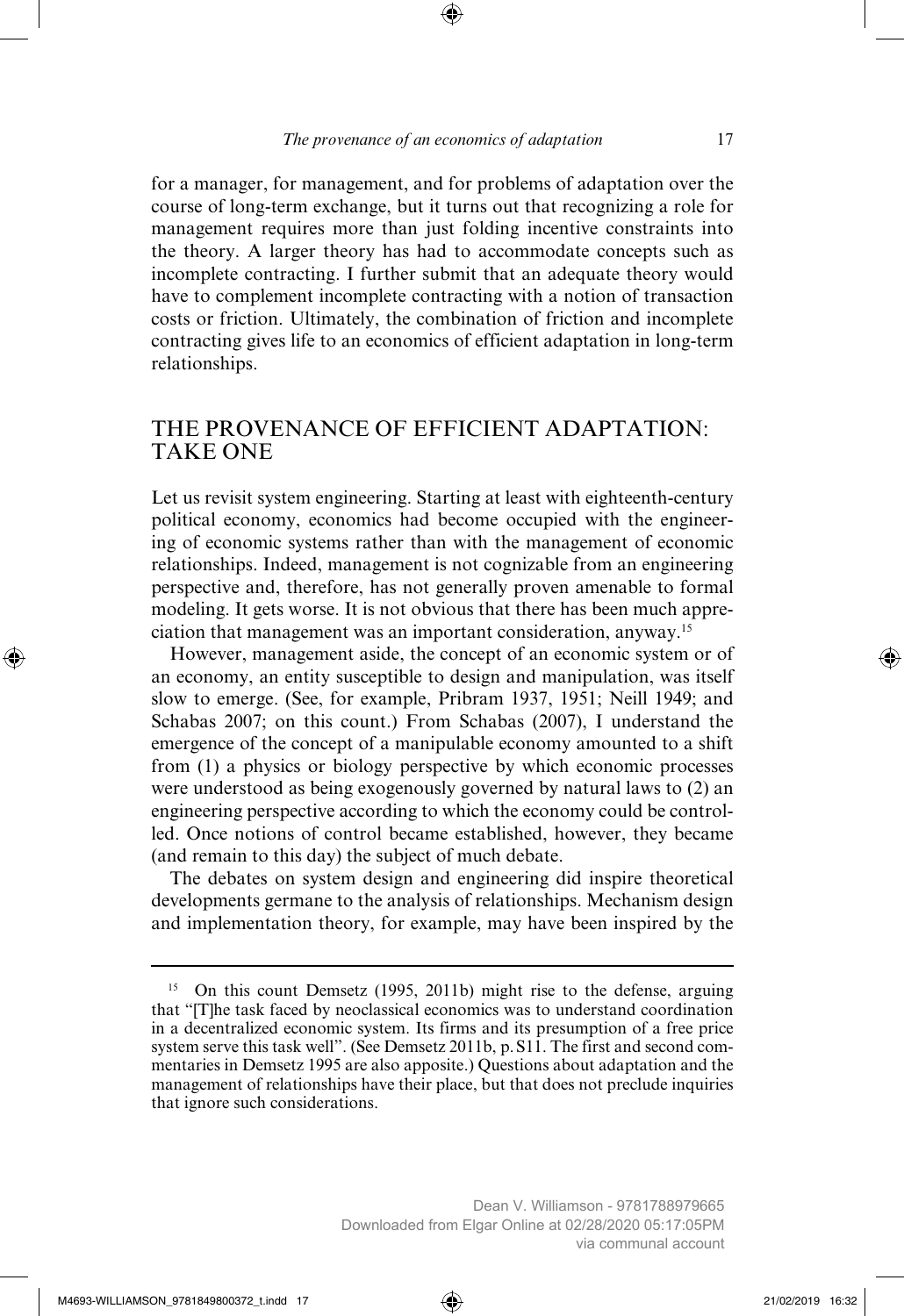big issues (system design), but they yielded abundant results that have since inspired the development of a distinct body of contract theory. (Maskin makes parallel points. See, especially, Maskin 2008, pp. 571–2 on "a brief history of mechanism design".) The theory went far towards operationalizing the idea that incentives matter and can inform the design of contracts (or institutional processes more generally). Relatedly, the theory accommodated the prospect that parties to exchange might privately hold information that would be relevant to the payoffs they and their counterparties might realize from that same exchange. The Revelation Principle went far toward folding problems involving privately held, payoff-relevant information (hidden information) into the design of contracts.

Folding incentives and private information into the design of contracts has greatly enriched microeconomics as a theory of the second best. (See Hoff 1994 for some pointed examples.) Everyone has a (generally negative) idea about what it means to "game the system". The mechanism design approach endeavors to factor the way parties can be expected to "game" the system into the design of the system. The results of factoring in such behaviors are formidable, because they constitute an important check on what Demsetz (1969) might recognize as the nirvana approach to design problems. (See also Williamson 1996a on remediableness.) In general, incentive constraints and informational constraints can do just what they are advertised to do: constrain the outcomes that parties to a contract can secure. Absent such constraints, parties might be able to secure what poeteconomists would recognize as first-best outcomes. Incentive constraints might not always bind, but, if they do bind, expectations of achieving the first best amounts to magical thinking. Instead, parties might only be able to secure second-best outcomes.

One manifestation of the nirvana approach would be to confuse first-best outcomes with implementable outcomes. That is the magical thinking. Another manifestation would be to condemn second-best outcomes as inefficient because a hypothetical, ideal (yet infeasible) first-best outcome would appear to dominate. Again, things can be much worse, in that becoming mesmerized with the magical thinking and endeavoring to secure nirvana can yield outcomes that are (possibly far) inferior to the second best. Policymakers can find themselves instituting Rube Goldberg schemes that never secure their idealized policy outcomes. However, were that informing contract design (and design problems more generally) with incentive constraints and informational constraints all that remained, then the engineering approach to contract design might nearly have exhausted further development of contract theory. Absent further development, however, the theory is silent on how parties to exchange manage their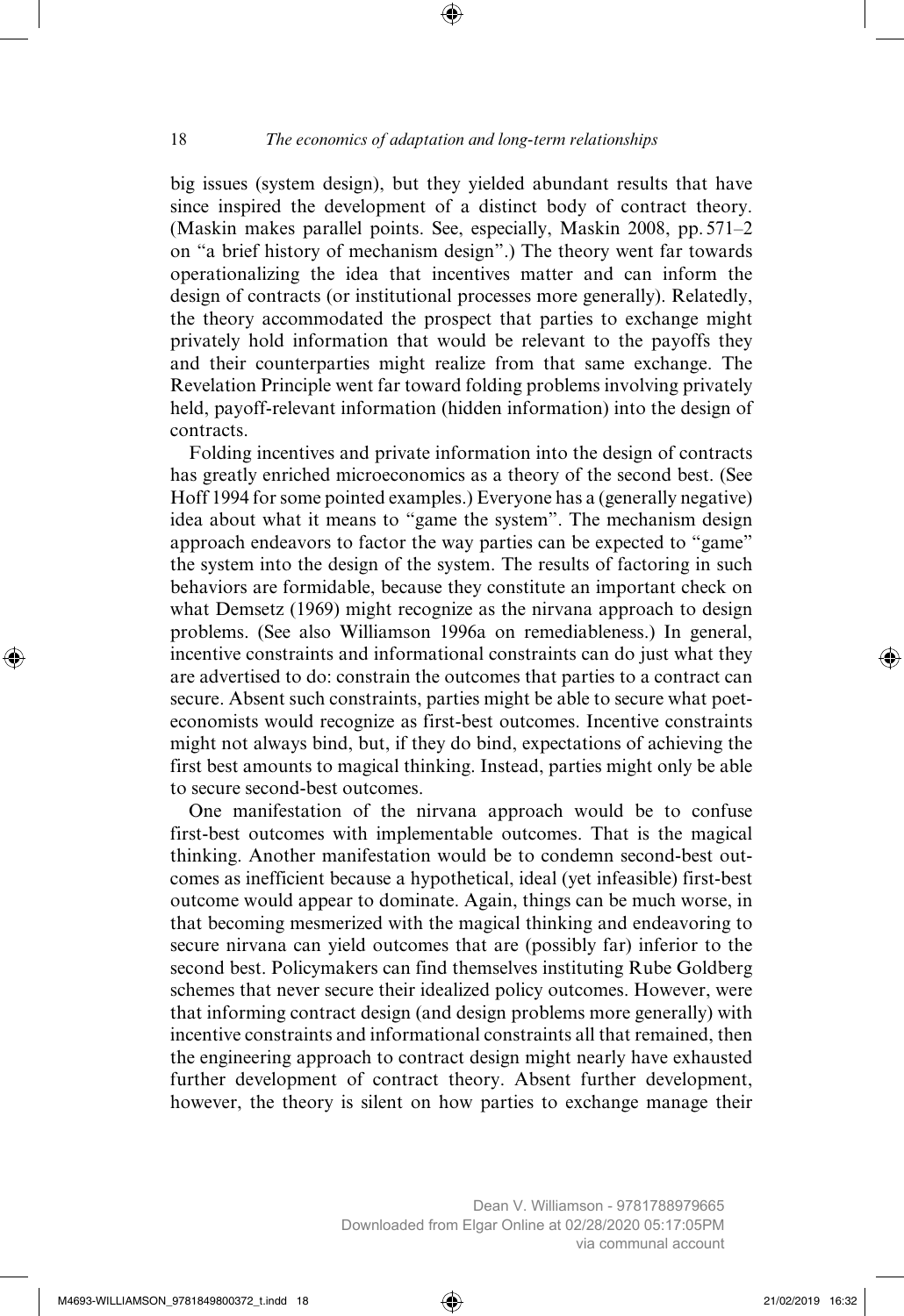relationships after they have designed and implemented their contract. However, if the design of a contract factors in all relevant considerations – that is, if contracting is complete – what eventualities would require management? An easy answer is that it is not obvious that parties can program all relevant contingencies into their contract. Even if they feasibly could do so, it is not obvious that leaving out some contingencies would be uneconomical – hence the appeal to "uncontracted-for" contingencies as in Hart (1995, p. 32) or Hart (2003, p. C70). It could make sense to leave contracts endogenously incomplete. Either way, incompleteness can generate demands to design and institute processes to manage uncontractedfor contingencies when and if they arise.

Such questions begin to illuminate even deeper questions about what Oliver Williamson recognizes as *ex post* governance in the context of incomplete contracting. In Williamson's early work, he appealed to bounded rationality as a motivation for the incompleteness of contracts. Williamson further argued that incompleteness mattered to contracting parties in that it could yield opportunities for mischief (opportunism). Having stumbled into a contingency not contemplated in a contract, one party might, for example, find its bargaining position improved vis-à-vis a counterparty, and might exploit the opportunity to impose renegotiation and extract more favorable terms of exchange. (See Williamson 1971, 1973, 1975 on bounded rationality and opportunism, as well as Williamson 1976 for a case study.) Opportunism makes *ex post* governance an important economic problem in that the prospect of mischief could influence decisions to invest resources in exchange relations in the first place. To mitigate such hazards, parties to exchange might set up processes for governing their relationships as they unfold over time – hence the "*ex post*" and "governance" in *ex post* governance. Finally, the economic problem is all the more interesting in that *ex post* processes might themselves be costly to design and operate. Parties to prospective exchange can be expected to factor such costs into their *ex ante* decision to invest in the relationship. Such decisions might amount to no investment and forgoing any exchange at all.

Opportunism, I would suugest, is short-hand for the compound proposition that (1) parties to exchange might behave opportunistically as (2) uncontracted-for contingencies arise. Further, (3) such hazards could inform the design and implementation of contracts and *ex post* processes, and (4) the costs of operationalizing and operating such processes can inform *ex ante* decisions to engage in exchange in the first place. The proposition has much intuitive appeal, but I would suggest that much of its appeal is that it inspired important theoretical developments, especially regarding control rights and financial structure. The main question is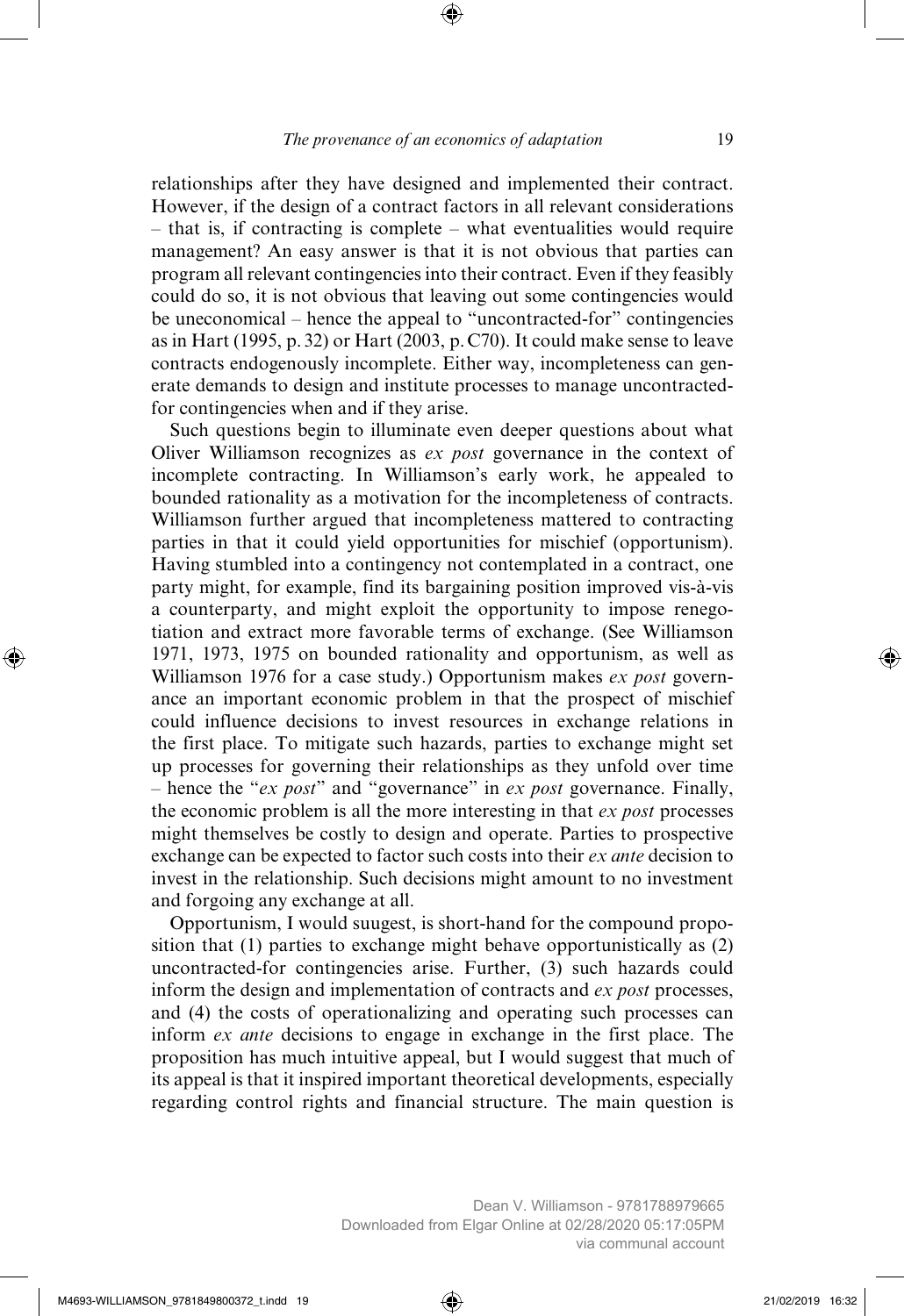deceptively simple: if a party were to behave opportunistically, could not a counterparty simply exit the relationship, and would not the threat of exit be sufficient to discourage opportunistic behavior in the first place? (We will shortly get to Alchian and Demsetz 1972 on just this question.) If so, who needs to worry about designing (potentially costly) *ex post* processes (much less contracts) if the threat of exit alone enables parties to exchange to police their relationships? That is, if investments in a relationship could be seamlessly and costlessly redeployed (possibly in a relationship with a different party), then should not the threat of exit be sufficient?

An answer could be that the threat of exit would be sufficient but that the prospect of seamless and costless redeployment is a degenerative, hypothetical case. *Ex ante* investments in a relationship may be specific to that relationship insofar as redeployment involves dissipation of value. In the extreme, assets may have zero salvage value outside a specific relationship but much value were parties to persist in deploying those assets within that relationship even after some uncontracted-for contingency were to obtain. Knowing this, one party might hold up a party that had sunk an investment in relationship-specific assets by threatening exit from the relationship. Threatening exit amounts to imposing renegotiation of the terms of exchange. It amounts to a demand to be paid off to not exit. Knowing that there is more value to continuing the relationship than ending the relationship, the investing party can be expected to pay off the party imposing hold up.

One manifestation of opportunism amounts to exploiting opportunities to impose hold up. Even so, paying off a party to remain in a relationship is not obviously a source of economic inefficiency. Inefficiency arises if the party contemplating relationship-specific investments dials back those investments so that it may mitigate hold up. However, should not the parties be able to factor the prospect of hold up into the design of a contract and thereby preserve *ex ante* incentives to invest? The parties might, for example, commit to exchange over a long term, thereby granting the investing party some assurance that assets specific to the relationship would be deployed over a long term without the threat of hold up. A more general proposition might be that, were it both feasible and economical to craft complete contracts, then parties could neutralize the hold-up problem. The incompleteness of contracts leaves open the prospect that some contingency might yet arise in which some party to exchange perceives an opportunity to threaten exit as a way of imposing renegotiation and walking away with a payoff. (See Klein et al. 1978, especially p. 301, for a parallel formulation of this proposition.) So far, incomplete contracting matters, because hold-up hazards may yet obtain.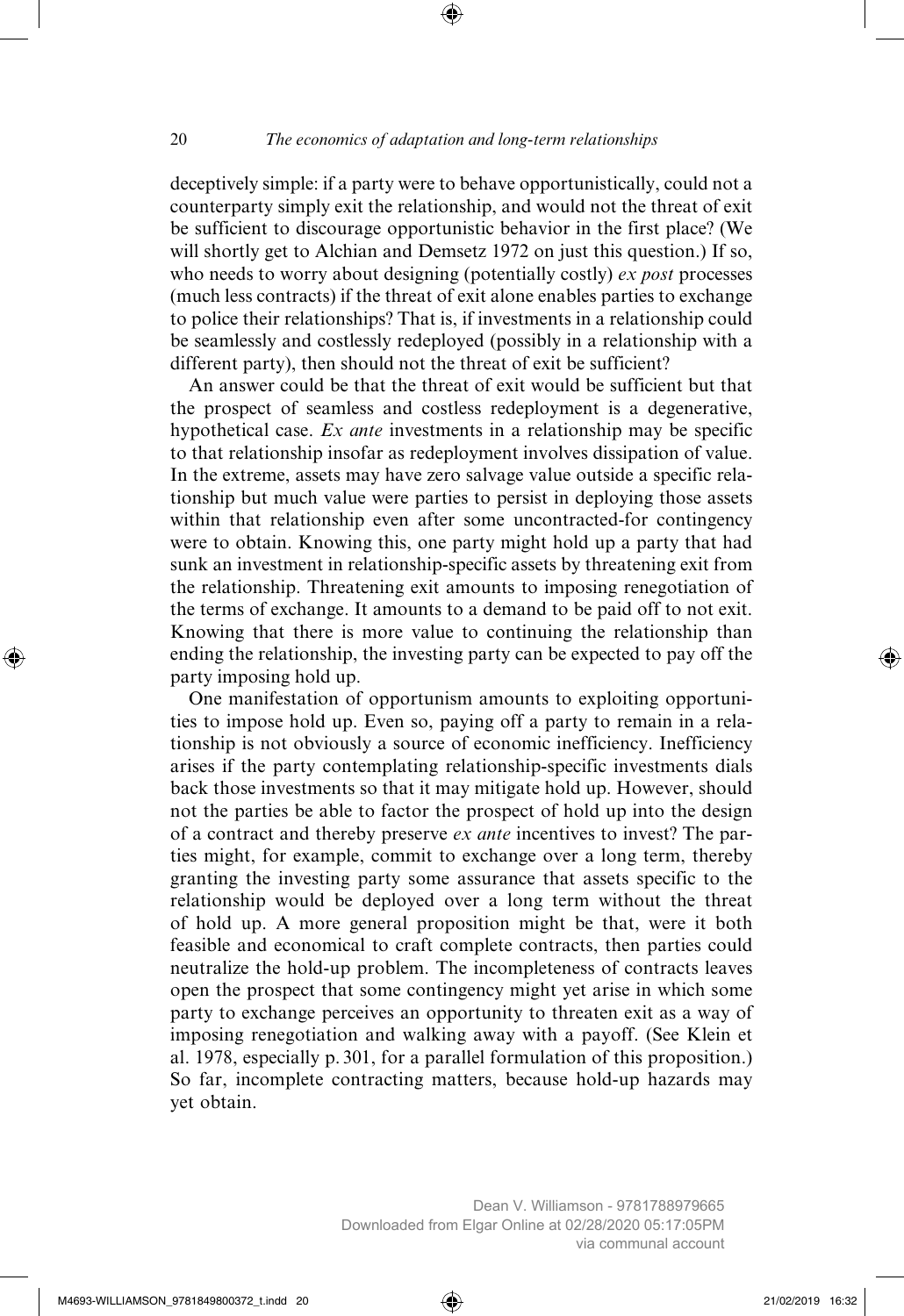Grossman and Hart (1986) and Hart and Moore (1990) took the holdup problem and framed it in a way that opened a line of inquiry into what Robert Gibbons and co-authors would come to recognize as contracting for control. (Baker et al. 2011 would be a good place to start.) Grossman, Hart and Moore made control rights an explicit focus of analysis. Parties might be able to resolve hold ups by writing clever contracts. The incompleteness of contracts matters, however, because it might restrict how clever parties can be. They might not be able to secure performance along all payoff-relevant dimensions of exchange, in which case hold ups may yet obtain if and when uncontracted-for contingencies arise. A question then arises about how assets (over which property rights are presumably well defined) are to be redeployed in just such contingencies. An important idea here is that ownership implies control in these contingencies; the owner of an asset may assign to other parties rights to determine how to deploy the asset. However, insofar as these control rights or decision rights do not span all contingencies, and when such contingencies obtain, control reverts to the owner.

In the Grossman–Hart–Moore framework, the allocation of property rights matters, because it influences the magnitude of hold ups that could yet obtain in uncontracted-for contingencies. (For the most accessible introductions, see Moore 1992 and chapter 2 of Hart 1995.) Indeed, judicious allocations of property rights could potentially mitigate hold ups, and it is just such an idea that motivated what Hart (1995) recognizes as the Property Rights Approach to the theory of firm boundaries. The theory suggests how firms may correspond to judicious agglomerations of assets and attending property rights. The main point I want to indicate is that the framework invests ownership and control with much operational significance. (We revisit this point in the next chapter.) "Given that a contract will not specify all aspects of asset usage in every contingency, who has the right to decide about missing usages?" (Hart 1995, p. 30). According to the property right approach, "it is the owner of the asset in question who has this right . . . [T]he owner of an asset has *residual control rights* over that asset, the right to decide all usages of the asset in any way not inconsistent with a prior contract, custom, or law" (Hart 1995, p. 30, original emphasis). Hart further observes that characterizing ownership this way contrasts "to the more standard definition of ownership, whereby an owner possesses the residual income from an asset rather than its residual control rights" (Hart 1995, p. 30).

The property rights approach provided a way of formalizing the hold-up problem – that is, it rendered a mathematical formulation of problems involving relationship-specific investment that could (and did) yield analytical results. The early results inspired a prodigious stream of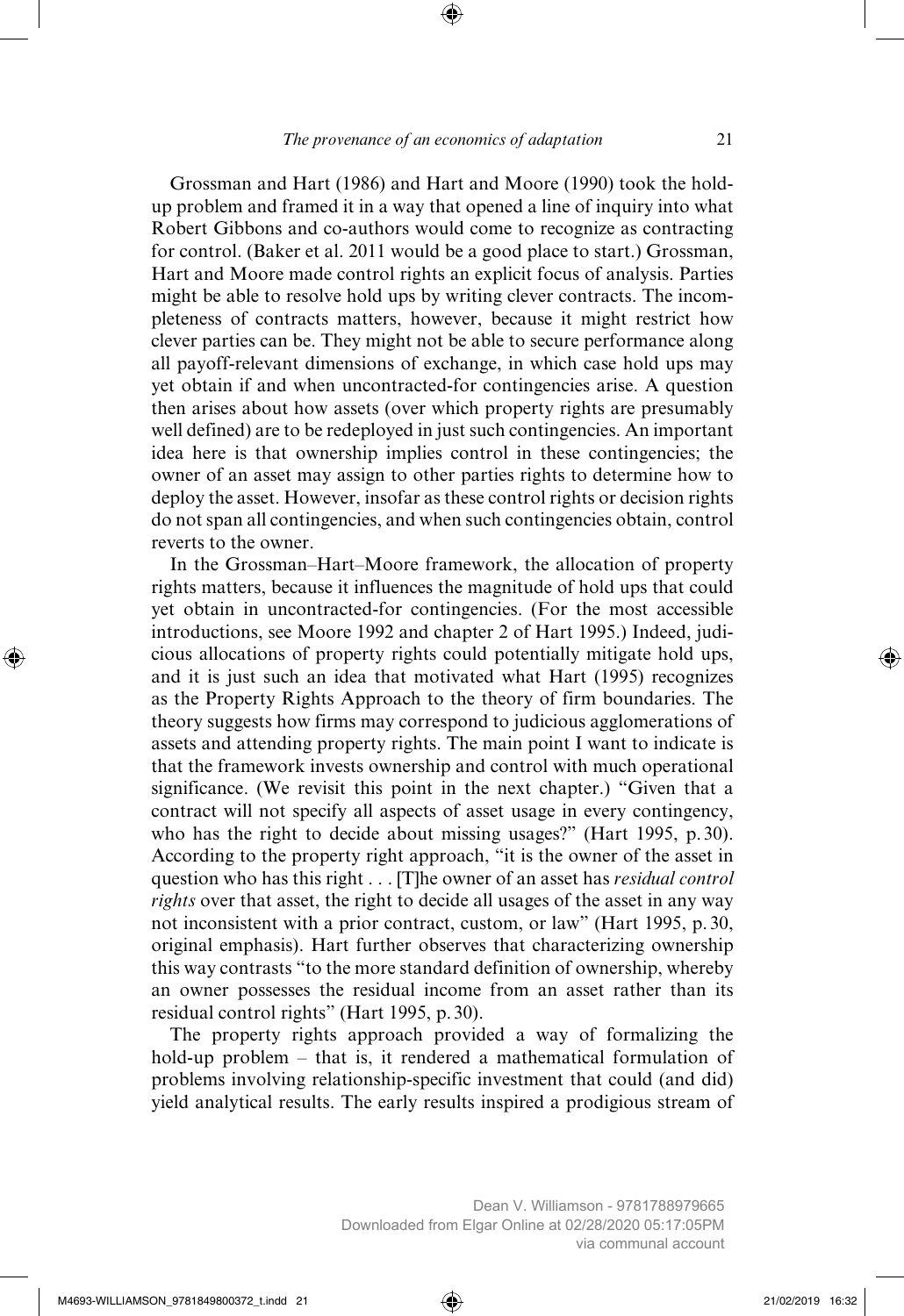formal modeling, and some contributors subsequently observed that such formalization subsumed, or nearly subsumed "the intuitions of transaction cost economics, as created by Coase and Williamson" (Salanié 1997, p. 176). Effectively, these authors identified Williamson's economics of *ex post* governance with the hold-up problem. Indeed, Robert Gibbons could observe that "one still sometimes hears the claim that 'Grossman and Hart (1986) formalized Williamson (1979)'" or "Grossman–Hart *merely* formalized Williamson, and '*Finally*, someone formalized Williamson" (Gibbons 2005, p. 1, original emphases). However, note what is missing. Adaptation remains missing in action. The formal modeling has yet to fold the "*ex post*" into "*ex post* governance". That is, the formal theory identified no overlap between problems involving underinvestment in relationship-specific assets (the hold-up problem) and problems of managing relationships in the future. Hold up did not inform adaptation; adaptation did not inform hold up.

To some observers, divorcing hold up from adaptation might be puzzling. One reason is that authors such as Klein et al. (1978) and Williamson (1979) explicitly appealed to the hold-up problem in order to motivate demand for efficient adaptation. One version of the general proposition might be: assets are specific to a relationship to the degree that they are less amenable to redeployment outside that relationship without significant dissipation of value; parties contemplating ventures involving investment in highly specific assets are more likely to concentrate the management of such ventures within a single entity (the firm). The single entity is better situated to absorb and respond to demands to adapt terms of exchange.

How we get from relationship-specific investment to the vertical integration of assets and capabilities within a single firm remains an important topic of research, but to motivate this proposition, let us first recap: ventures involving relationship-specific investment would be most susceptible to hold up. Hold up could distort or even jeopardize investment. That alone would invite parties contemplating complex exchange to commit to processes that could mitigate or even neutralize hold up. Remedying hold up would preserve investment incentives. That, however, is not the end of the story. Investment (relationship-specific or not) may contemplate exchange that would have the potential (and even the expectation) of unfolding over the course of a long term. Investment may even be predicated on the expectation of long-term exchange. Yet, the fact that relationships unfold over time may leave open the prospect that contingencies arise over which contracting parties would perceive mutual gain to revisiting and realigning their terms of exchange. Where investments are seamlessly redeployable (possibly outside the relationship), adaptation becomes a degenerative non-problem. Parties simply redeploy assets, no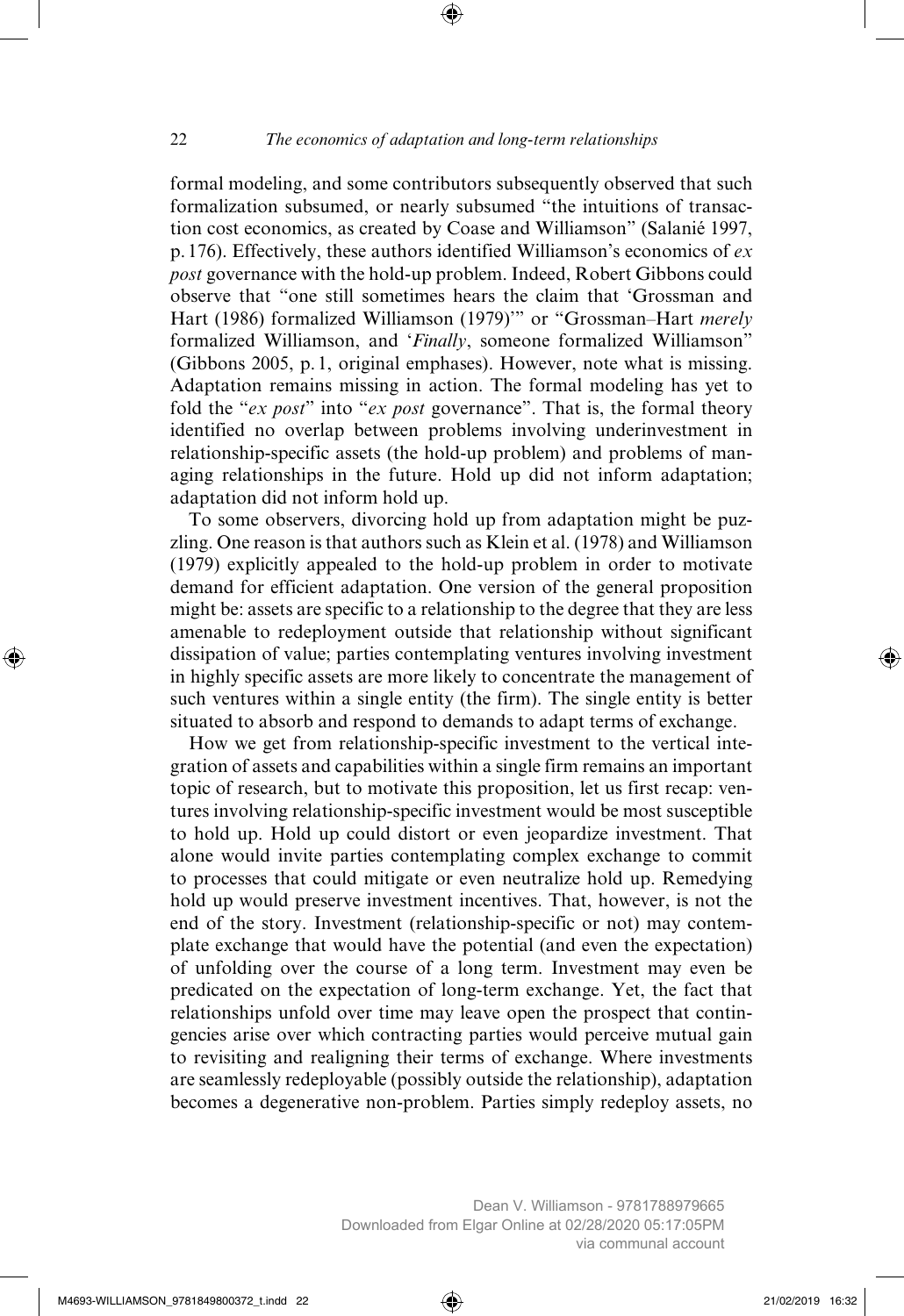value is lost, and that is that. But where relationship-specific investment is involved, assets cannot be redeployed without some dissipation of value. The prospect of dissipation invites parties to exchange to contemplate processes that give them some capacity to identify, craft and implement adaptations. "How to effect these adaptations poses a serious contracting dilemma" (Williamson 1979, p. 241). Among other things, how can parties invest themselves with just such capacity?

It is about here that discussion shifts to modes of governing exchange, in that different modes differentially invest parties with capacity to identify, craft and implement adaptations. Would a long-term contract afford parties sufficient capacity to implement out adaptations, or would haggling between the various parties undermine efforts to work things out? Could a more tightly integrated relationship obviate some of the haggling and serve their purposes more efficiently? For example, could it make sense to create a separate legal entity, a (finitely lived) joint venture, and invest the joint venture with the authority and processes to implement adaptations? Or should parties effectively transform themselves into a single, indefinitely lived entity by integrating all assets and capabilities within a single firm?

The crafting of more tightly integrated relationships by contract or joint venture, or even by fully integrating parties into a single party (the firm), gets us into deep questions about what it means to be a distinct party to exchange in the first place. (Alternatively, what does it mean to be integrated?) For certain purposes, perceiving the firm as a single entity can make sense. Firms assume the role of juridical persons (individuals) all the time as when, say, they individually contract with other juridical persons. However, within the firm, actual persons or teams of individuals may constitute distinct parties in intra-firm exchange, and those same persons will contract with the firm itself. This is, for example, the business of employment contracts.

The degree to which relationships can be integrated by a given mode of governing exchange may constitute one dimension over which modes of governance can be differentiated. The degree to which a mode of governance enables parties to integrate may be understood as a governance output, but what of the inputs, the various discrete features of various modes of governance that enable them to generate such outputs? Long-term contracts, for example, can be differentiated from short-term contracts by longer terms, and we may argue that, other things equal, longer terms integrate parties together more tightly. However, these same contracts may be differentiated along other dimensions. Some contracts may have more the spirit of a joint venture in that they feature voting mechanisms or other deliberative processes for enabling parties to work things out over the course of (possibly) long-term exchange. More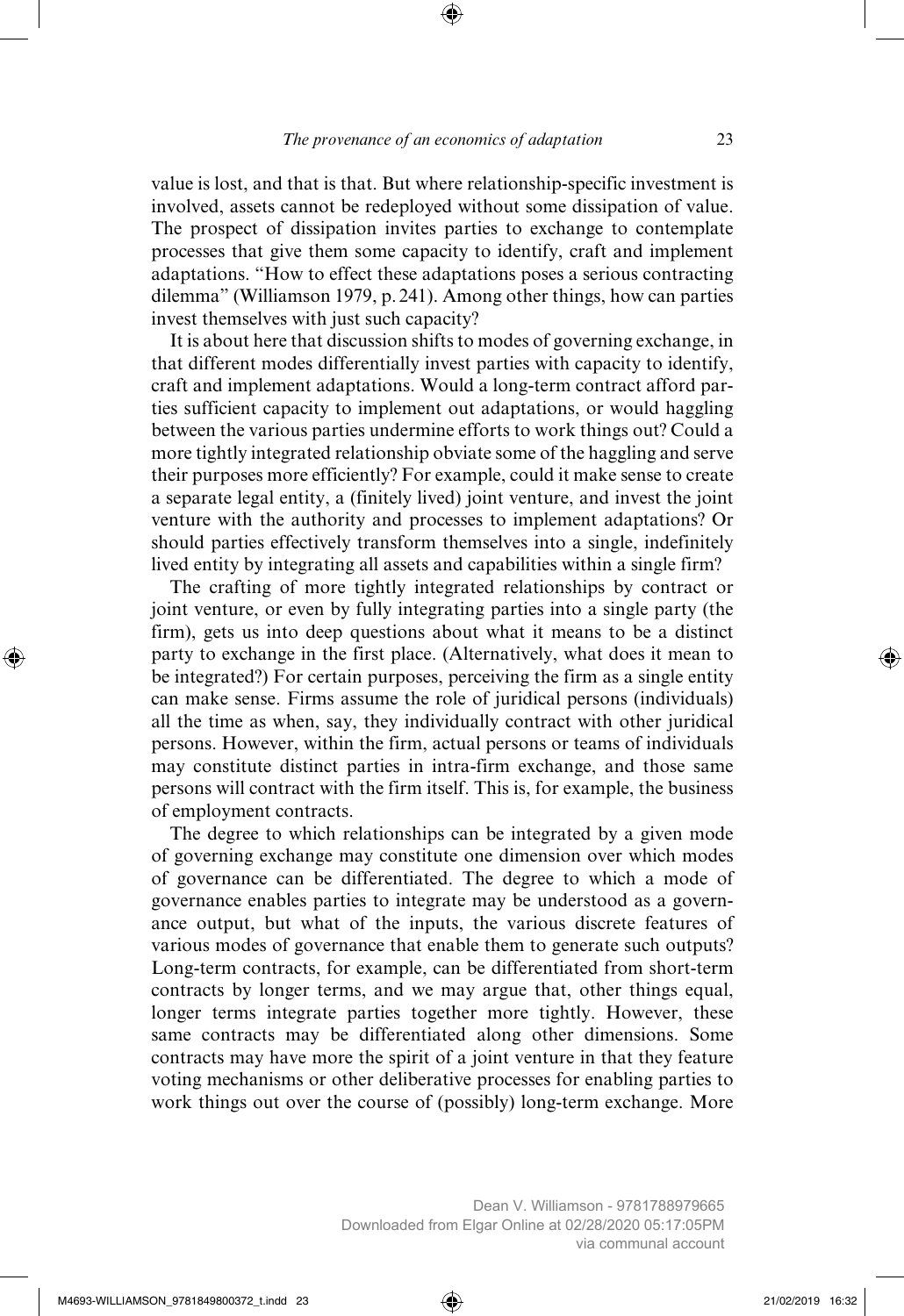generally, we could differentiate modes of governance by mapping the various dimensions of governance inputs into a taxonomy of governance structures. *N* dimensions might plausibly map into *M* modes with  $M <$ *N*. We can go the next step and endeavor to map modes of governance into governance outputs such as an index that ostensibly measures the degree to which modes of governance induce integration. This is an ambitious exercise, but a less ambitious exercise might order modes of governance from those that induce the lowest degrees of integration to those that induce the highest degrees. (See Oxley 1997a and Majewski and Williamson 2004 for applications.) Then there is the last step: mapping outputs into performance. Do increasing degrees of integration, for example, invest parties to complex exchange with more capacity to work things out over the course of long-term exchange? If so, why is all exchange not integrated within a single entity? Or are there tradeoffs between governance structures that enable tighter integration and structures that maintain arm's-length relationships?

Such questions about the properties and performance of alternative modes of governance bring us not so much to a fork in the road as to a junction of paths radiating out in several directions. I indicate a few paths, one which this book spends most of its time exploring and another which it occasionally traverses, but the book makes little contact with a third path that pertains to the employment relation. The employment relation harkens back to Herbert Simon's (1951) seminal contribution on how we might operationalize in formal economic theory what it can mean to be someone's boss by means of the exercise of authority within the firm. Simon observed that "traditional economic theory" had little to say about management and "administrative process, i.e., the process of actually managing factors of production, including labor" (Simon 1951, p. 293). Administrative process matters, presumably, because it is just such process that justifies qualifying the firm as a single entity.

Simon's contribution is an early effort to formally characterize integration. It was an effort to characterize in formal economic theory the tradeoffs between (1) enlisting a boss or (vertical) hierarchy of bosses within the firm to manage relationships and (2) allowing parties to be their own bosses and to manage their (horizontal) relationships boss to boss. When it comes to governing exchange, what can the firm do that parties to exchange cannot do absent integration? Meanwhile, economic theory gadflies Alchian and Demsetz (1972) argued that it was not obvious why any tradeoffs should obtain insofar as managing relationships within the firm is no different than managing relationships between independent economic agents. "It is common to see the firm characterized by the power to settle issues by fiat, by authority, or by disciplinary action superior to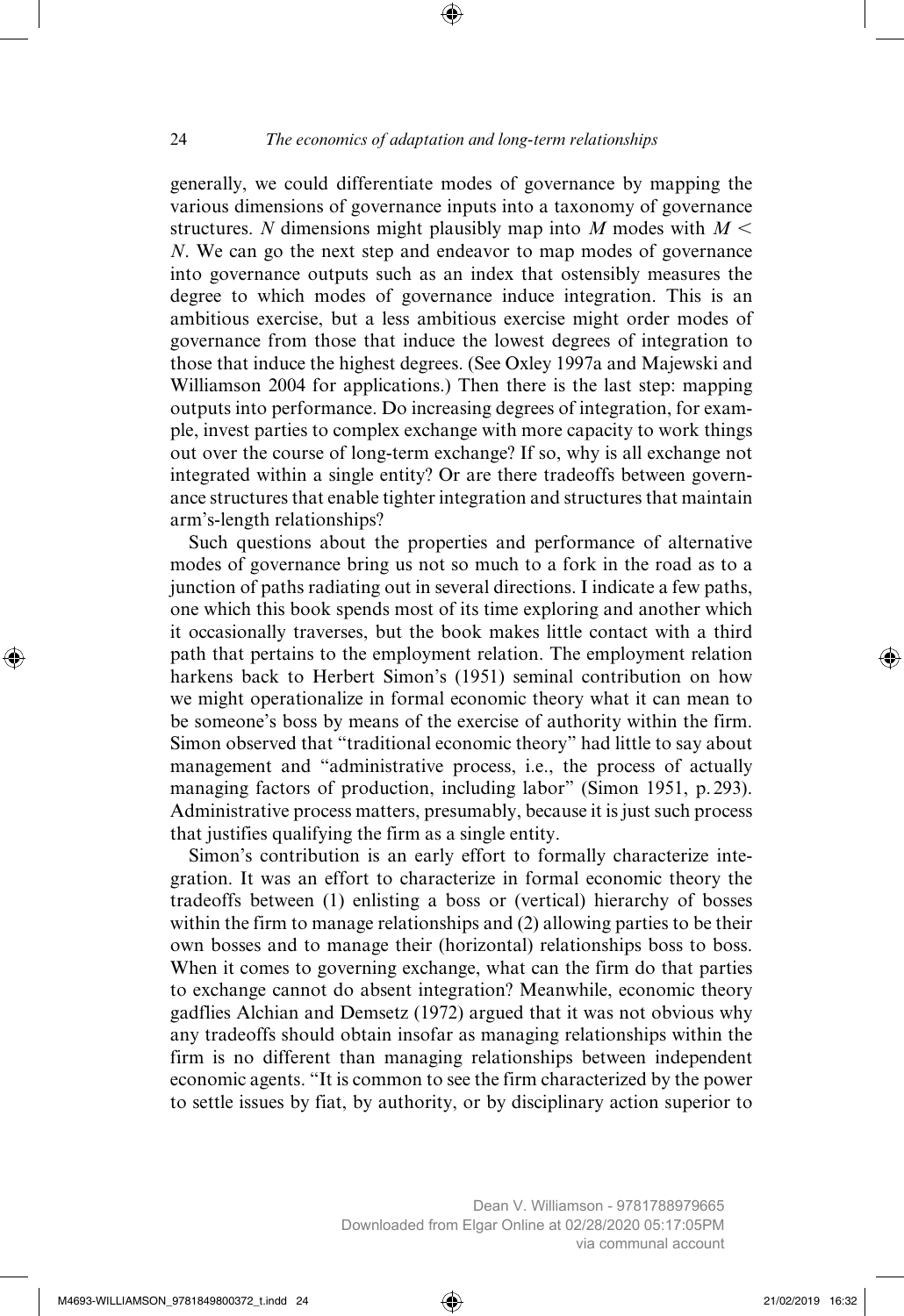that available in the conventional market", they exclaimed (Alchian and Demsetz 1972, p. 777). "This is delusion" (Alchian and Demsetz 1972, p. 777). They seemed to argue that the threat of exit remained the principal instrument parties could use for managing their relationships whether inside or outside the firm. "I can 'punish' you", they wrote,

only by withholding future business or by seeking redress in the courts for any failure to honor our exchange agreement. That is exactly all that any employer can do. He can fire or sue, just as I can fire my grocer by stopping purchases from him or sue him for delivering faulty products.

Williamson (1996b, pp. 97–100) compactly discusses the issues and offers a pointed rejoinder to critiques of the sort advanced by Alchian and Demsetz (1972). This book, however, does not explicitly take up the employment relation or explicitly take up theory that endeavors to sort out what the firm can do that parties cannot achieve absent integration. I note, for example, that Grossman and Hart (1986) and Hart and Moore (1990) explicitly advanced their Property Rights Approach as a way of demonstrating tradeoffs between integration and non-integration, but this book makes contact with the property rights theory only insofar as it imposes structure on how to think about ownership and control more generally.

This book does take up a question that parallels the integration question. In place of the integration question (what can the firm do that parties to exchange cannot do absent integration?), it takes up a question that might appear to the uninitiated to be less demanding: what can parties achieve by long-term contract that they cannot achieve by a sequence of short-term contracts, or vice versa? A potential advantage of short-term contracts is that they allow parties to revisit their terms of exchange and adapt them to new circumstances after nothing more than a short term. Parties are thus less likely to find themselves committed for a long time to terms of exchange that are poorly adapted to prevailing circumstances – if and when circumstances change in a manner not explicitly contemplated by their contract. After being thrust into a state of maladaptation, they can anticipate soon having the opportunity to realign terms of exchange.16

Absent further development, short-term contracts would seem to dominate long-term contracts, but then why would parties ever commit to

<sup>&</sup>lt;sup>16</sup> One way of conceptualizing the idea of maladaptation is that it corresponds to being knocked off the contract curve, which is language suggesting that perturbations may have rendered prevailing terms of exchange Pareto inferior even though they had been statically Pareto optimal.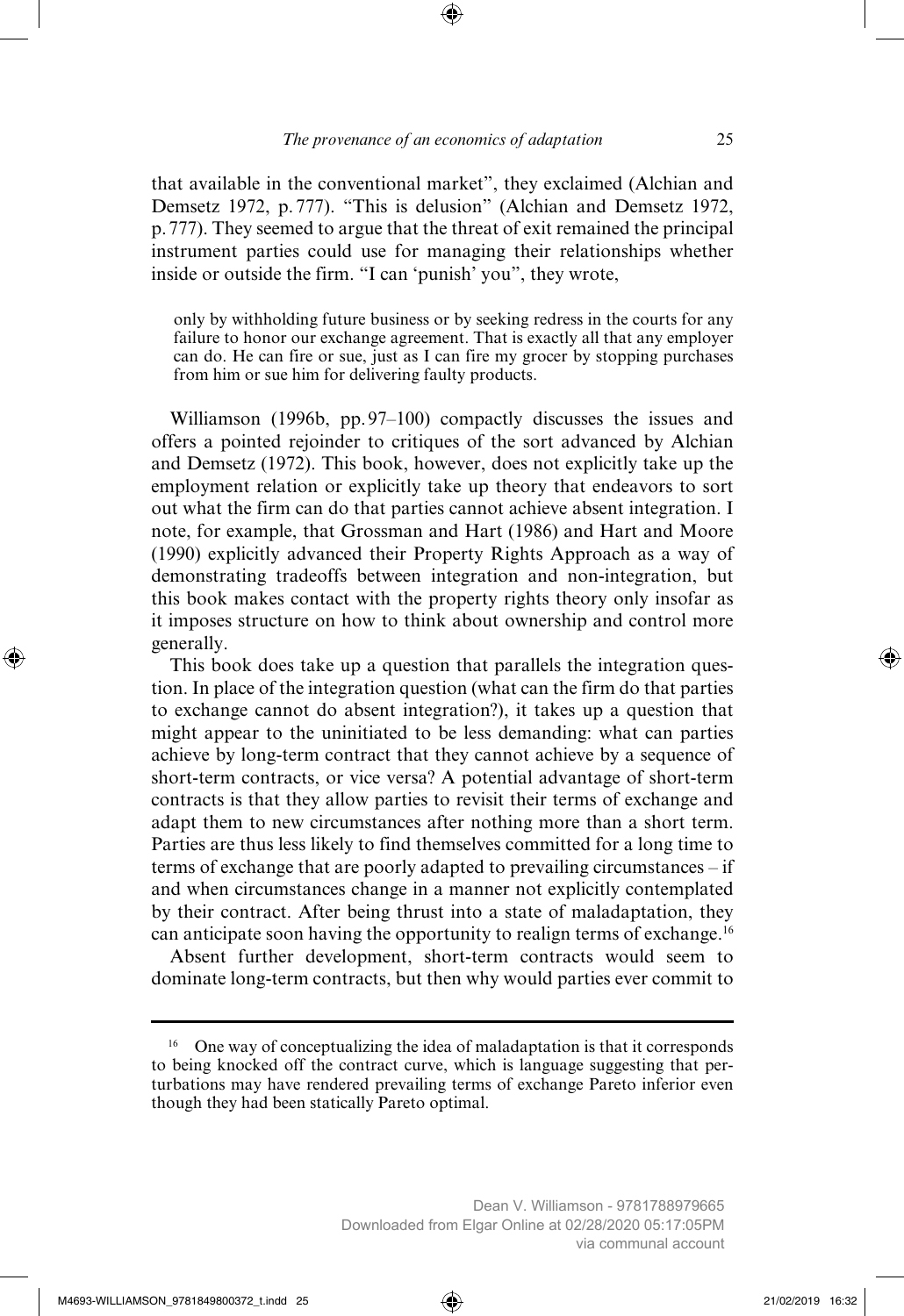long-term contracts? If shorter terms always dominate, then why should parties to exchange commit to contracts of any duration greater than zero? Should not parties find themselves organizing otherwise complex exchange by means of simple spot contracts, bolt by bolt, nut by nut, and byte by byte? Should not the complexity of exchange extend to little more than the fact that exchange could involve a large number of atomized, instantaneous spot transactions?

An economy organized entirely on the basis of atomized, instantaneous spot transactions would correspond to exchange in classical or (depending on whose rendition you are reading) neoclassical environments in the theory of general equilibrium. Much theory had been occupied with identifying conditions (if any) under which Adam Smith's "invisible hand" of the market place would be operable. Specifically, Smith posed the intuition that an economic system that is decentralized in that it is based on free exchange between independent economic agents, with each pursuing his own private interests, could yield socially desirable outcomes. Theorists endeavored to identify the most parsimonious set of conditions they could think of under which Smith's intuition would constitute a coherent vision of economic performance. The classical environment identifies such conditions – principally the absence of nonconvexities in preferences and production, as well as the absence of indivisibilities in production.17

The classical conditions do not explicitly say much about the nature of transactions, but the model of decentralized exchange is most intuitively accessible insofar as it involves the frictionless, instantaneous exchange of commodities. The analytically convenient feature of stylized commodities is that they can be atomized. Exchange of atomized commodities between atomized economic agents would correspond to the most extreme version of what Ian MacNeil (1974, 1978) could recognize as transactional contracting. MacNeil characterized exchange as transactional insofar as the contracting that attended it is "sharp in by clear agreement" and "sharp out by clear performance" (MacNeil 1978, p. 902). Absent further development, the classical assumptions would seem poorly situated to accommodate what MacNeil was really interested in, that is, relational contracting. Here individual transactions may involve performance, which itself may be very elaborate, that unfolds over some non-trivial interval of time. Indeed, time might be an essential input in production, and the dimension of time alone may draw parties to exchange into a relationship. In the future, that relationship may support further exchange.

<sup>&</sup>lt;sup>17</sup> See, for example, Hurwicz (1972, p. 298), Hurwicz (1969, pp. 513–14), and Koopmans (1957, pp. 35–7) on the role of convexity assumptions.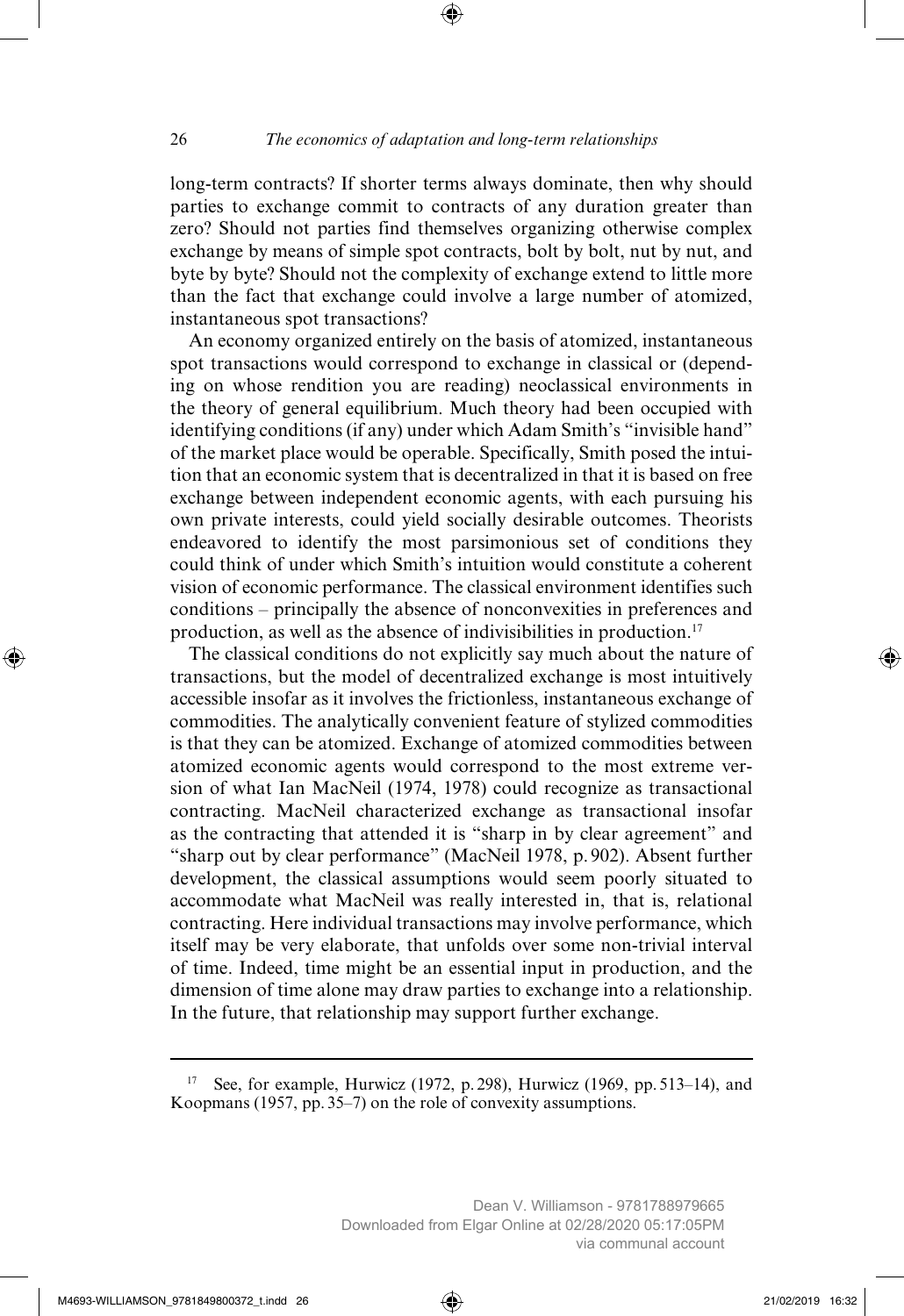Given the classical model of decentralized exchange is essentially static, we have to apply some imagination verging on willful suspension of disbelief in order to suggest how it could accommodate time. Neoclassical adaptations to the model include such abstractions as the fiction that economic agents trade in the present in markets for commodities that they consume in the future. We may further assume that these markets are complete in that they contemplate consumption at any place and at any time in the future. We might, for example, contemplate a market for ice cream the July after the next July on the corner of 34th and Lexington in New York<sup>18</sup>

Then there is the question of transaction costs. In the view of Coase (1937) and Coase (1960, pp. 15–19), organizing transactions via marketmediated exchange is not free, but involves incurring some volume of transaction costs. (Again, see Pareto 1897, s. 837 on this count.) These costs could inspire an active role for the firm in that parties to exchange might finesse the costs of market-mediated exchange by organizing exchange within the firm – although this would also generate transaction costs. Yet, in the classical model, the firm is merely a mathematical construct, a production function that seamlessly takes prices as inputs and generates some volume of commodities. Transaction costs, however, could begin to motivate the integration question in that economic agents might organize transactions within the firm rather than execute them in markets. Coase seemed to further imply that it was not obvious that Smith's intuition would entirely hold up once the model of decentralized exchange was made to accommodate a more elaborate concept of firms. Demsetz (2011a) went on to argue, however, that the model of decentralized exchange could accommodate transaction costs (insofar as costs are costs) without upsetting Smith's intuition, but Demsetz (2011b, p. S11) also made the point that "the task faced by neoclassical economics was to understand coordination in a decentralized economic system. Its [abbreviated concept of] firms and its presumption of a free price system serve this task well".

Transactors are characterized by their cleverness, to the point of deviousness, in circumventing rules, discovering loopholes, or otherwise exploiting strategic advantages. (Masten 1988, p. 182)

This passage from Masten (1988) is reminiscent of the passage from Kawabata's (1981) *The Master of Go*. Masten opens with a passage from Williamson (1985, pp. 41–2) on the "comparative institutional assessment

<sup>&</sup>lt;sup>18</sup> See, for example, Koopmans (1957, pp.  $60-62$ ) on how the model may be adapted to accommodate time. More generally, see "Arrow-DeBreu assets".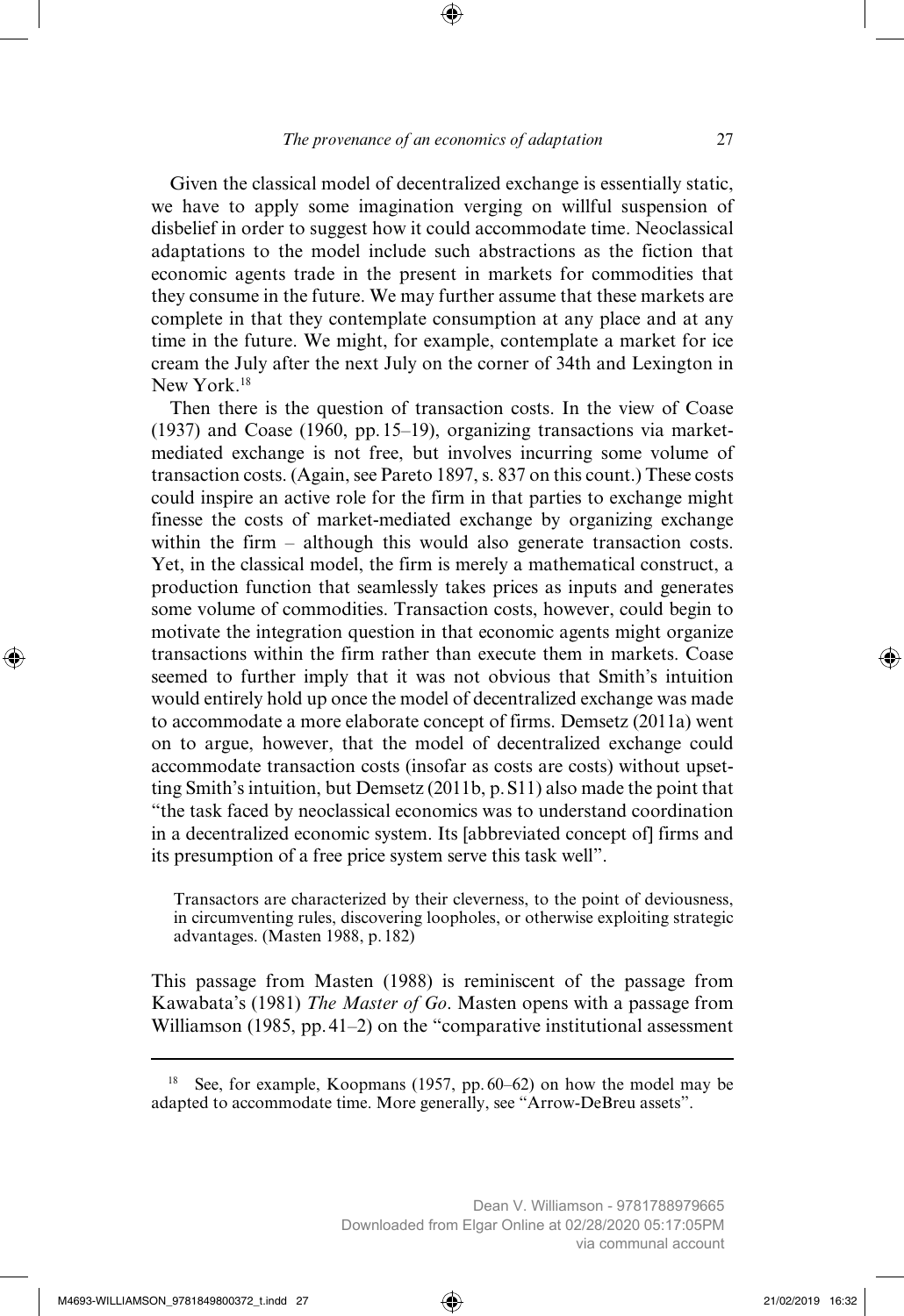of *discrete institutional alternatives*". *The Master of Go* itself was a literary exploration of institutional alternatives. Kawabata enlisted changes implemented after World War II in the governance of *Go* tournaments as a metaphor for changes in governance more generally. He explored rules-versus-discretion tradeoffs between traditional modes of governance (that depended more on deference to age and rank) and rules-based, democratic modes (that depended on "modern rationalism" and "regulation") (Kawabata 1981, p. 52). Lost in the transition from traditional modes to rules-based modes was "the fragrance of Go as an art" in that "One conducted the battle only to win" (Kawabata 1981, p. 52). "[T]he finesse and subtlety of the warrior's way [the chivalric code of *Bushido*, 武士道], the mysterious elegance of an art" was sacrificed (Kawabata 1981, p. 54). Alas, "[t]he Master was accustomed not to this new equality but to old-fashioned prerogatives . . . and so it would seem that . . . his juniors had imposed the strictest rules to restrain his dictatorial tendencies" (Kawabata 1981, p. 55). More generally, "the Master could not [be permitted to] stand outside the rules of equality" (Kawabata 1981, p. 54).

Masten (1988), meanwhile, explores equity (if not strictly equality) in exchange relations. He does this in order to provide a context within which to introduce transactional frictions. Up to this point, transaction costs had mostly remained little more than metaphorical (as in Pareto 1897) or broadly hypothesized (as in Coase 1937). However, Masten (1988, p. 184) could observe that the hypothesis that bargaining is costly had been implicit in much literature in law and economics. He made the hypothesis explicit in a model in which two parties may perceive opportunities to strategically impose renegotiation of their terms of exchange as uncontracted-for contingencies arise, but not any and all contingencies. Given renegotiation is costly, it can make sense to impose renegotiation only on those contingencies that involve perturbations of sufficient magnitude that the party demanding renegotiation could expect to realize a net gain. "Haggling, strikes and litigation are generally costly to both sides and benefit the party that initiated them only if they result in a more favorable transfer to that party"<sup>19</sup> (Masten 1988, p. 186).

<sup>&</sup>lt;sup>19</sup> The proposition in Masten (1988) is actually a little more specialized. The more specialized proposition is that "contracts serve to secure the terms of trade *ex ante* and thereby prevent costly repetitive haggling over the distribution of rents once transaction-specific investments are in place" (Masten 1988, p. 186). I would be tempted to suggest that the proposition can be generalized by excluding the premise that "transaction-specific investments" are implicated. So long as the redeployment of assets, whether specialized or generic, incurs costs much as any "transactional frictions," then some degree of generic lock-in attends all assets,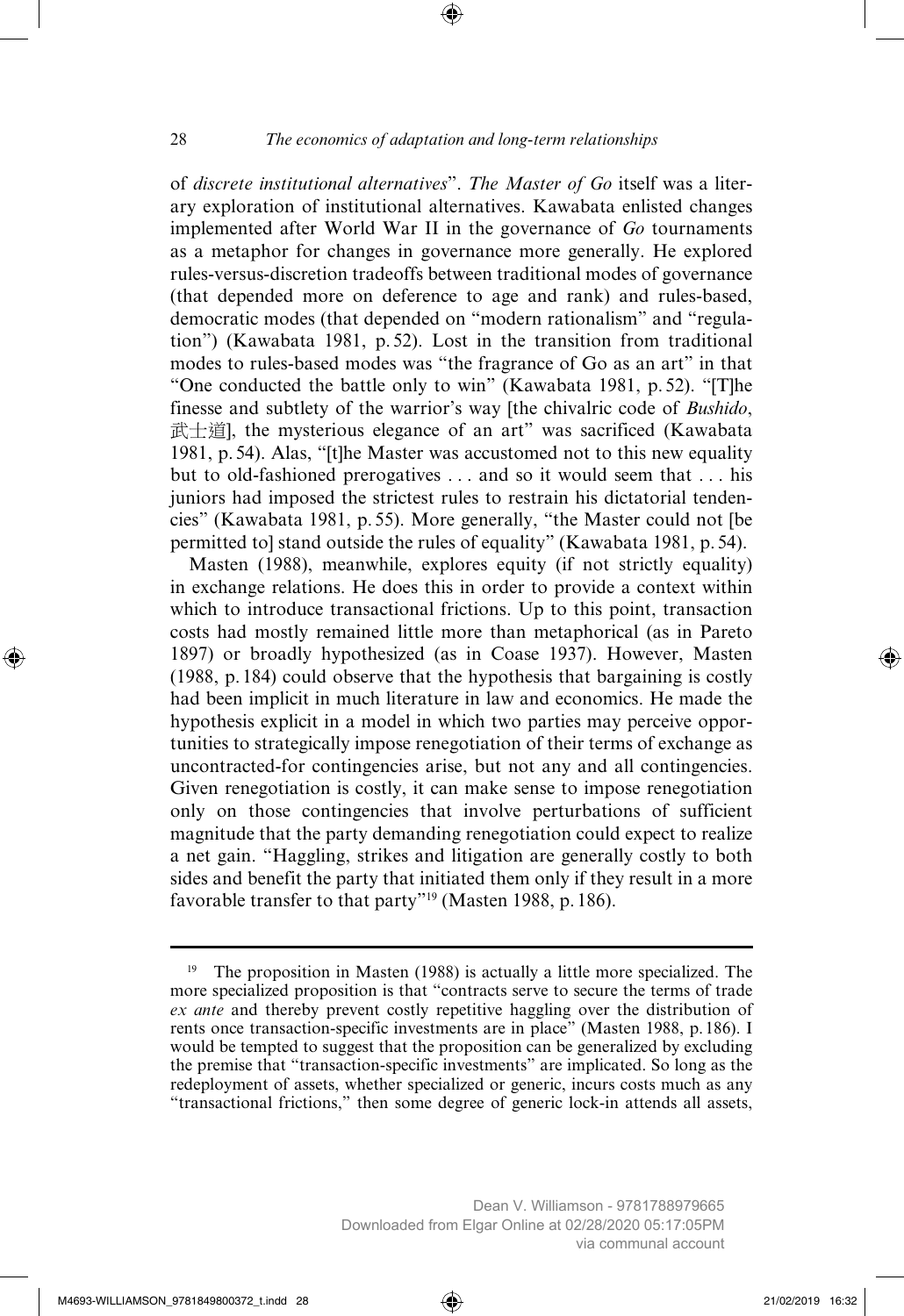The principal value of the appeal to uncontracted-for contingencies is that it helps motivate a role for efficient adaptation in that perturbations may induce maladaptation. Absent revision of the terms of exchange, parties may fail to realize full value in the future. It would be no surprise, then, that one or both parties to bilateral exchange would then demand renegotiation. In contrast, equity identifies perturbations that may not implicate efficiency in the future. Instead, one party or the other may realize an unexpected windfall, or one party or the other may find itself bearing an unexpected expense, but in neither case would an unexpected windfall nor an expected expense necessarily induce maladaptation. Instead, one party may find itself aggrieved in that it had not been situated to share the windfall or had found itself bearing the cost. The aggrieved party may impose renegotiation not to restore efficiency but merely to impose a more equitable distribution of unexpected windfalls and costs.

This chapter opened with the faint suggestion that contracting parties may appear more adult than some adults in that they take care to anticipate and manage conflict in long-term relationships. Concerns for equity, however, have more the flavor of unnecessary drama in relationships. Among other things, fighting over equitable distributions of unexpected windfalls and costs can destroy value insofar as renegotiation merely generates costs. Equity is interesting, however, as concerns about it do inform exchange relations (see Goldberg 1985). It was Goldberg from whom Masten (1988) picked up the language of one party being aggrieved. This is all the more interesting in that Hart (2008) picked up on the phenomenon of aggrievement and used it to motivate his concept of reference points. Hart (2008) introduces reference points for much the same reason Masten (1988) recruited equity: "We need to bring back haggling costs!" (Hart 2008, p. 406).

Hart and Moore (2008) elaborated. The literature that Grossman and Hart (1986) and Hart and Moore (1990) inspired (literature which they recognized as *the* "literature on incomplete contracts") "generated some useful insights about firm boundaries, [but] it has some shortcomings" (Hart and Moore (2008, p. 2):

First, the emphasis on noncontractible ex ante investments seems overplayed: although such investments are surely important, it is hard to believe that they are the sole drivers of organizational form. Second, and related, the approach is ill suited to studying the internal organization of firms, a topic of great interest

and all of them then have the appearance of being quasi-specialized. Later literature on long-term contracting with respect to non-specific assets such as Masten 2009 would be apposite.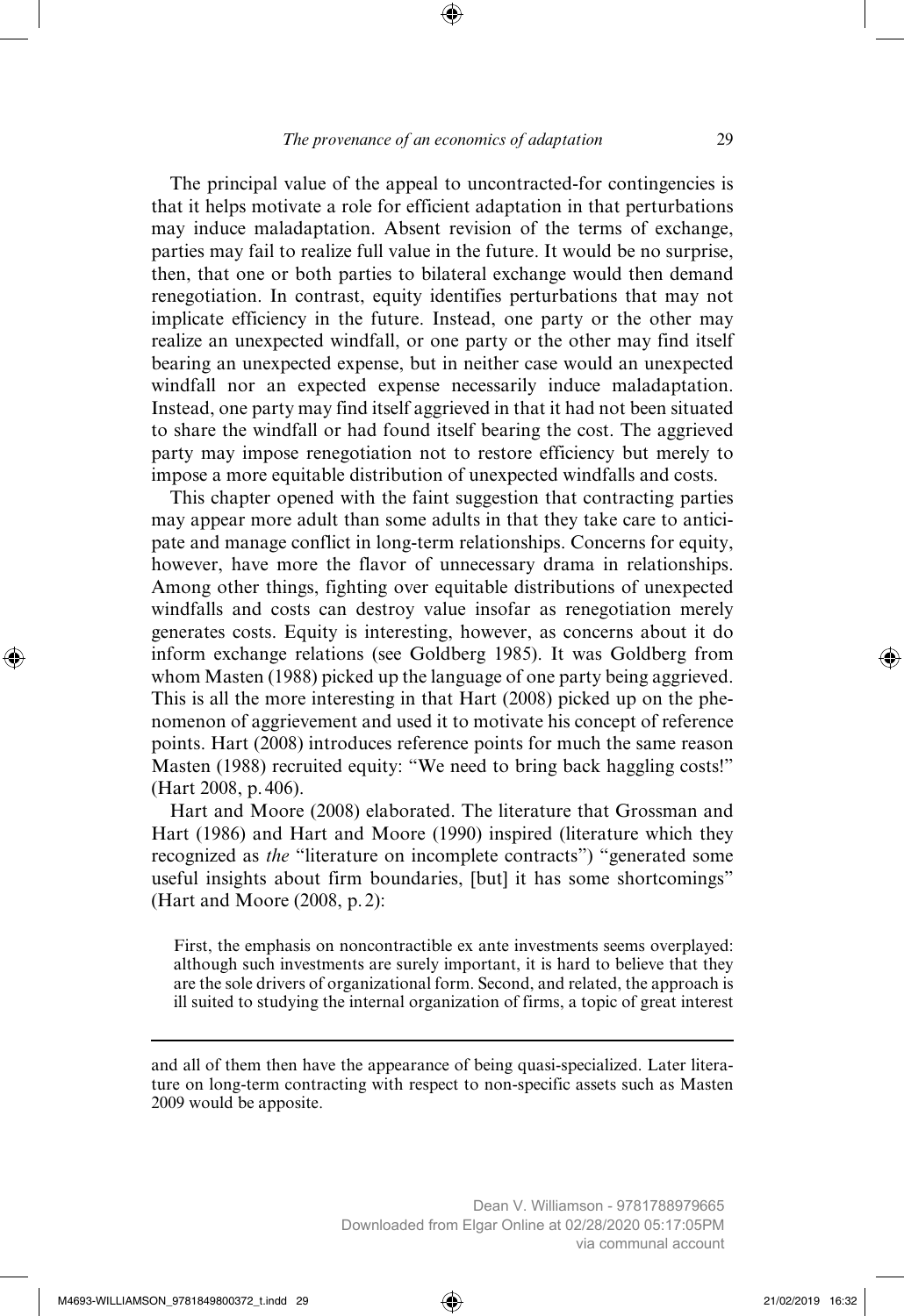and importance. The reason is that the Coasian renegotiation perspective suggests that the relevant parties will sit down together ex post and bargain to an efficient outcome using side payments: given this, it is hard to see why authority, hierarchy, delegation, or indeed anything apart from asset ownership matters. (Hart and Moore (2008, p. 2)

Hart and Moore (2008, p. 4) sketch an environment in which a "tradeoff between rigidity and flexibility" in contractual relations becomes cognizable and amenable to analysis. In their environment, "[a] flexible contract has the advantage that parties can adjust the outcome to the state of the world, but the disadvantage that any outcome selected will typically cause at least one party to feel aggrieved and shortchanged". The aggrieved party may then behave opportunistically. Thus, can parties to exchange commit to terms of contract that effect an economizing balancing between inflexibility and opportunism?

Note that, (1) demands for adaptation in long-term relationships illuminate tradeoffs between flexibility and rigidity, and (2) empirical research on such tradeoffs had already taken off by the middle of the 1980s. Masten and Crocker (1985), for example, observed that commitments secured under the terms of a long-term contract may preserve incentives to sink relationship-specific investments – that is, long-term commitments mitigate hold  $up^{20}$  – but a long-term commitment is rigid in that it renders the relationship susceptible to maladaptation in the future. It would be incumbent on contracting parties to engineer mechanisms that would enable them to reduce the costs of adapting terms of exchange (when and if demands for adaptation were to arise). Implementing such mechanisms would enable them to preserve an otherwise rigid, long-term contract.

The problem of engineering flexibility in long-term contracts motivated other contemporaneous research. This included Libecap and Wiggins (1984), Hubbard and Weiner (1991), Goldberg and Erickson (1987), Crocker and Masten (1988, 1991), and Crocker and Reynolds (1993). Succeeding research took up friction or sources of friction (complexity) more broadly, but the problem of enabling flexibility remained. (See, for example, Lyons 1995, Tadelis 2002, and Zhu 2003.) Regarding all of this, however, I again suggest that a paradigmatic question would be: what can parties achieve by long-term contract that they cannot achieve by a sequence of short-term contracts, or vice versa? Why do not shortterm contracts strictly dominate long-term contracts in that short-term contracts afford adaptation, as a matter of course, after a short term?

<sup>&</sup>lt;sup>20</sup> Empirical research by Joskow (1985, 1987) firmly established this idea in the literature.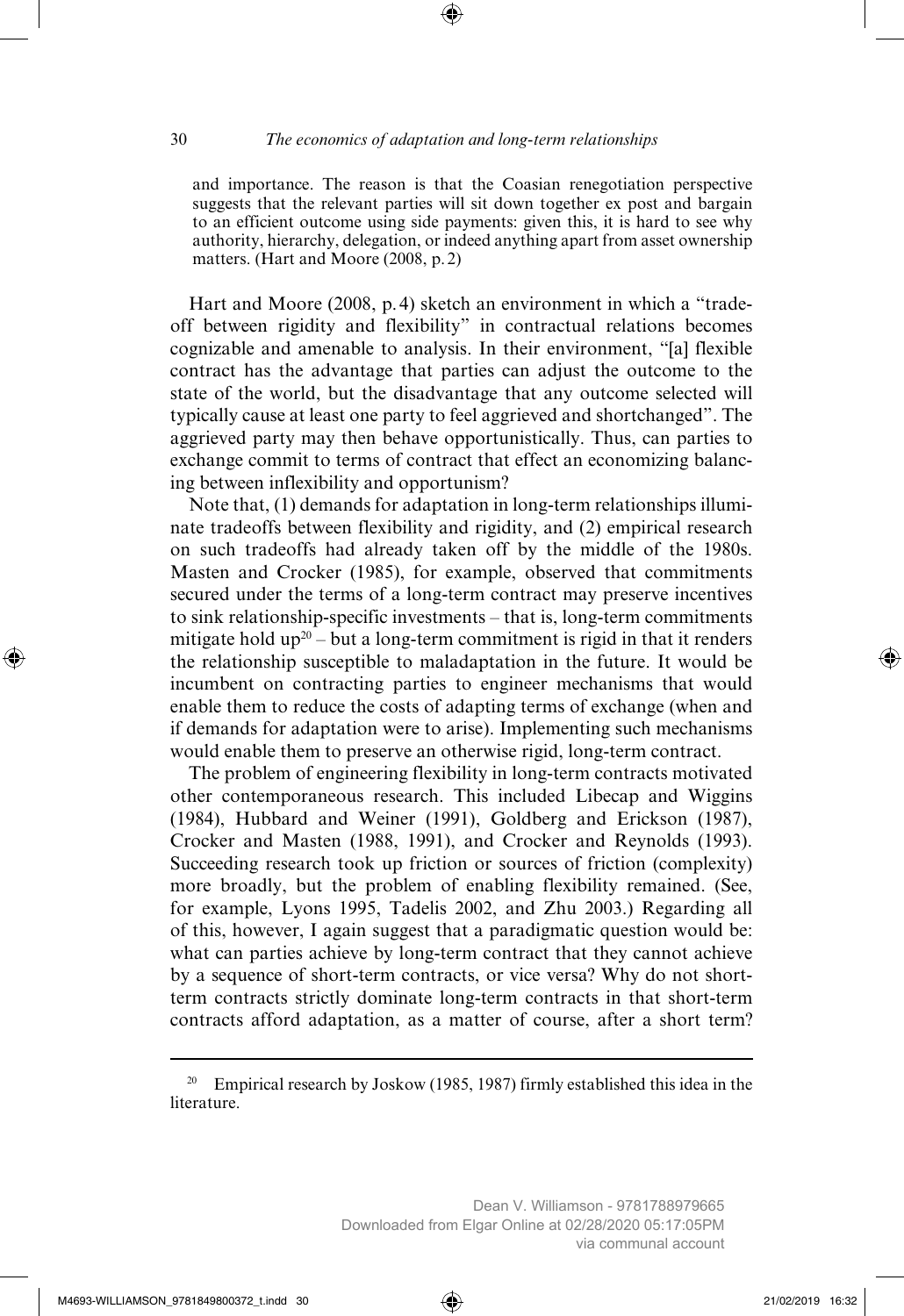Why, for that matter, does contract duration matter at all? Should not all exchange collapse into the degenerative case of extreme transactional contracting (as in MacNeil 1974, 1978) or into the same thing, spot market exchange? Should not markets decentralize all exchange? What is missing?

### THE PROVENANCE OF EFFICIENT ADAPTATION: TAKE TWO

A traditional place to have started this book would have been Ronald Coase's "The nature of the firm" (1937). Instead, we introduced Coase (1937) by way of Simon (1991) and situated Coase (1937) in a larger context about system design. That helped us to appreciate points of contact and points of deviation between theories of system design and outstanding questions about governance in long-term relationships. We now make contact with Coase (1937) one more time and introduce it in a more traditional way. A more traditional approach would have been to suggest that Coase's paper introduces the make-or-buy decision – or, much the same thing, identifies the boundaries of the firm as a subject worthy of examination. Should a firm secure a given input internally (make), or should it secure that same input via market-mediated exchange with other firms (buy)? A given beer-brewing company, for example, might not bottle its own beer but might contract with another firm (a bottling company) to do just that. That same brewing company might not even brew its own beer. The firm may consist of little more than some intellectual property: uncodifiable know-how about brewing built-up in heads of a few beer enthusiaststurned-entrepreneurs as well as a codified beer formulation. Our entrepreneurs could source ingredients from a number of firms, contract out beer production with a contract brewer, and organize distribution and sales through yet other entities. The nexus of contracts that encompasses the entire endeavor may end up spanning a number of distinct entities or firms. Why not coordinate all of those activities within a single firm?

Coase's principal issue was that there could be tradeoffs between coordinating activity within a firm and coordinating much of that same activity by means of market-mediated exchange between firms. Coase framed activity as transactions and posed the tradeoffs as a matter of comparing the costs of coordinating transactions within the firm with the costs of coordinating those same transactions outside the firm. We might then expect the boundaries of the firm to conform with the assignment of transactions – transactions assigned to the firm and transactions assigned to external exchange – that minimizes the sum of transaction costs realized by the firm.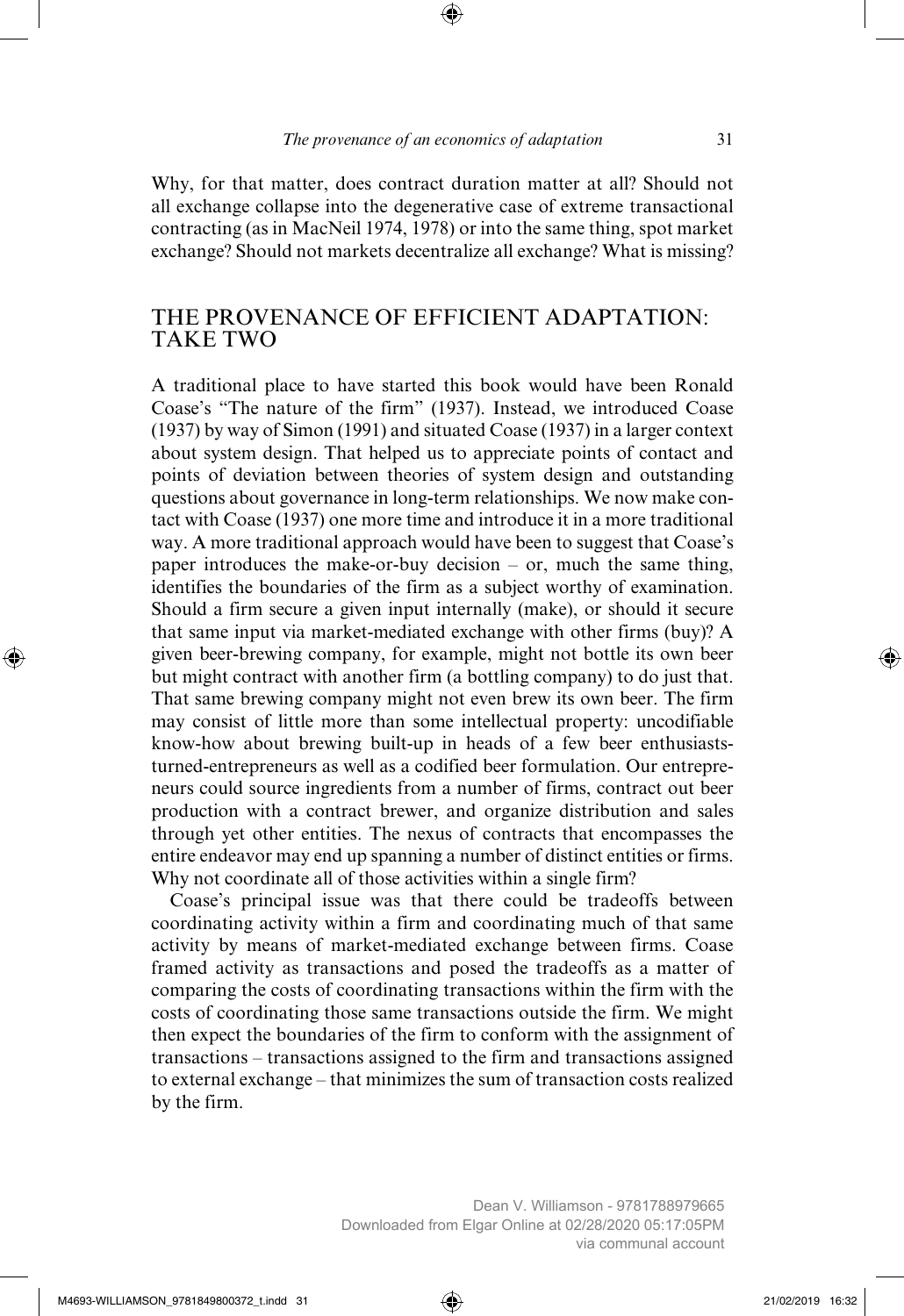All well and good, but a great difficulty is that it was not obvious (and remains not obvious) what coordination within the firm would entail.<sup>21</sup> Moreover, what is a transaction and what are transaction costs? Before revisiting such questions, let us situate questions about the boundaries of the firm and coordination in the debates about the relative merits of economy-wide decentralization and centralization. Coase motivated the question about firm boundaries by juxtaposing firms and markets. Orthodox economic theory elaborated how market-mediated exchange could secure an efficient allocation of resources, but made no accommodation for the idea that much allocation of resources might be coordinated within firms. As Demsetz (2011b, p; S8) suggested, "Coase's view of neoclassical theory's theory of the firm, expressed quite early in his career, is simple enough – it has no theory of the firm".

Theory or no theory, 1937 would have been a better year than most in which to pose questions about coordination within the firm, for there had been a resurgence of interest in central planning – that is, in the idea of organizing an entire economy almost as one large firm. In the United States, 1937 marked the beginning of the second, steep dip of the Great Depression. Economic depression, if not the double-dip feature, was a global phenomenon, and global depression had prompted a resurgence of interest in questions about the optimal role of government (if any) in tempering the business cycle. Hansen et al. (1936, p. 53) could, for example, observe that a "voluminous literature on business-cycle theory [had] appeared during the last two years". Interest resurged in questions about how to measure business cycles and, ultimately, in questions about how government might design and implement stabilization policies to moderate business cycles.

The socialist prescription for controlling business cycles was to dispense with partial measures (stabilization policy) and to impose a direct, fundamental solution, that is, eliminate business cycles by fiat. Capitalism had been identified with market-mediated exchange between independent entities (firms and consumers), and yet it had been understood for most of a century that capitalism was endogenously subject to periodic downturns.22 The prescription was to concentrate control of an entire economy within a Central Planning Board. Lange (1937, p. 126), and others,

<sup>&</sup>lt;sup>21</sup> Demsetz (1997) advances a few ideas about this. Simon (1951) introduced the "employment relation" as a way of characterizing coordination. Again, see Alchian and Demsetz (1972), especially the quip about what it would mean to "fire my grocer".

 $^{22}$  In the afterword to the second German edition of *Capital*, Volume I (1873, for which see Marx 2018), Karl Marx identifies the financial crisis of 1825 in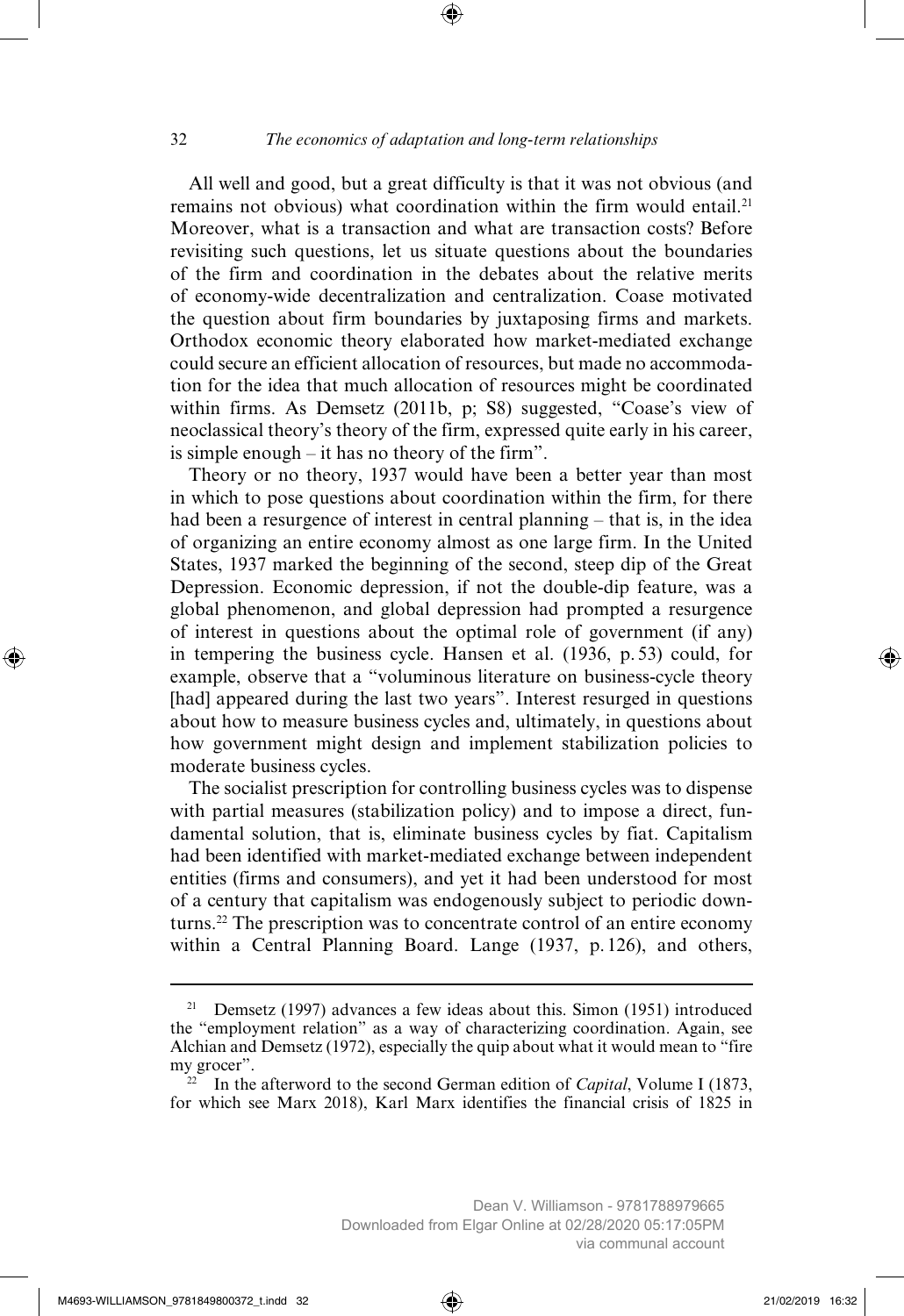appeared to argue that business cycles amounted to individually rational but collectively irrational outcomes. One private party's over-optimistic expectation of demand, for example, could encourage over-production. Over-production would inflate that same party's demands for others' inputs, which, in turn, would encourage other parties to over-produce. Firms operating in markets injected with over-demands would perceive price signals encouraging them to over-produce. Markets could induce a contagion, transmitting signals to markets spanning the economy. The economy would enter the boom of the boom-and-bust business cycle. Eventually, the reality of a demand insufficient to sustain inflated levels of production would become manifest, in which case markets would transmit a reverse contagion. Markets would transmit signals to cut production. Firms would cut back, some would close, and the economy would enter the bust phase of the boom-and-bust business cycle.

Two advantages presumably obtained to centralization (coordination of economic activity by means of administrative processes concentrated in the Central Planning Board) over decentralization (coordination of economic activity by means of market-mediated exchange between autonomous economic agents). The Central Planning Board would have the competence to identify collectively rational outcomes as well as the capacity to implement collectively rational outcomes. It would, for example, enjoy degrees of freedom to act not afforded to any single private party. "A private entrepreneur has to close his plant when he incurs grave losses", Lange (1937, p. 126) observed. However, the Central Planning Board, unencumbered with the parochial perspective, the parochial interest, or the parochial constraints of a given entrepreneur, could identify efficient adjustments in productive capacity (plant closures or expansions) and identify efficient levels of production in the future.<sup>23</sup>

We might understand extreme centralization as concentrating all makeor-buy decisions spanning the economy in the hands of the central planner,

Britain (the "Panic of 1825") as the first manifestation of the downside of an endogenous business cycle.

<sup>&</sup>lt;sup>23</sup> Enrico Barone maintained some skepticism about the capacity of the central authorities to efficiently manage the expansion or withdrawal of production capacity.

Some collectivist writers, bewailing the continual destruction of firms (those with higher costs) by free competition, think that the creation of enterprises to be destroyed later can be avoided, and hope that with *organized* production it is possible to avoid the dissipation and destruction of wealth which such *experiments* involve, and which they believe to be the peculiar property of "anarchist" production. (Barone 1908 [2009], p. 288, original emphases)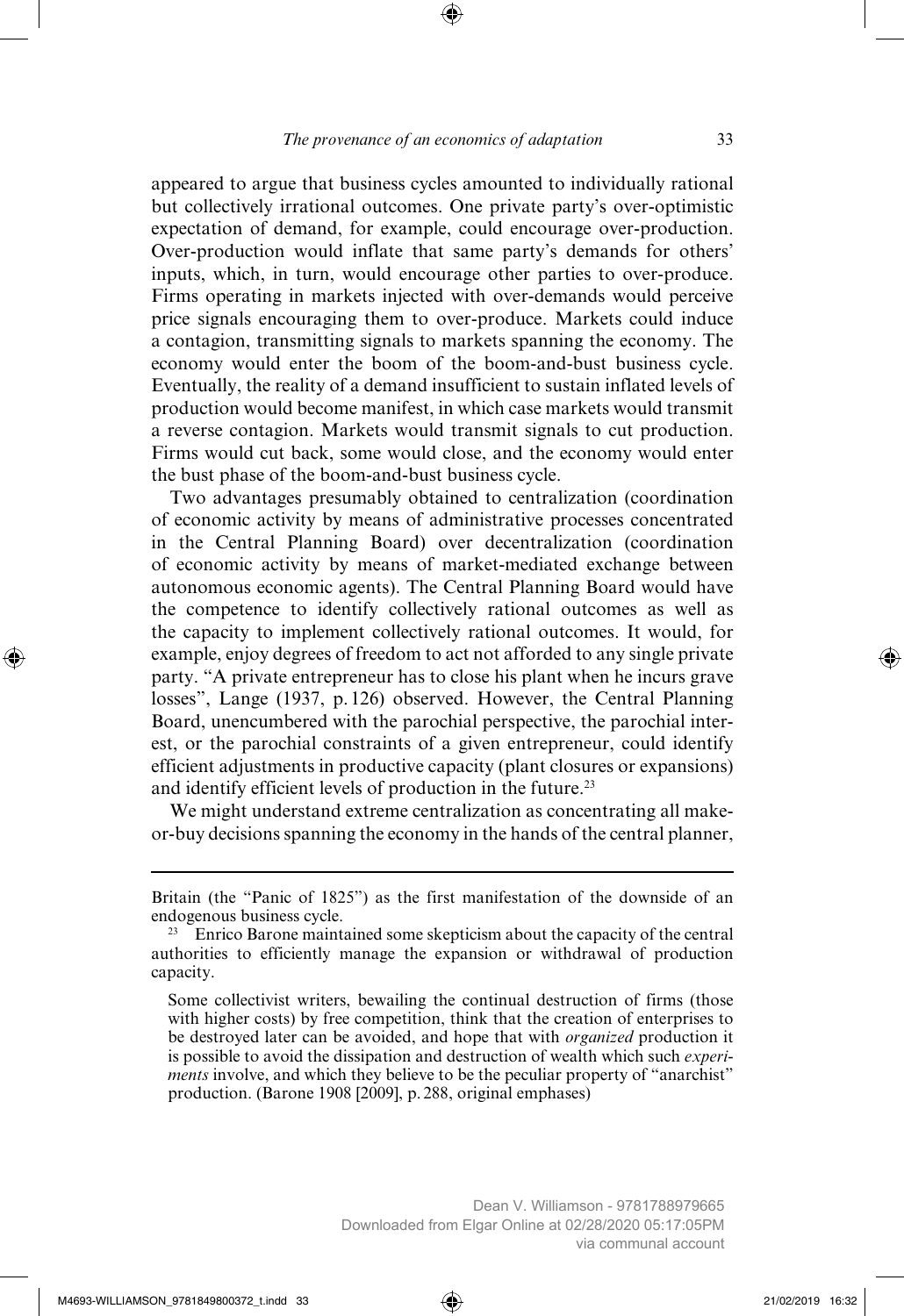but note what Coase (1937) did not do. He may have stood up firms next to what Demsetz (2011a, p. 2) recognized as "extreme decentralization", but he did not explicitly situate the firm between the two poles of extreme decentralization and extreme centralization. That is where the economics literature lost track of Coase (1937) – between the poles. It got lost in debates about the proper place of decentralization (market processes) or centralization (administrative processes) in ordering economic activity across entire economies.

Coase himself did not explicitly take up questions about economy-wide performance, but his ideas could have inspired deep questions. Would it be efficient to populate the economy with pockets of administrative ordering – that is, with firms? Could assigning transactions in a discriminating way to firms and to markets minimize what Arrow (1969) might have recognized as the costs of running the economic system? Should firms be permitted to organically emerge, or should a central authority direct that process? Specifically, should a central authority dictate the assignment of make-orbuy decisions to firms and markets?

The socialist prescription would appear to have been that the economy should be organized as one big firm – end of debate. The proponents of centralization could not admit room for debate, because they did not recognize any tradeoffs between centralization and decentralization. Whatever decentralization could achieve, centralization could do better. However, for parties who were willing to attribute costs to centralized, administrative processes – whether transaction costs of the sort contemplated in Coase (1937) or other costs – it would not have been obvious that centralization would dominate decentralization.

On this count, Ludwig von Mises demonstrated himself to be one of the more articulate and entertaining commentators. Writing, for example, on "socialism under dynamic conditions" (von Mises 1951 [2009], pp. 196– 210) and on (he argued) the consequent "impracticability of socialism" (von Mises 1951 [2009], pp. 211–20), von Mises observed that the proponents of centralization recognized no role for management – that is, for the capacity to deal with considerations less amenable to programming. (In particular see von Mises 1951 [2009], pp. 196–7, 213–16.) These considerations would include "such questions as dissolving, extending, transforming and limiting existing undertakings and establishing new undertakings" (von Mises 1951 [2009], p. 215) in the face of demands for adaptation. The proponents instead seemed to perceive that economic activity would not require active adaptation in the future and was therefore amenable to strict programming. Indeed, Lenin himself, von Mises (1951 [2009], p. 214) observed, suggested that "Capitalism has simplified to the utmost and has reduced to extremely simple operations of superintendence and book-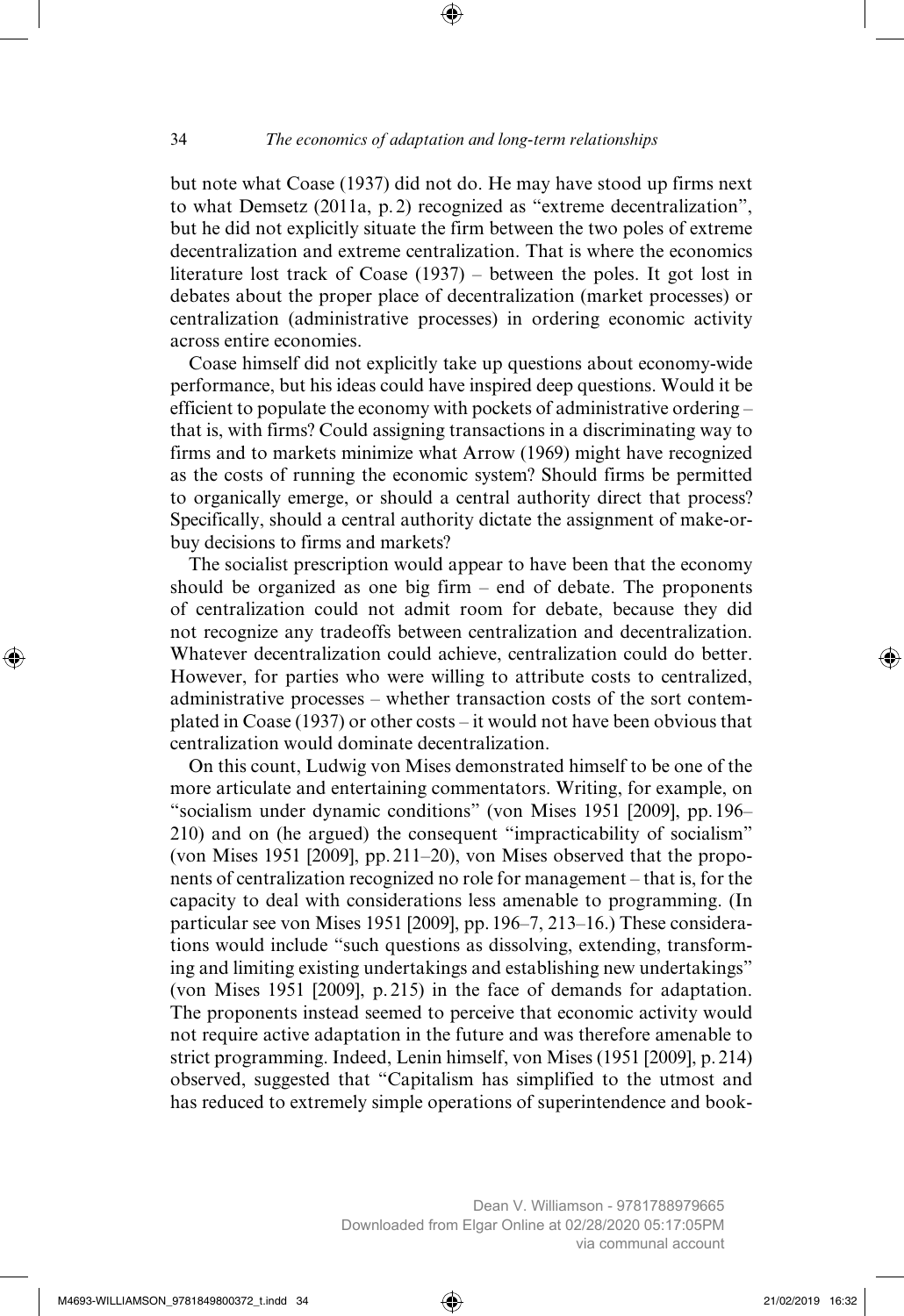entry within the grasp of anyone able to read and write". Yet, the principal role of administrative process, by which centralization would dominate decentralization, extended beyond such clerical functions. It was to bring the expertise of properly trained bureaucrats to craft the programs by which the economic system would operate. Such a view derived from "the bureaucratic mind: that is to say it comes from people for whom all human activity represents [nothing more than] the fulfilment of formal, official and professional duties" (von Mises 1951 [2009], p. 215).

Explicit questions about how problems of adaptation relate to economic organization would have to await Williamson (1971) on "The vertical integration of production: market failure considerations" – vertical integration being a more technical term for make-or-buy. Moreover, by 1969, no one had managed to advance the Coasean program of 1937. That program would include developing an analysis that would yield testable hypotheses about the endogeneity of firm boundaries or (the same thing) the assignment of make-or-buy decisions. Arrow (1969, p. 60) could only elaborate marginally on the Coasean proposition in more modern terms: "An incentive for vertical integration is replacement of the costs of buying and selling on the market by the costs of intra-firm transfers; the existence of vertical integration may suggest that the costs of operating competitive markets are not zero, as is usually assumed in our theoretical analysis,"24 and yet, "The identification of transaction costs in different contexts and under different systems of resource allocation should be a major item on the research agenda of the theory of public goods and indeed of the theory of resource allocation in general".

The socialist controversy involving von Mises, Lange and a host of others in the 1920s and 1930s constituted only one episode of debates relating to systems of resource allocation. Indeed, in the introduction to *Studies in Resource Allocation Processes*, Leo Hurwicz suggested that "The idea of searching for a better system is at least as ancient as Plato's *Republic*" (Hurwicz 1977, p. 3). For our purposes, however, it can make sense to put the wisdom of the ancients aside and to take up the tale of system design starting with the musings of Jean-Jacques Rousseau in his *Discours sur l'Origine et les Fondements de l'Inégalité parmi les Hommes*  (Rousseau 1755) and *Discours sur l'Economie Politique* (Rousseau 1765), for Rousseau provided ideas relating to property rights, free exchange

The elaboration involves the bit about "intra-firm transfers" in contrast to inter-firm transfers. The elaboration presages Arrow (1977) on decentralization within firms. If decentralization is not relegated to exchange between firms but can inform coordination within firms, then does make-or-buy lose operational significance? See also Baker et al. (2001), "Bringing the market inside the firm?".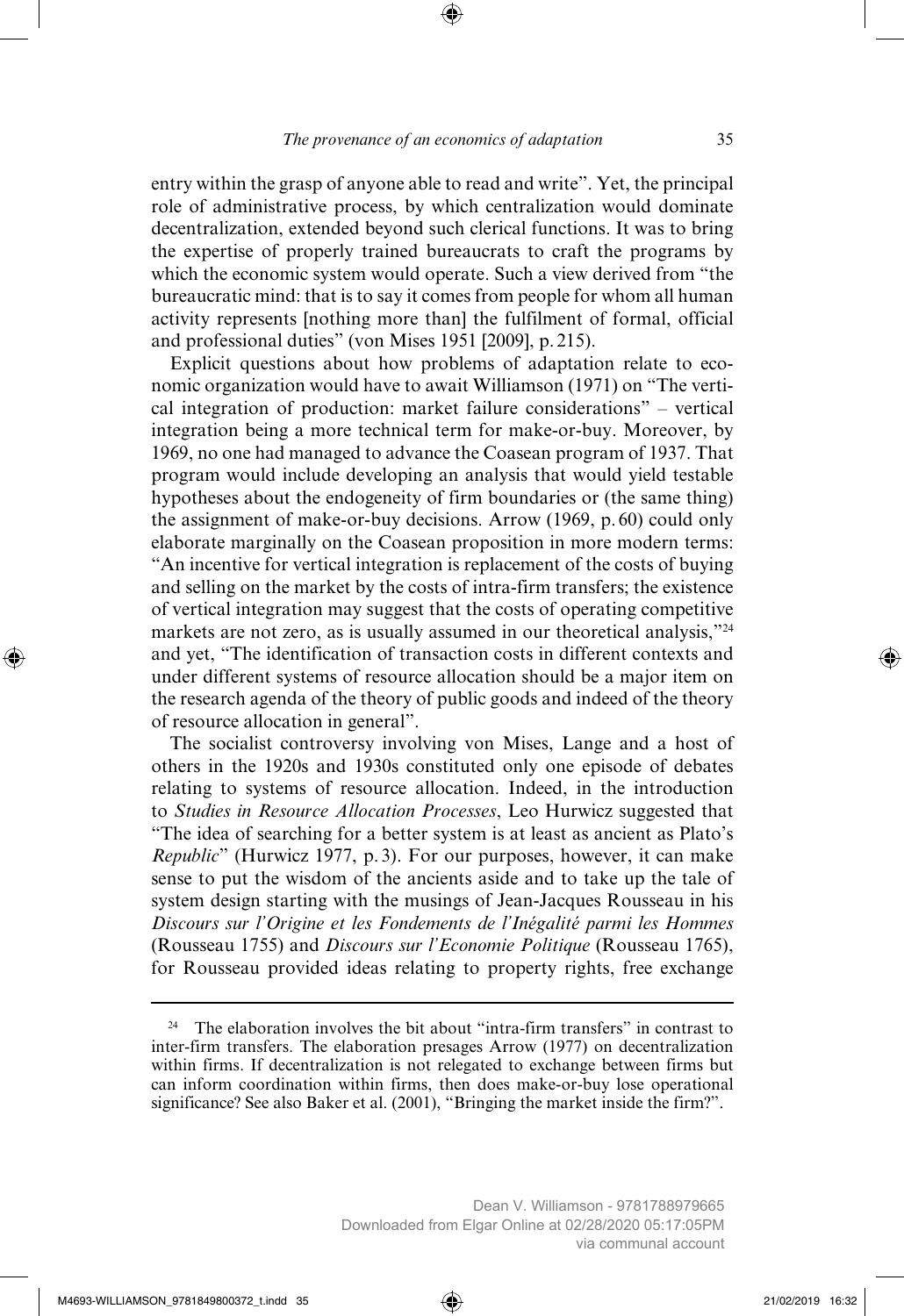and social choice to which the early socialists and then Marx and his impresario Engels appealed.25

"The bourgeois is Rousseau's great invention", declared Allan Bloom (1990, p. 214). "He is the individualist in society, who needs society and its protective laws but only as means to his private ends." The bourgeois (townsman) contrasts with man in his natural state (natural man or savage man). Rousseau may have understood natural man as something of a myth in the actual development of human societies, but the institutions that support social interactions did not always exist. They may have organically and spontaneously developed, but societies had to invent them. These institutions, the laws to which Bloom refers, include property rights. Property rights may have facilitated certain exchange, but Rousseau opens part two of the *Discours sur l'Origine et les Fondements de l'Inégalité parmi les Hommes*, with a soliloquy about how the institutions of exchange (most notably property rights) merely gave people something to fight over. "The first person," Rousseau (1755, p. 95) declared,

who, having enclosed a plot of land, took it into his head to say, "This is mine," and found people simple enough to believe him, was the true founder of civil society. What crimes, wars, murders, what miseries and horrors would the human race have been spared, had someone pulled up the stakes or filled in the ditch and cried out to his fellowmen, "Do no listen to this imposter. You are lost if you forget that the fruits of the earth belong to all and the earth to no one!"? (English trans., Cress 2011, p. 69)

Rousseau argued that, in his natural state man does not require social interactions to happily support himself. Thus, unencumbered with the demands of society and its oppressive institutions, he "is at peace with all nature and the friend of all his fellowmen" (Cress 2011, p. 101).<sup>26</sup>

<sup>&</sup>lt;sup>25</sup> Hurwicz (1977, p. 4) also volunteered that he perceived these early socialists, the "Utopians and Utopian socialists in particular . . . as the first system designers in the social sphere".

<sup>26</sup> The very entertaining film *The Gods Must Be Crazy* (1980) explicitly dramatizes a Rousseauian perspective on private property, natural man and the bourgeois (or civilized man). (Much the same perspective is also presented, albeit rather more darkly, in the film *Walkabout*, 1971.) The first 15 minutes of *The Gods* presents the Bushmen of the Kalahari Desert as proto-typical specimens of natural man. They live off of the land, taking only what they need, and as their numbers are few and their needs modest, the land can serve their needs inexhaustibly. However, "One day, something fell from the sky." (A bush pilot had dropped an empty, glass Coke bottle from his plane.) "[The Bushman] Xi had never seen anything like this in his life. It looked like water, but it was harder than anything else in the world. He wondered why the gods had sent this thing down to the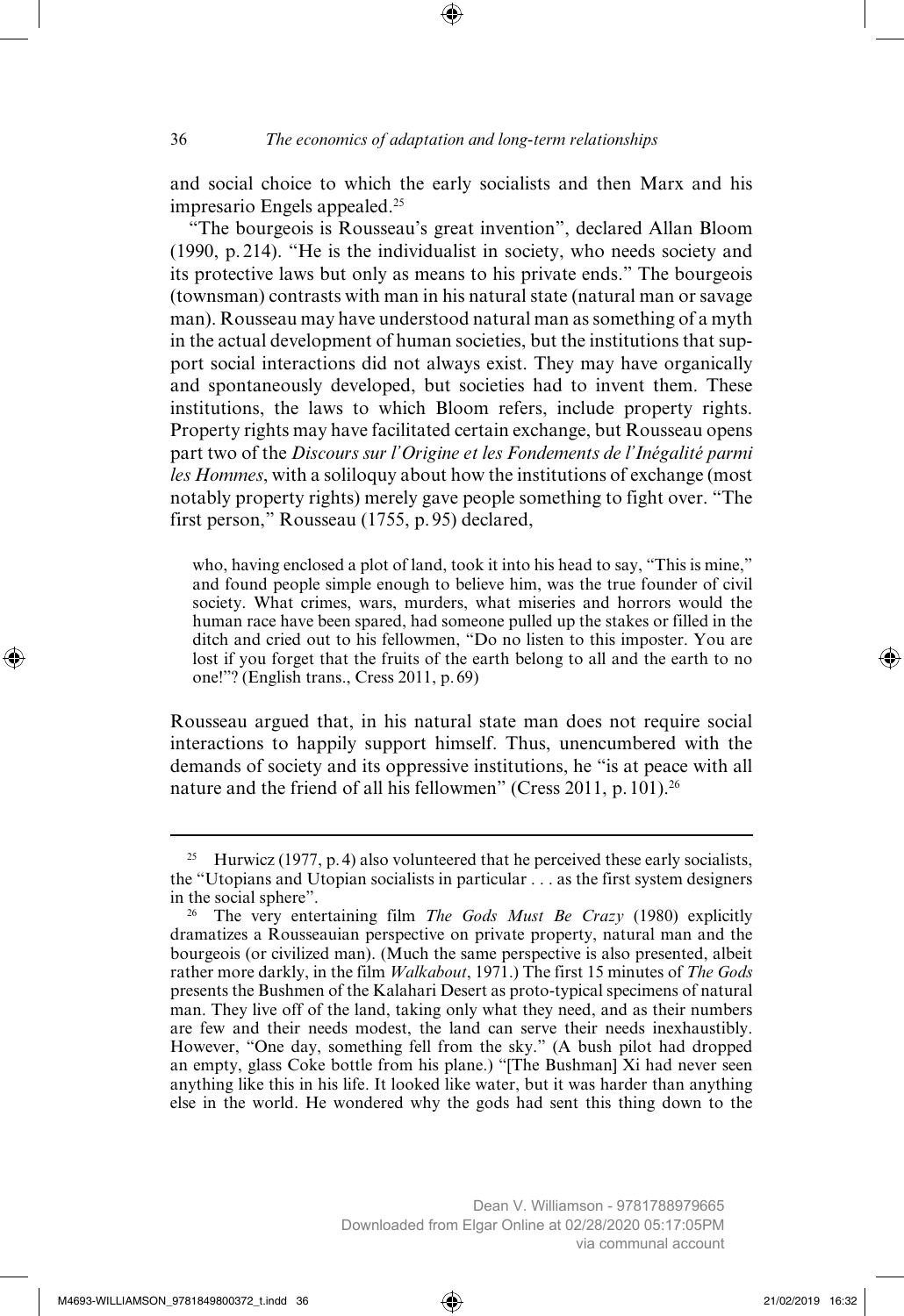The bourgeois, the civil man, the man of the *civitas*, the man of the city, is all about exchange. He is wheeling and dealing in the market square or in the coffee house – think Lloyd's Coffee House in London in 1698 – all for personal gain. The bourgeois perceives private advantage, and only private advantage, to social interaction. Moreover, social interaction provides opportunity for private gain. Without society, he would yield less private gain. We can imagine, however, that a society comprised of people who were merely pursuing private gain would ultimately yield less advantage to society as a whole. Society could perform better if individuals dedicated themselves not to pursuing private gain but to pursuing collective gain. Indeed, there is much intuitive appeal to the idea that greater gain across society as a whole could be secured were everyone in society prepared to work toward securing the common good or what Rousseau himself might have recognized as the common interest.

Insofar as one person's concept of the common good is another person's concept of arbitrary government, then it might not be obvious what common good means at all. If members of society cannot agree on what is good for society, then what is commonly understood to be commonly good? However, Rousseau's concept of the common interest or general will resolves such ambiguity by positing that each person maintains a (possibly) latent yet common understanding of what constitutes the common good. Moreover, each person commonly maintains a preference (also latent) to secure the common good. Whether or not he or she knows it, even the egoistic bourgeois maintains such a preference. On this count, none other than Ken Arrow himself advanced some ideas in *Social Choice and Individual Values* (1951 [2012]). Among other things he observed that, "There may, indeed, be wide divergences between the individual will, corrupted by the environment, and the true general will, which can never err . . . But the existence of the general will as a basis for the very existence of society is insisted on" (Arrow 1951  $[2012]$ , pp.  $81-2$ ).

earth." But Xi's clan of Bushmen soon discovered that "It was the most useful thing the gods had ever given them, a real labor-saving device. But the gods had been careless. They had sent only one." Alas, the Bushmen discovered something new to their experience: scarcity. "A thing they had never needed before became a necessity. And unfamiliar emotions began to stir, a feeling of wanting to own, of not wanting to share." A desire to assign private ownership began to corrupt them. "Other new things came: anger, jealousy, hate and violence. Xi was angry with the gods. He shouted, 'Take back your thing! We don't want it!'" Xi then resolved to "take it to the end of the earth and throw it off." He and his clansmen anticipated that his trek to the edge of the world could take many days.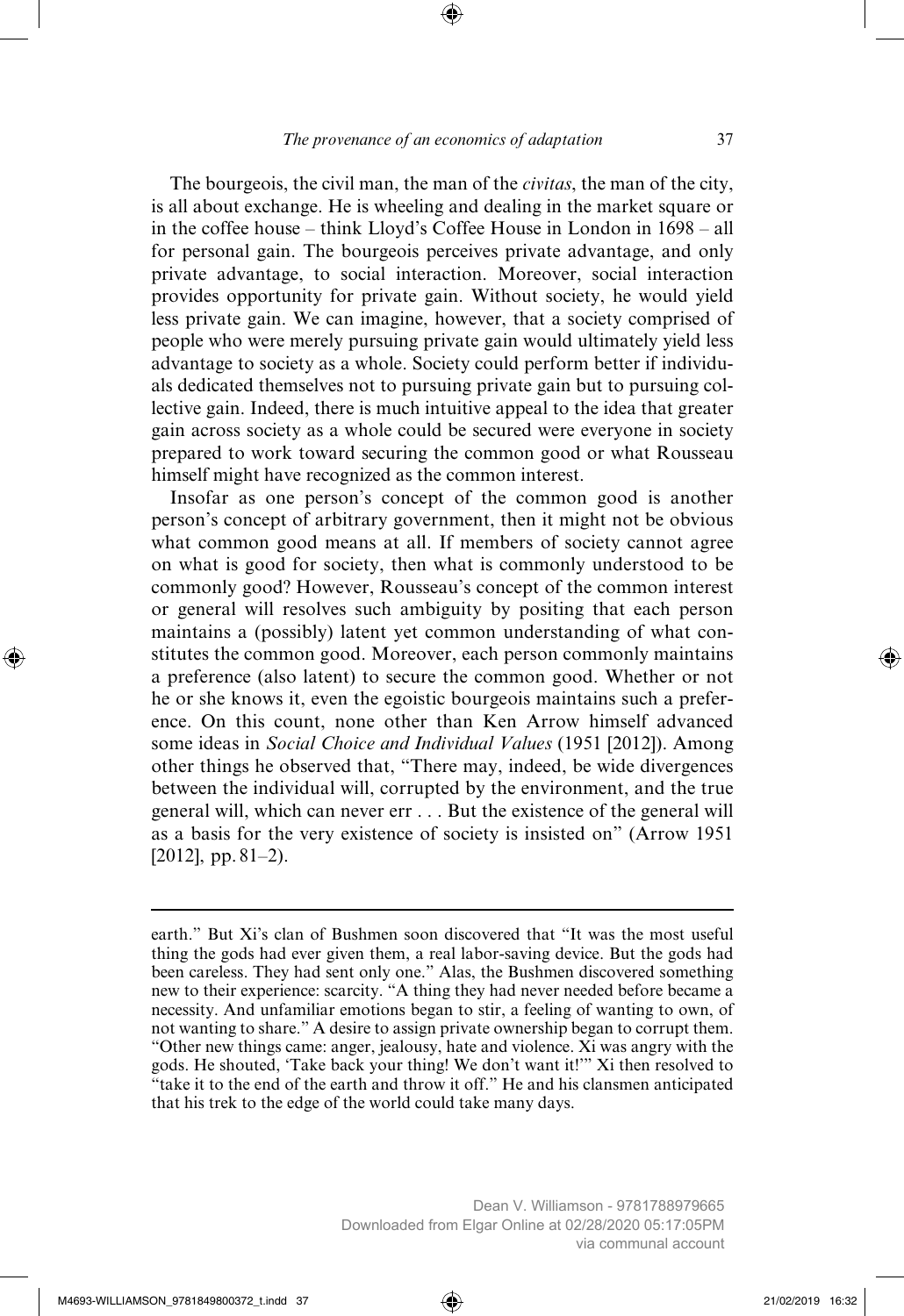Having insisted that the general will exists, Rousseau then moves on to the matter of ascertaining the general will (for it may not be obvious what the general will is) and then operationalizing the general will. Ascertaining the general will seems to contemplate administrative processes that involve well-intentioned government and leadership of central authorities who appreciate that "the general will is always on the side most favorable to the public interest, . . . so that it is necessary simply to be just to be assured of following the general will" (Cress 2011, p. 131). Free exchange, and the institutions that support free exchange, do not appear to have any role in securing the common interest, for, after all, free exchange merely enables and encourages the egoistic, parochial pursuits of the bourgeois. Arrow himself averred that decentralized processes (the market mechanism) could not be expected to have much, if any, role in securing the common interest. Specifically, he suggested that, "Any view which depends on consensus as the basis for social action certainly implies that the market mechanism cannot be taken as the social welfare function since the mechanism cannot take account of the altruistic motives which must be present to secure the consensus" (Arrow 1951 [2012], p. 86).

Arrow's conclusions suggest that a decentralized system of marketmediated exchange may not be able to implement the Rousseauian program in the kind of environment that Rousseau had contemplated. However, that is a special environment in that, in it, all parties share the same preferences. As Rousseau explains, "Men always love what is good or what they find to be so; but it is in this judgement that they make mistakes" (Cress 2011, p. 241). Individuals may be differentially informed, but they can talk things out, agree to censor incorrect (and potentially corrupting) opinion, and thereby dispel the prospect of agreeing to disagree. From the Rousseauian perspective of Woodrow Wilson's book *The State* (Wilson 1889, p. 659), the object of governance then becomes reduced to bringing "the individual with his special interests, personal to himself, in complete harmony with society with its general interests, common to all".

In the remaining nine pages of his book, Wilson (1889, p. 659) suggests that a program could be "formulated . . . without too great vagueness" that would secure the objective of "complete harmony with society". He was vague in that he did not suggest anything about what the program would be, except to advocate that central government would have much to do with it. In contrast, Rousseau and then the early Socialists, then the Marxists, and then the Bolsheviks were more explicit about where the program would begin. It would begin by excising the corrupting influence of that greatest of egoising institutions, private property. Pareto (1896, pp. 408–9) observed: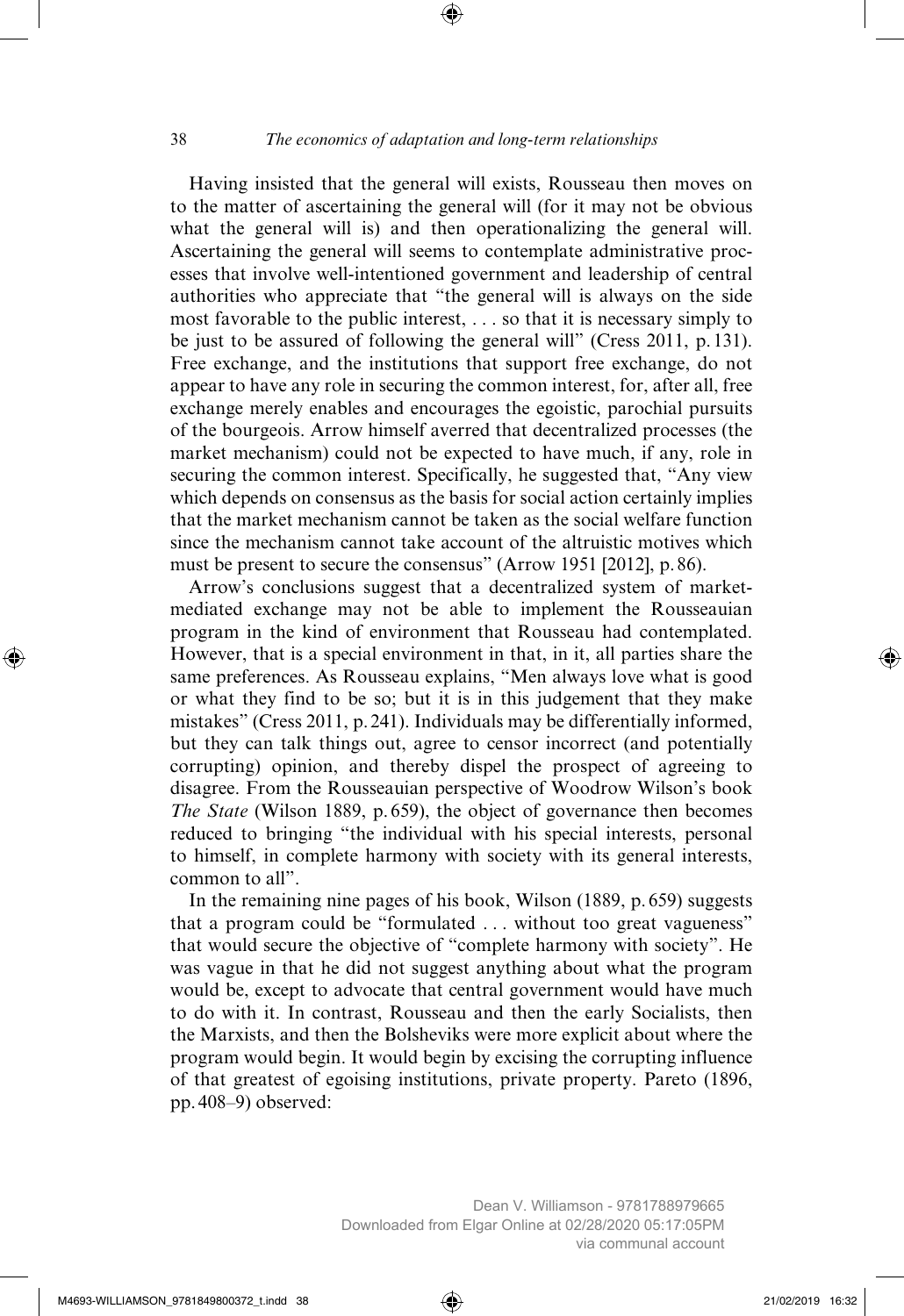*Les socialistes étaient fort portés à défendre la théorie, que la propriété du sol avait partout commencé par être collective. Ils en tiraient la conséquence que la propriété individuelle avait été une usurpation sur la propriété collective, et qu'il serait convenable que la communauté reprît les biens qu'elle s'était laissé enlever*. (The socialists were very apt to defend the theory that the earth everywhere had originally been collectively owned. They concluded that the innovation of private property had constituted a usurpation of collective property and that, accordingly, it would be proper for the community to reassert collective ownership.)

Von Mises quipped that the program could be formulated as, "Once upon a time there were good times when private property did not exist; good times will come again when private property will not exist" (von Mises 1951 [2009], p. 53). Not to be outdone, the young Marx and Engels exclaimed in *The Communist Manifesto* (1848 [1969]) that, "[M]odern bourgeois private property is the final and most complete expression of the system of producing and appropriating products, that is based on class antagonisms, on the exploitation of the many by the few. In this sense, the theory of the Communists may be summed up in the single sentence: Abolition of private property" (Tucker 1978, p. 484).

### THE PATH TAKEN THUS FAR

The Rousseauian program and its successors were occupied with ascribing the emergence of economic inequality to free exchange and to the institutions supporting free exchange – principally private property. Pareto (1896, 1897) developed a defense of *la libre concurrence* (free exchange) by establishing performance benchmarks against which any system of resource allocation (centralized, decentralized or hybrid) could be compared. Successive authors elaborated on Pareto's contributions to reconfigure how a central authority could (on paper) organize an economy. In their telling, centralized processes could mimic decentralized processes (free, market-mediated exchange) but could yet outperform an economy organized around free, market-mediated exchange.

The debates in the first half of the twentieth century about the relative merits of centralization and decentralization inspired great innovations on system design. Implementation theory and subsequent developments in mechanism design theory and contract theory folded incentive constraints and informational constraints into microeconomic theory and elevated it into an elegant and formidable theory of the second best. That body of theory, however, corresponds to Vernon Smith's institutionfree core of economics. The question remained about whether the core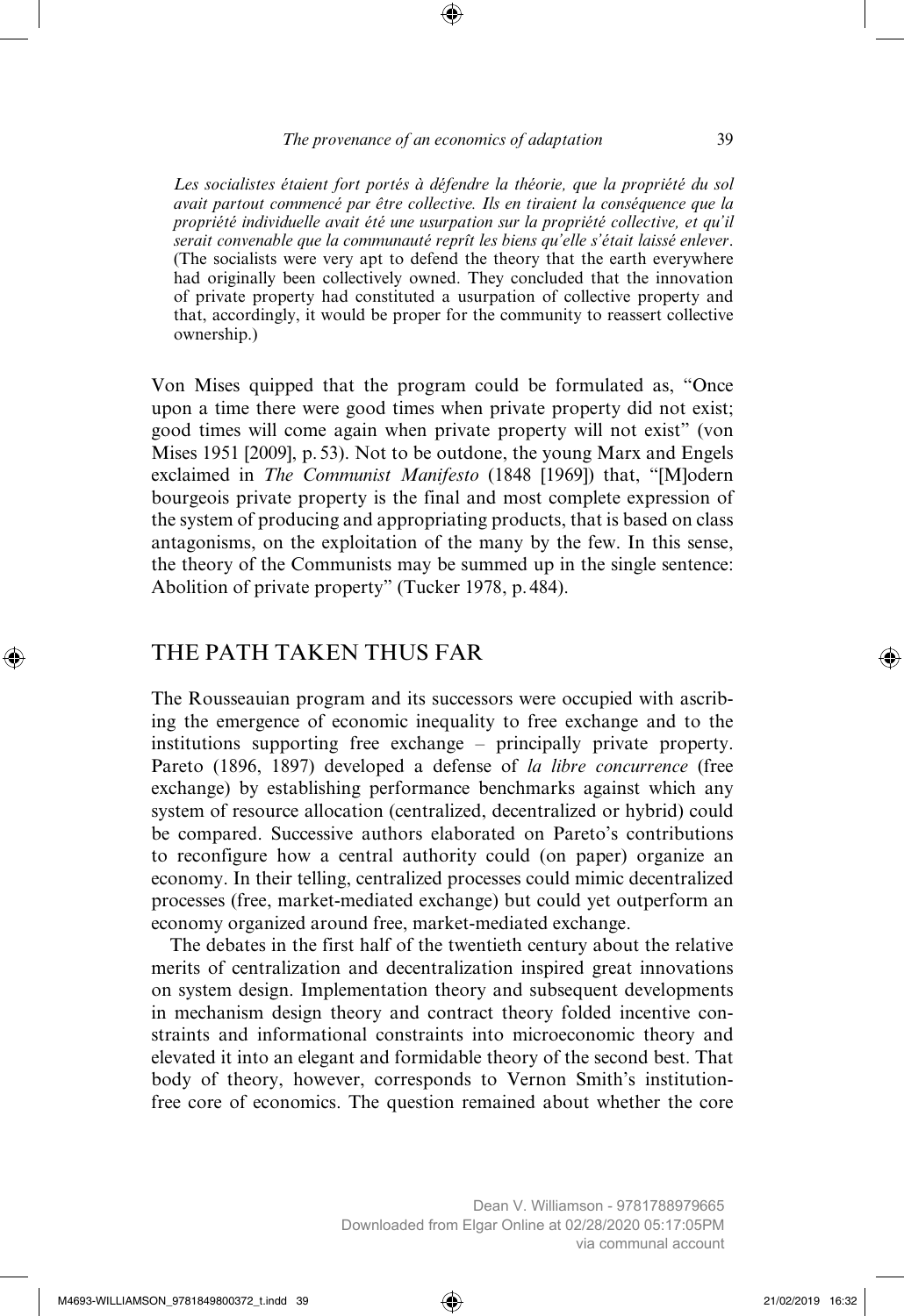encompassed all of the important action or if the analysis of problems of *ex post* governance in economic relations would require parallel theoretical developments.

Coase (1937) and Simon (1951, 1991) suggested where parallel development might start when they made the seemingly obvious observation that much exchange in the market economy is not organized by market- mediated exchange but is organized within institutions (firms and government bodies) that are invested with administrative processes. In "The nature of the firm", Coase (1937) offered the outline of an explanation for the coexistence of markets and firms. He suggested that there could be tradeoffs between organizing activity by means of administrative processes or by means of market-mediated exchange. He seemed to advocate an incipient economics of organization by which alternative modes of organizing activity are compared. Coase contemplated a binary choice: decentralized market exchange or a kind of centralization (integration within the firm). Williamson (1971) took up the binary choice but introduced adaptation as an important problem. By this time the binary choice was framed with such language as "vertical integration" or "makeor-buy" decision or "boundaries of the firm". There was a long wait for such contributions as Williamson (1985), or Williamson (1991) on "The analysis of discrete structural alternatives", for a generalization of the research program to other modes (joint ventures, long-term contracts, and so on). Even so, a host of authors (Goldberg, Masten, Crocker, Libecap, Joskow, and others) did not need to wait and had already launched a vigorous body of research on alternative modes of organizing activity. Their work set up efficient adaptation in long-term relationships as an important paradigm. Much of their work took up the question of how to set up commitments to collaborate while maintaining flexibility sufficient to enable efficient adaptations in the future without undermining those same commitments. Asset-specificity (relationship-specific or transactionspecific investment) was often important, but sometimes friction alone was the driver of action. Douglas Gale and Dean Lueck make a parallel point in their very accessible tome *The Nature of the Farm* (2003): we can characterize a lot of important action without having to recruit asset-specificity.

## THE PATH IN THE FUTURE

The next chapter on "The single-entity question in antitrust" takes up a legalistic exploration of the nature of the firm and firm boundaries. By the time a young Ronald Coase was composing "The nature of the firm" (1937), litigation had already started wending its way through American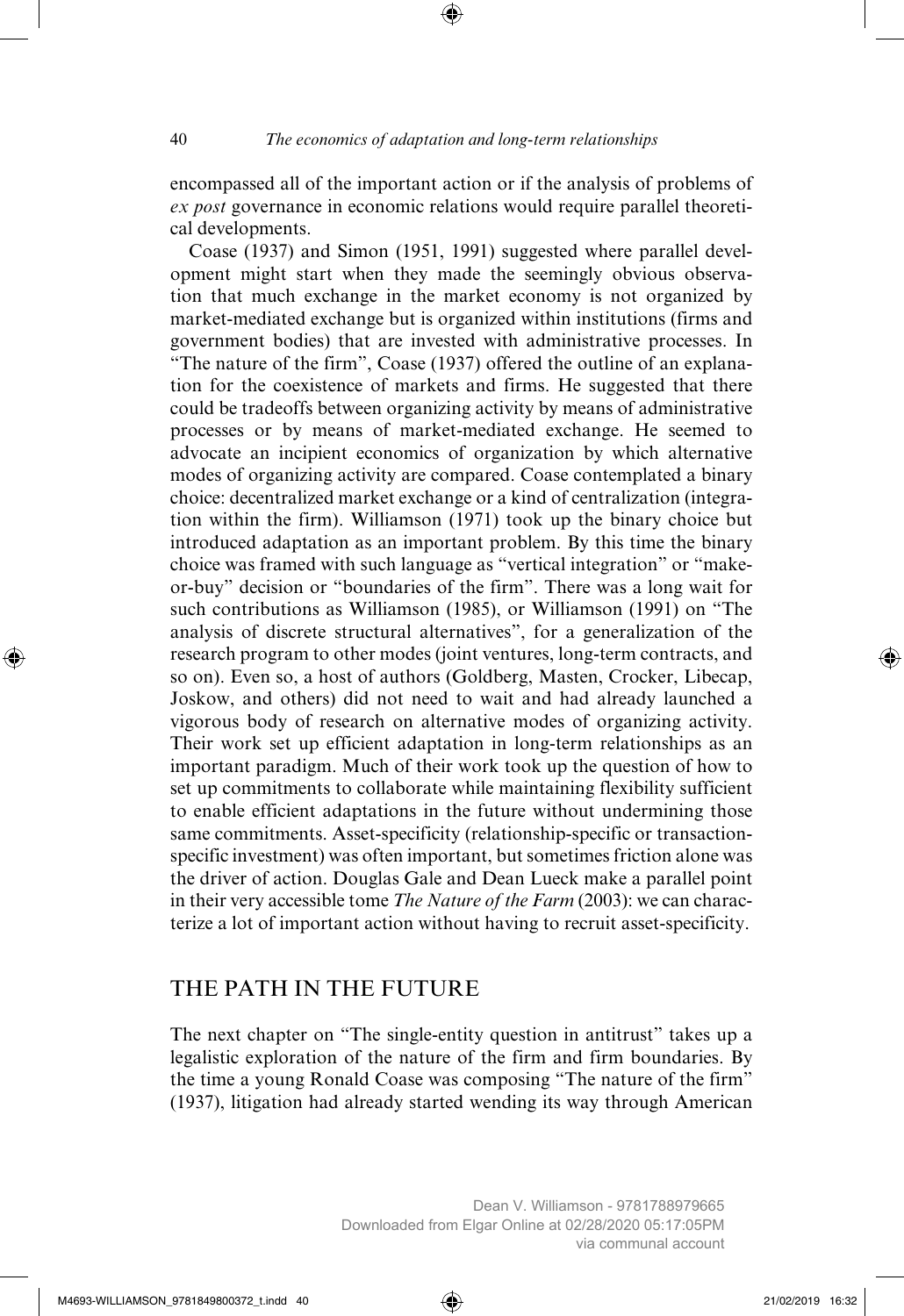courts that took up questions that really anticipated Grossman, Hart and Moore on control rights and Simon and Williamson on adaptation, vertical integration and hierarchy in organizations. Imagine two firms, erstwhile competitors, begin to collaborate. They might even formalize their collaboration by forming a legal entity to govern their collaboration, and they may call the entity a joint venture. The two parties might even dispense with partial measures and opt for full-on merger. Either way, a merger or joint venture would neutralize competition between the two firms. Were the antitrust authorities to come calling, however, the parties might claim that they effectively constitute a single, integrated enterprise. As a single entity, they would claim, there can be no question of there being a conspiracy to fix prices or otherwise neutralize competition, for it takes more than one distinct entity to form a conspiracy. An integrated entity cannot conspire with itself.

In a world that did not support some type of merger review process, the parties gambit would seem to insulate their collaboration from any effective antitrust scrutiny. Knowing this, the idea that divisions of a single firm could conspire with each other may have had some appeal. Indeed, without investing itself with some type of intra-corporate conspiracy doctrine, how else could the law rationalize some scope for antitrust scrutiny? The law did end up innovating just such a concept, but it then spent much of the next four decades trying to unravel it and replace it with something more sophisticated. That effort yielded what looks a lot like an informal and formative theory of the firm.

The third chapter takes up the problem of managing very special types of relationships: conspiracies that involve collaboration and repeated interaction between conspirators over a time interval of indefinite duration. It is one thing to manage a relationship over the course of long-term exchange. It is another to manage that relationship while having to keep the fact of the relationship hidden from other parties. In the former case, parties to collaboration might be able to design a contract and set up processes for governing their relationship. The problem of having to maintain the secrecy of a conspiracy, however, may complicate the design of a governance structure. Conspirators might not, for example, be able to appeal to legal processes. They might not be able to use formal contracts and court-ordered processes to help them govern what could well be an illegal arrangement. Instead, conspirators may find themselves having to set up processes that are doubly secret in that the processes themselves would have to be hidden from the view of outsiders.

Conspiracy has something of the flavor of non-contractability as in Baker et al. (2002) on relational contracts. Parties to exchange (conspiratorial or not) might not be able to formally enforce dimensions of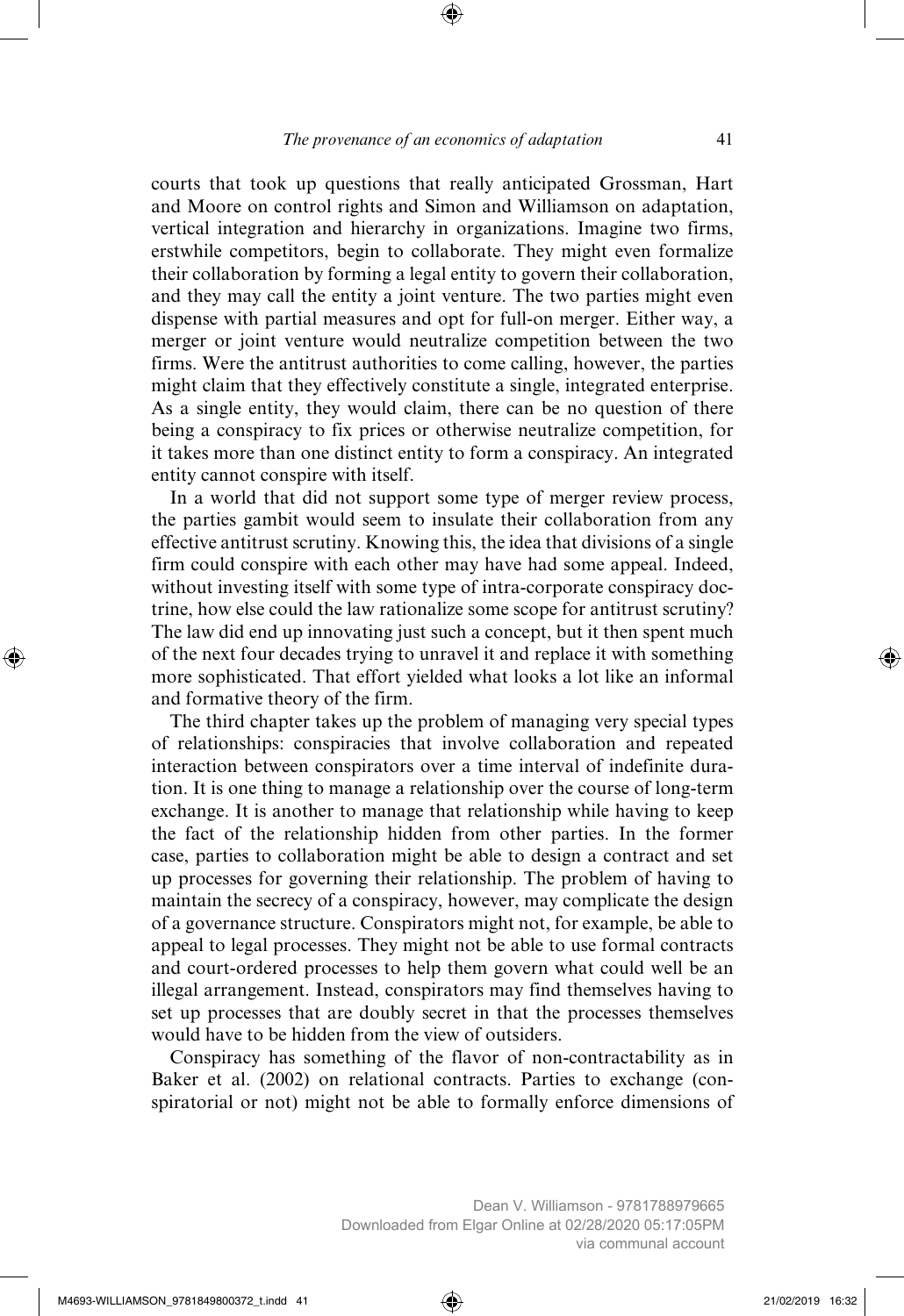performance or information reporting that would be relevant to their payoffs. They might find themselves having to rely on informal processes. They might, for example, find themselves having to enlist the prospect of exchange in the future (and the threat of withdrawing such exchange) to secure commitments to perform in the present.

Conspiracies that involve conduct that unfolds over time have some advantage and disadvantage over conspiracies that involve one-shot interactions. A one-and-done interaction might involve a plot to assassinate the king. In such a case, conspirators may have less scope for enlisting the prospect of exchange in the future to induce performance in the present, but once the deed is done, there is no question of having to manage performance of a stream of such deeds in the future. (Getting conspirators to remain quiet may be another matter.) In contrast, conspiracy that does involve a stream of performance over time may involve a stream of costly efforts to monitor and police performance over time. Yet the prospect of enlisting the future to police the present becomes an option. However, enlisting the future to police the present is what parties to longrun exchange may find themselves having to do when they have no other options for governing their relationship. It is the kind of desperate action parties take, for example, when they start off as antagonists rather than as natural parties to collaboration. An antitrust conspiracy, for example, to fix prices over time would involve parties who might naturally be disposed to compete with each other rather than to collaborate. Similarly, warring factions may find themselves enlisting a norm of tit-for-tat retaliation as a way of mitigating violence over time. (Israeli–Palestinian relations come to mind.) Specifically, the expectation of measured retaliation may encourage parties to throttle back or even forgo violent provocations in the first place. Observers may yet bemoan instances of retaliation, but absent some norm of retaliation, the violence might well be worse. Observers might further bemoan the fact that a stream of tit-for-tat retaliation appears interminable. ("Will it ever end?") They may have in mind some type of definitive denouement as in, say, the Manichaean script of a Hollywood film by which antagonists arrive at a chiliastic resolution – for example, a "war to end all wars" – whereas the hard reality might be that conduct that appears to persist indefinitely should be expected to persist indefinitely. Relationships may be messy in that there may never be a clean, definitive resolution.

This third chapter takes up the Apple ebooks antitrust litigation of 2013. In that matter, the district court understood that Apple had played a pivotal role in organizing a conspiracy among major, rival book publishers to raise the prices of ebooks. The chapter makes a point that the court failed to make: in any antitrust context, evidence that parties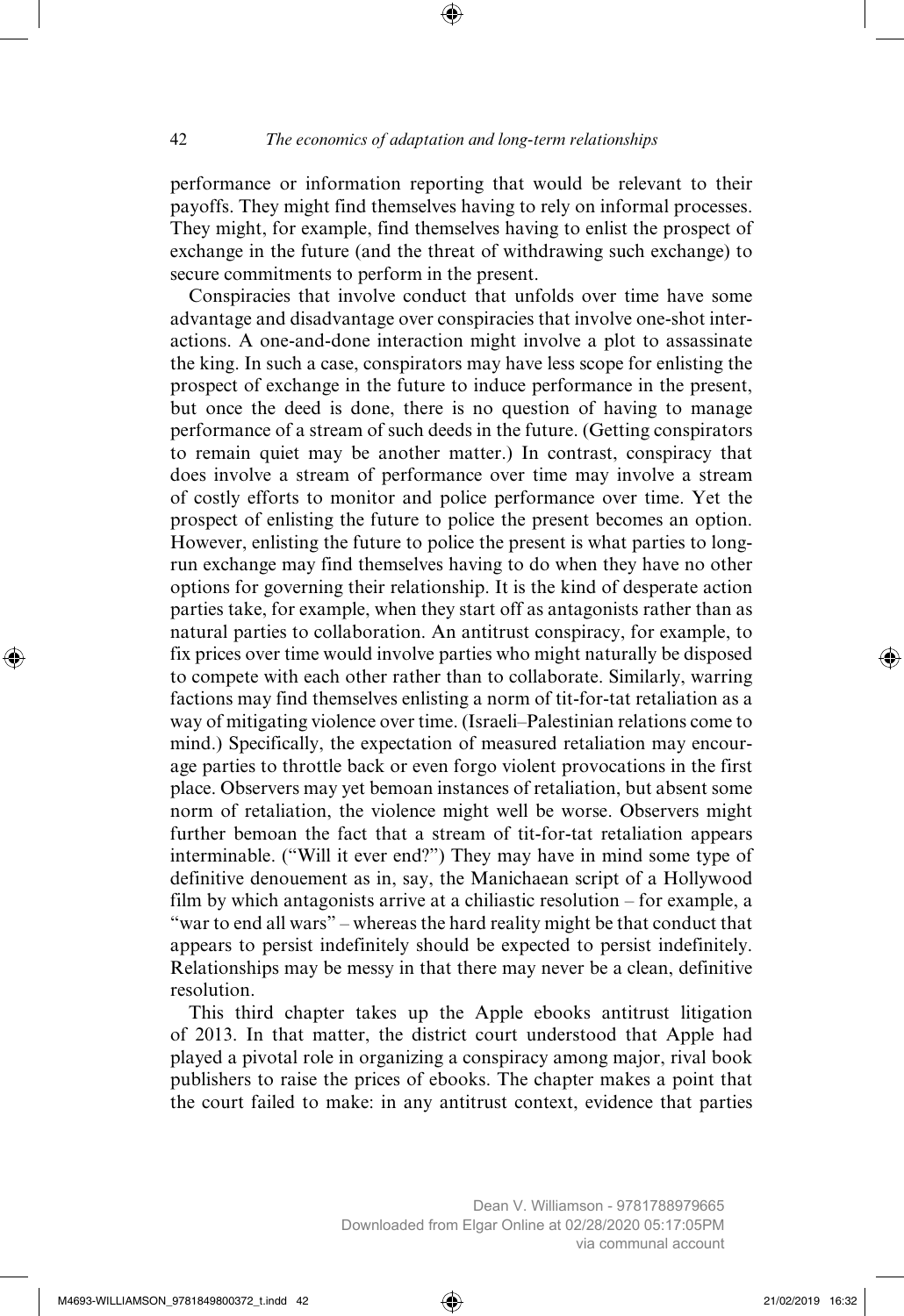had set up some type of secret scheme to police performance could go far toward establishing an agreement to conspire (to fix prices, to fix output, to allocate customers or to otherwise neutralize competition). The chapter also makes contact with reputation effects in that Amazon, a party that had lobbied the government to look into the ebooks matter, had cultivated a reputation for exercising its wrath on trading partners, such as book publishers, who fail to commit to terms of contract that it favors.

The fourth chapter directly takes up the question of what parties to exchange can achieve by long-term contract that they could not achieve by a sequence of short-term contracts.

The research illuminates the role of financial structure (debt or equity financing) and contract renegotiation in enabling efficient adaptation over the course of long-term exchange. The chapter then lays out evidence from a dataset of electricity marketing contracts about how electricity generators and electricity marketers use four instruments – contract duration, risk-sharing schemes, financial structure, and veto provisions – to channel investment incentives and to address both programmable and unprogrammable demands for contract adjustments. Among other things, veto provisions invest contracting parties with some capacity to impose renegotiation. The capacity to impose renegotiation invests the relationship with some flexibility. A measure of flexibility makes it easier for contracting parties to commit to longer terms of contract, and that, in turn, can facilitate efforts to line up financing for big projects.

The fifth chapter takes up a debt-versus-equity question again, but this time it takes it up in an environment in which reputation effects might have been expected to inform much of the action. The context involves overseas trade emanating from Venice during 1190–1220 and trade emanating from Crete (which Venice then ruled) in the fourteenth century. The historiography of the Late Middle Ages assigns a lot of weight to the significance of the equity-like financing of trade ventures obtained under the terms of *commenda* contracts. A merchant might send a trading agent off to Egypt to acquire pepper. The parties might resell the pepper stocks at a trade fair in Venice, and they might then agree to share the proceeds from the entire venture according to the terms of a *commenda*. Parties to *commenda* generally shared profits by linear sharing rules: half-and-half, two-thirds/ one-third, three-quarters/one-quarter. Knowing this, why would not the trading agent misrepresent the costs of acquiring the pepper in Egypt and thereby enable himself to abscond with the unreported share of the profit?

The reality is that it was debt, not *commenda*, that financed commerce on the informational frontiers of the trade economy. A merchant might give his trading agent five gold coins and instruct him to return in six months with six gold coins. Such a loan would relieve the merchant of having to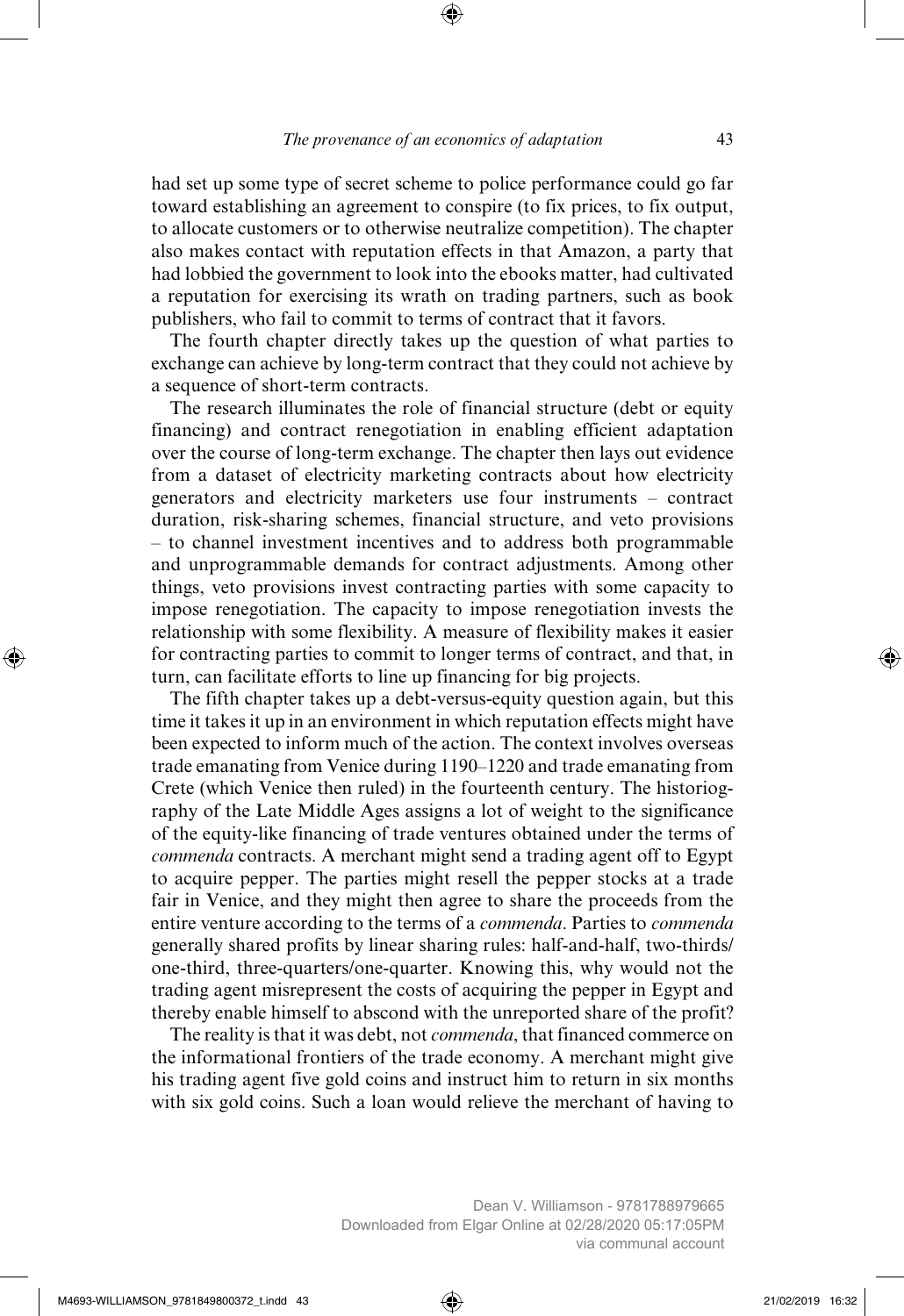know details of transactions conducted out of view at sites overseas. Debt would thus require little in the way of institutional supports. In contrast, an equity-like scheme such as a *commenda* contract might require some type of (costly) monitoring or auditing mechanism to support it.

The reality is also that trade between Venice and Egypt during 1190– 1220 was not on the informational frontiers of the trade economy. It was in an information-rich core. Specifically, the Venetian Republic sponsored convoys of trading agents to selected sites. These trading agents would end up trading in common commodities at commonly visited ports. Information about prices of commodities would become commonly dispersed. The reality was also that most interactions between merchants and their trading agents were one-shot affairs. They did not occupy themselves with enlisting the prospect of future collaboration to police performance in the present. Moreover, it is not obvious that most trading agents or even merchants would participate in more than one trade venture. They would make their money and get out. Thus, it is not obvious that reputation effects could have much bearing on how merchants and their trading agents mobilized investment for trade.

The study illuminates a result that is something of the converse of Williamson (1988) on "Corporate finance and corporate governance". Williamson argues that equity-like financing can require costly supports such as costly monitoring or auditing mechanisms. Debt, in contrast, requires little in the way of costly supports. The main thing the lender needs to know is whether or not the borrower has paid up a particular fixed sum. Why, then, would parties ever use equity? One reason is that equity does not grant to some outside party (the bank) a foreclosure right. It does not allow a third party to march in and demand liquidation. Parties will use equity where much relationship-specific value is at stake. It allows them to work things out in the face of uncontracted-for contingencies without having to worry about a third party forcing them into foreclosure.

In Williamson (1988), equity shows up as the mode of financing of last resort. In the context of long-distance trade in the Late Middle Ages, debt shows up as the mode of financing of last resort. Where contracting parties could exploit features of the institutional landscape to support equity-like schemes, *commenda* could prevail. However, in environments that offer no such supports, parties would find themselves having to resort to debt financing or to forgo investment entirely.

The final chapter takes up a matter that I suggest can only be understood if we are willing to accept how messy and imprecise the governance of relationships can be. How do parties to collaborative research and development (R&D) police the disclosure to third parties of intellectual properties that they may have contributed to the collaboration or that